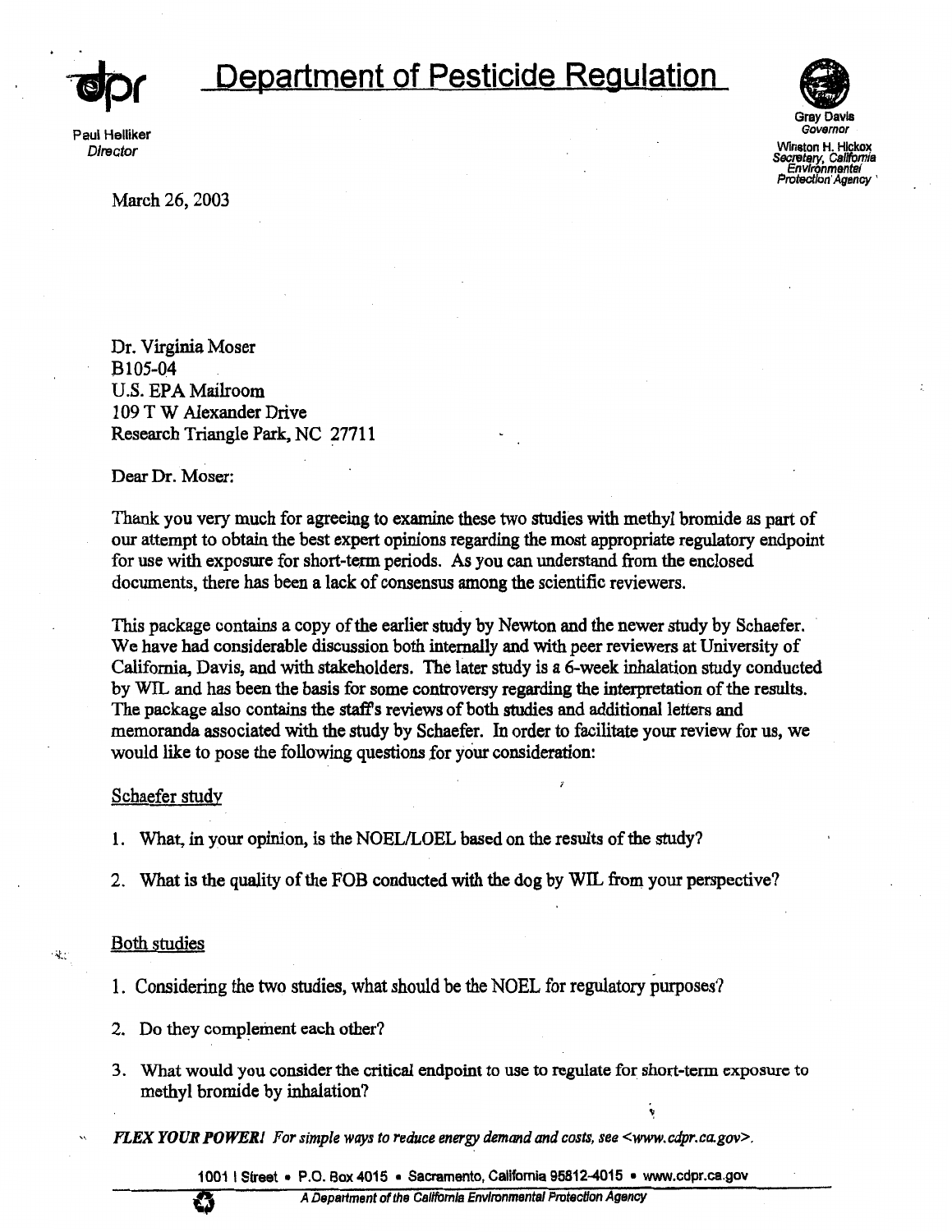Dr. Virginia Moser March 26, 2003 Page 2

As suggested to you by Dr. Joyce Gee when she contacted you for me on Tuesday, we will be in contact with you towards the end of next week regarding your progress and when you might be able to complete your review.

·:}.

 $\mathcal{L}_{\text{max}}$  . The set of the set of the set of the set of the set of the set of the set of the set of the set of the set of the set of the set of the set of the set of the set of the set of the set of the set of the set Again, we thank you very much for you willingness to give us assistance.

Sincerely,

Gary T. Patterson, Chief Medical Toxicology Branch (916) 445-4233

Enclosures /

bee: Paul Gosselin, Chief Deputy Director

cc: Tobi Jones, Assistant Director Joyce Gee, Senior Toxicologist *v*   $\mathcal{L}^{\perp}$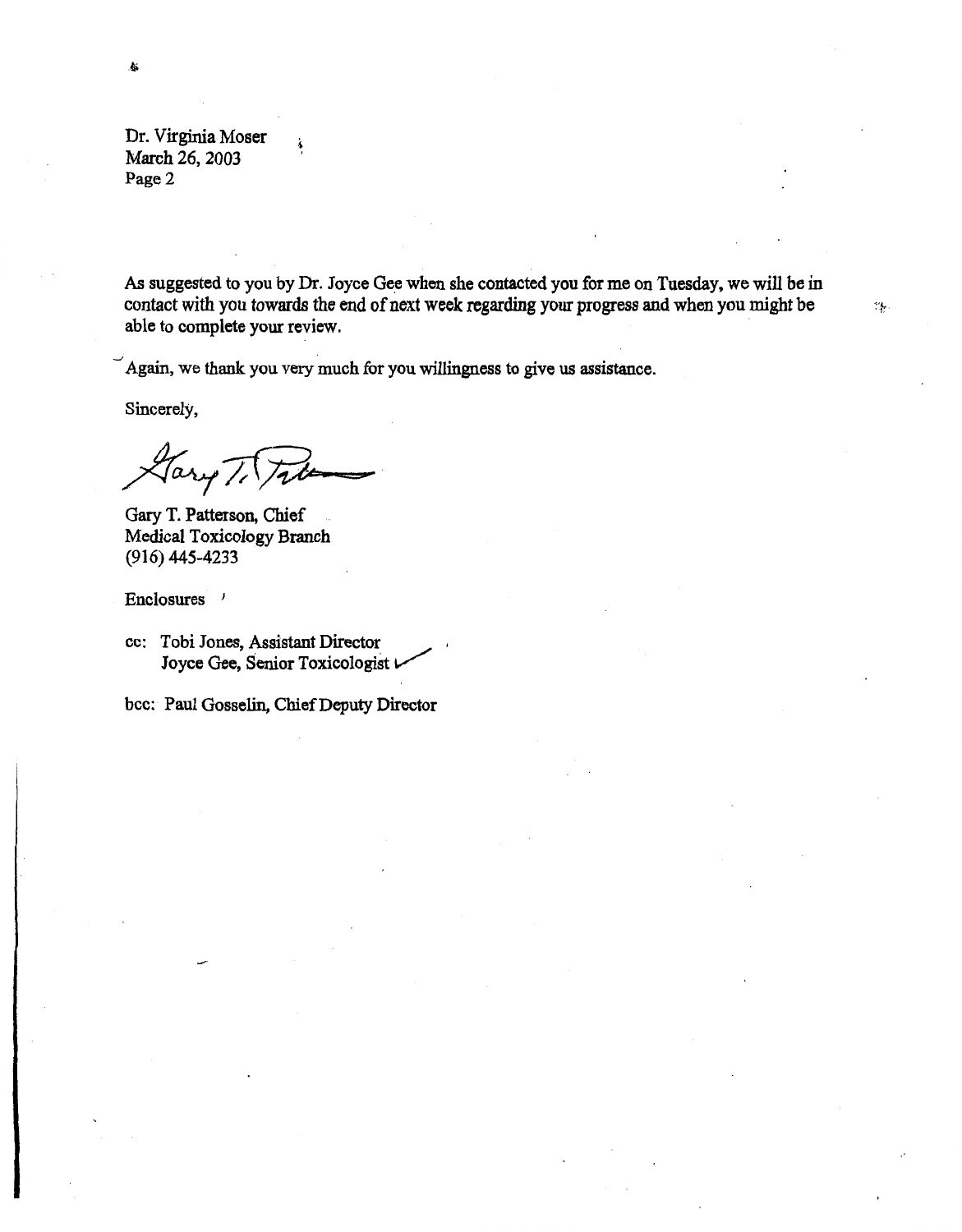## **UNITED STATES ENVIRONMENTAL PROTECTION AGENCY NATIONAL IIEALTH AND ENVIRONMENTAL EFFECTS RESEARCH LABORATORY NEUROTOXICOLOGY DIVISION RESEARCH TRIANGLE PARK, NC 27711**

OFFICE OF<br>RESEARCH AND DEVELOPMENT

# MEMORANDUM

DATE: April 24, 2003

SUBJECT: Review of methyl bromide study by WIL Research Laboratories

- TO: Gary Patterson, Ph.D. Department of Pesticide Regulation State of California Environmental Protection Agency
- FROM: Ginger Moser, Ph.D. Neurobehavioral Toxicology Branch/Neurotoxicology Division

At your request, I have reviewed the methyl bromide study conducted at WIL Research Laboratories. I was provided with the study report, letters from outside reviewers (Drs. Janice Chambers, Jerold Last, Kent Pinkerton, and Ms. Judy Buelke-Sam), reviews from within CalEP A, and responses from WIL. The summaries from all these reviewers have been very cogent and valid. However, it is obvious that there are specific areas of disagreement in the interpretation of the data.

Overall, the study design appeared reasonable with adequate opportunities to detect neurobehavioral or toxicological changes, with pre-exposure testing, observations during and after exposures and on non-exposure days, and incorporating clinical observations with FOB evaluations. Most of the evaluations are listed in the EPA FOB guideline, which is intended primarily for rodents, but indeed many of the measures were originally derived from veterinary textbooks which describe neurological examinations (e.g., Oliver and Lorenz, 1983). Motor activity was also measured periodically, and neuropathology conducted at the end of the exposure period.

There are quite a few issues regarding the study, some of which are important for interpretation, and others which are just unfortunate (e.g., accidental exposure of two control dogs, problems with test chamber concentrations). Instead, I focus on the issues below:

1) The one dog that was diagnosed with Idiopathic Febrile Necrotizing Arteritis raises some questions. I have now read several papers on this syndrome as well as spoken with our attending laboratory animal veterinarian, and two other practicing veterinarians, and the overall diagnosis based on the symptoms described is not well-substantiated. However, I would never attempt to contradict the diagnosis of the experts consulted by WIL. Furthermore, the fact that these symptoms did not appear in any other treated dog supports the random nature of the finding, and while there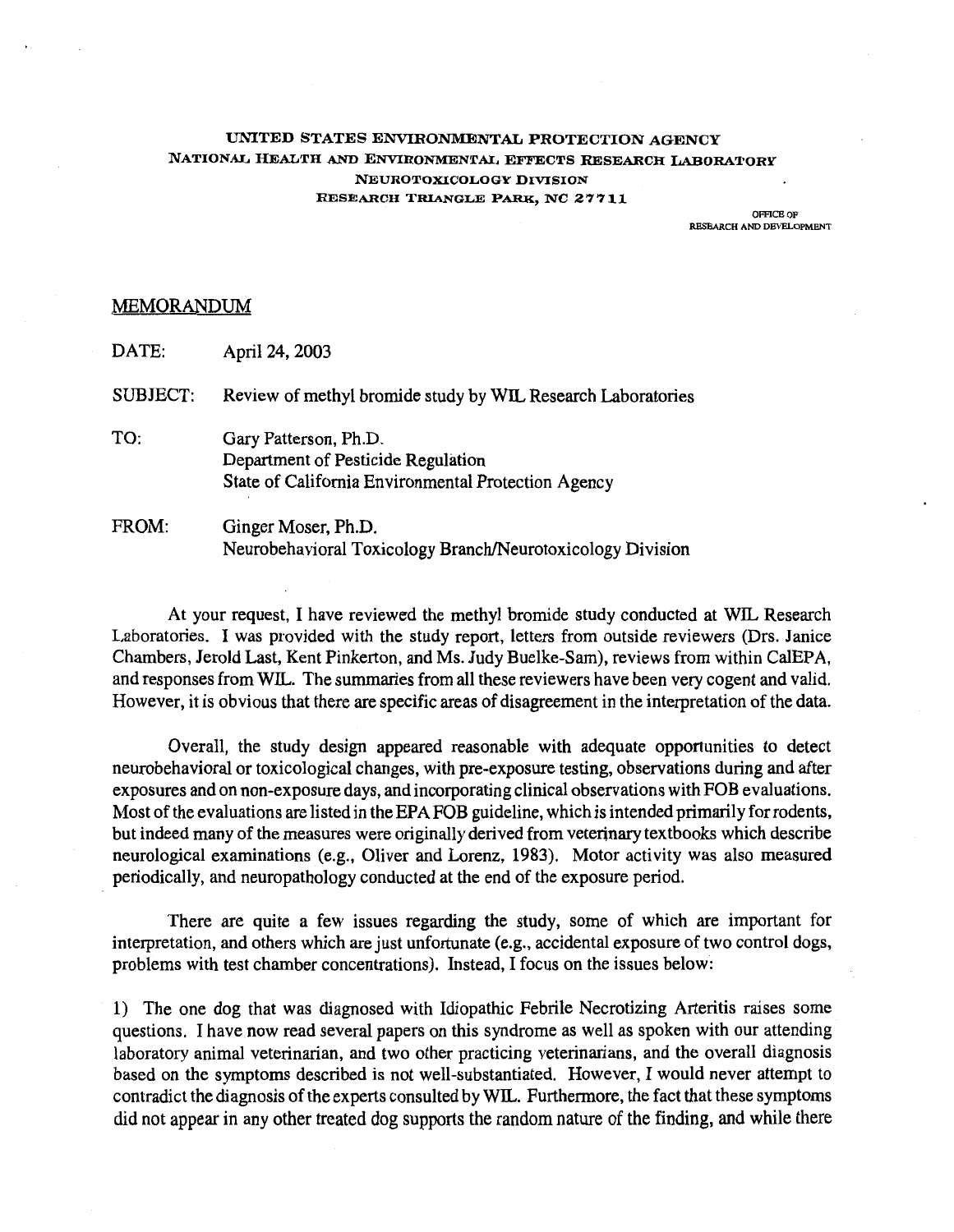may be speculation, there simply isn't enough information to lead to a different conclusion. I have to conclude, therefore, that whatever was wrong with this dog was not clearly related to treatment.

2) The toxicologists at WJL should rename the response they are calling "proprioceptive placing". Conducted as described in their operating protocol, this is a visual placing test. This test comes directly from Oliver and Lorenz, in which it is also clearly described as visual placing. Proprioception is quite different, in that it involves awareness of position of the limbs (and returning limbs to normal positions) without actually seeing them. I strongly suggest that the dogs should be held in a somewhat uncomfortable position to produce some incentive to reach out to the table (this is also suggested in Oliver and Lorenz). This small change in the conduct of the test would make the test more robust, and eliminate the need for *post hoc* speculations that the lack of a response was because the dogs had "become accustomed to being held".

The lack of this visual placing response was increased in a dose-dependent but transient manner in the present study. WIL also supplied data from other studies, in which the response was .altered in a high-dose dog, and in a control dog. Arguments raised by other reviewers for discounting this finding are:

a) Low incidence: A total of  $1/8$  (12.5%) dogs in the mid-dose group, and  $2/8$  (25%) in the high-dose group did not show a normal response at least one time during exposure. This could represent the more sensitive individuals of the group. Testing a higher dose (the high dose was only 4x the low dose) would have provided better opportunity for defining the dose-response.

b) Transient effects: Only one dog (high dose) lacked the response at the end of exposure. While toxicity is often progressive with continued exposure, there are many examples of compensation within the nervous system that results in what appears to be a transient effect. This compensation indicates that the nervous system has indeed been altered, which could be considered a neurotoxic response. In this case, however, the Newton study strongly suggests cumulative effects, so effects at the end of exposure would be expected.

c) Lack of correlative changes: There were no corresponding changes in other sensory tests (especially the visual endpoints) or evidence of sedation or decreased motor function which could account for the lack of response. In the Newton study, sedation was observed at higher concentrations, which could suggest a continuum of effects.

After evaluating these factors, I must conclude that even though this might represent a neurotoxic effect occurring at a threshold dose, a lack of correlative changes and the low incidence do not support using this endpoint alone as the critical effect for the study.

3) The consistent observations of discharge around the eyes and feces-related findings (soft, mucoid feces, and/or diarrhea) are intriguing and could be indicative of stress, illness, or treatment. These findings were listed for control dogs, and these do occur sporadically in normal animals. However, the incidence and persistence of these effects showed a dose-response that is hard to ignore. Indeed, chemical effects may sometimes be expressed as increased incidence in otherwise sporadic changes. While these changes are not neurotoxic *per se,* they may represent a toxic response to chemical exposure.

In the males, two control dogs had "feces findings" a few times, all near the beginning of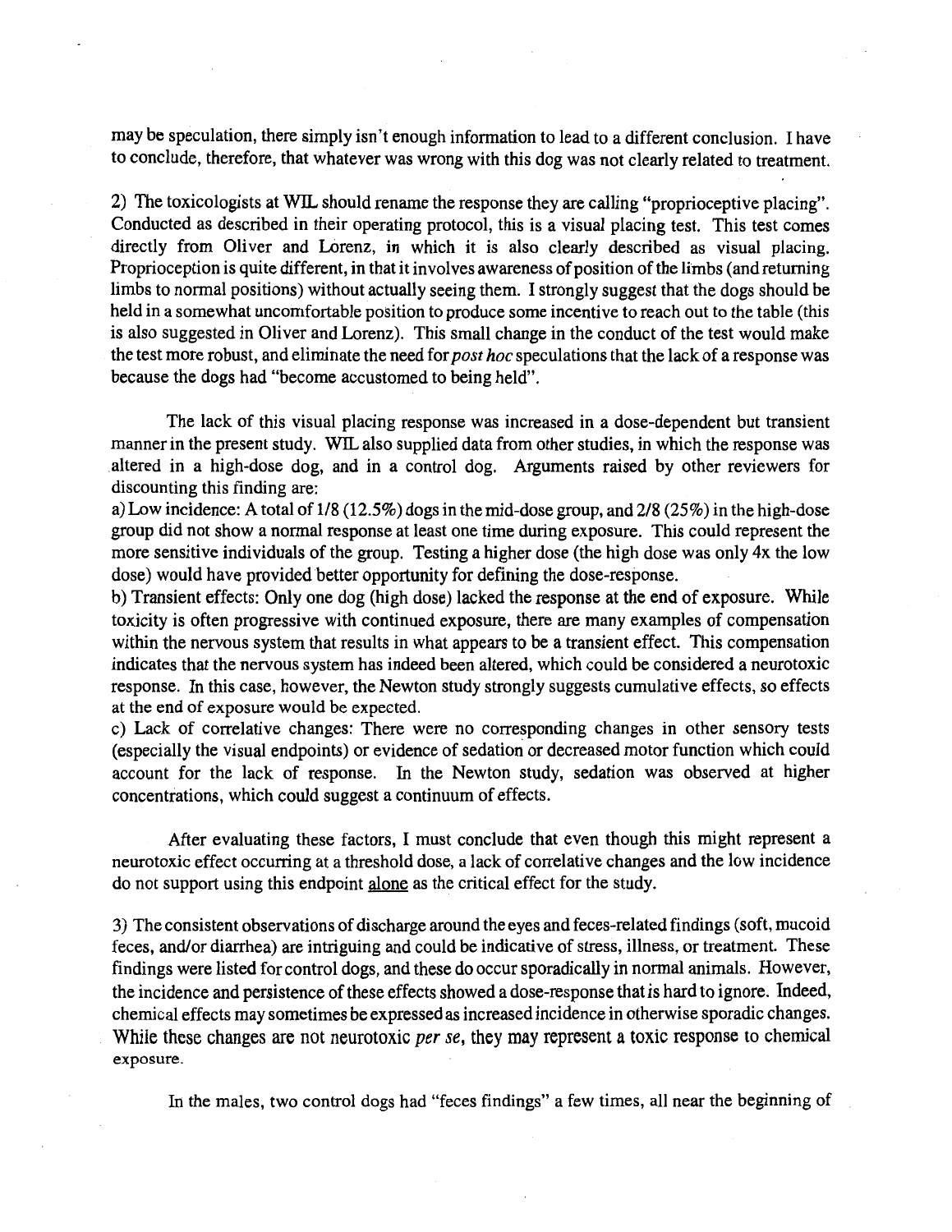exposures. The low dose group also had two dogs with such findings (ignoring #8738), but they occurred later in the course of exposure. All mid-dose dogs had such findings, ranging from once to a few times to essentially every time the dog was examined (one dog). Again, these findings were mostly later in the study. All high-dose dogs also had such findings, with two dogs having it three times each, and the other two showing it at essentially every observation from the beginning of exposure on. The eye discharge followed a similar pattern: none in controls or the two lower dose groups, but two dogs in the high dose that showed this on multiple observations throughout exposure.

Data from the female dogs were more difficult to evaluate, since two controls showed eye discharge on multiple occasions, and one showed feces findings five times. Could this suggest possible ill-health in those dogs to begin with? At the low dose, one dog showed eye discharge throughout exposure, and two others had feces findings a total of six times. At the mid dose, only one dog showed feces findings seven times, and two had eye discharge a few times. At the high dose, feces findings were again reported in three dogs (one to four times each), and eye discharge in three dogs (one to five times each).

I compiled this table from the raw data in the study report. Instead of separating the clinical observations taken at different times, I listed the total number of occurrences for each finding (left and right eyes considered one finding, not two), and the total number of dogs which showed the signs at any time. The only finding that was not treatment-related was the eye discharge in females. My conclusion from this table (not supported by statistics) is that 20 ppm clearly showed evidence of toxicity.

|               | Occurrences    | #Dogs        | Occurrences   | #Dogs            |
|---------------|----------------|--------------|---------------|------------------|
| Sex/Treatment | Feces findings |              | Eye discharge |                  |
| Males         |                |              |               |                  |
| 0             | 6              | 2            | 0             | $\bf{0}$         |
| 5             | 4              | $\mathbf{2}$ | 0             | 0                |
| 10            | 21             | 4            | $\bf{0}$      | $\bf{0}$         |
| 20            | 45             | 4            | 82            | $\boldsymbol{2}$ |
| Females       |                |              |               |                  |
| 0             | 8              | 2            | 76            | $\overline{c}$   |
| 5             | 6              | 2            | 33            | 1                |
| 10            | 8              | 1            | 3             | $\mathbf{2}$     |
| 20            | 15             | 3            | 14            | 3                |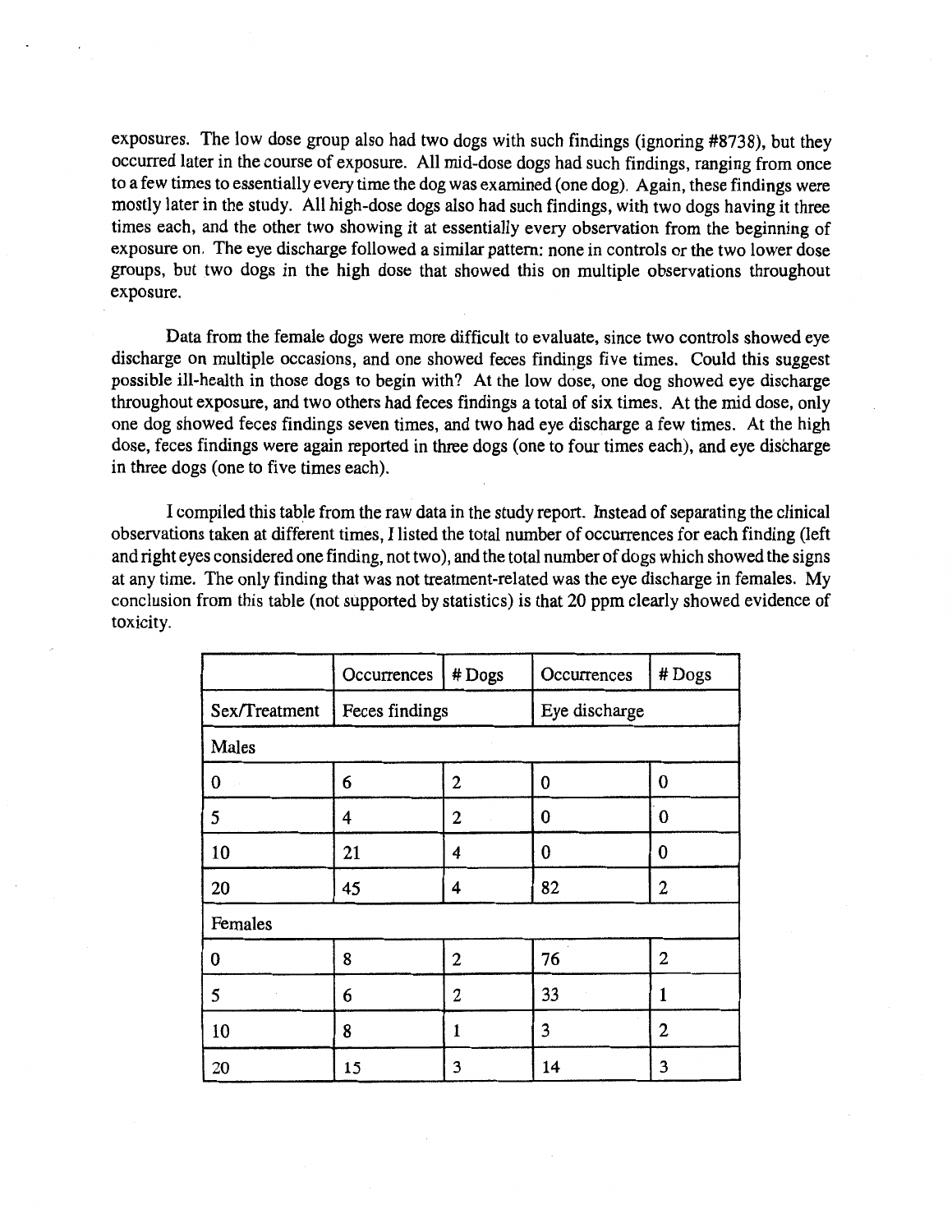4) Neuropathological changes were described in almost all the tissues, including control. In fact, every control dog had lesions described as "minimal spinal cord degeneration" and/or "minimal" degeneration of spinal cord roots and peripheral nerves. This occurred in many of the treated dogs as well. It seems that this degeneration should not be such a common finding, and the high incidence of such should be explained.

5) The motor activity data were extremely variable (coefficients of variation from 37% to 87% in control groups), which rendered this measure useless. Activity would have to be decreased by at least 50-90% in a group to be statistically different from controls. Part of this is surely due to the small number of animals tested. The testing laboratory should make efforts to decrease the variability by examining their procedures or equipment.

All of this is a long way of answering your specific questions in your letter dated March 26:

1) My opinion of the NOEULOEL, and critical endpoint(s), based on the results of the study:

The high-dose group showed a combination of feces findings (more prominent in males but evident in females), eye discharge (males), and two dogs (one male and one female) not showing the visual placing response. Taken together, this indicates a biological effect at this dose. Therefore, it is my opinion that 20 ppm is a LOEL, and 10 ppm is a NOEL. This dose-response can be reconciled with the Newton study, in which dogs exposed to 50 ppm clearly showed decreased activity and responsiveness during exposures, 100 ppm produced more nervous system depression, and 150 ppm caused frank neurotoxicity.

2) My opinion of the quality of the FOB conducted with the dog by WlL:

It is impossible to judge the expertise of the observers, but the protocol is reasonable and based on well-accepted methods. With the exception of having incorrect terminology for that one endpoint (see # 2 above), the FOB conducted in their laboratory appears to be sound.

I hope that this information is useful for your deliberations of this very important but difficult decision. Please contact me if you need further information, or have questions.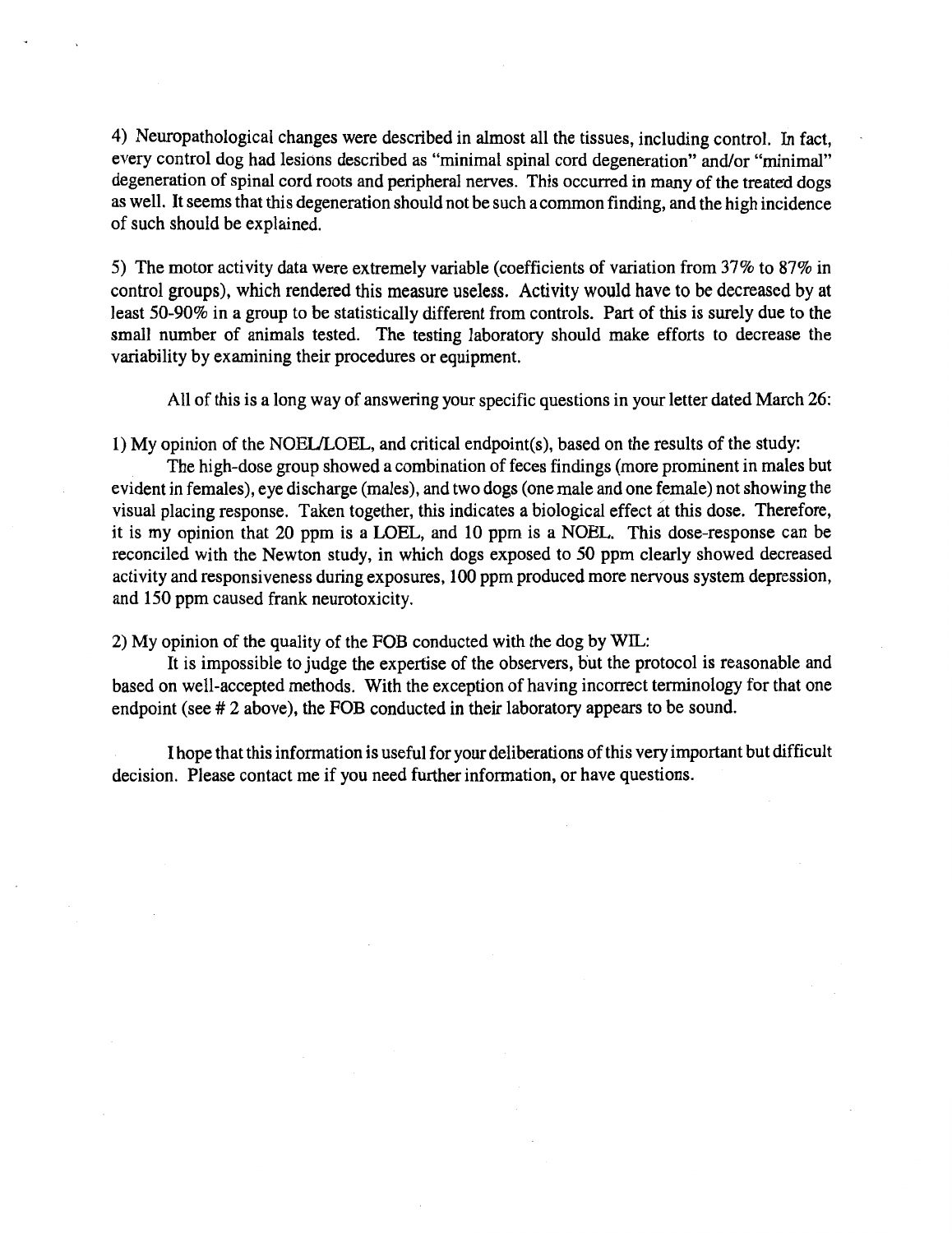| <b>Candidates for Election</b> |                   |  |
|--------------------------------|-------------------|--|
| <b>PRESIDENT</b>               | <b>COUNCILOR</b>  |  |
| Virginia Moser                 | Kevin Crofton     |  |
| David Ray                      | Gillian Haggerty  |  |
|                                | Jacques Maurissen |  |
|                                | Cristina Sunol    |  |

# Click here to E-Mail your votes: Jordi Llorens

## **PRESIDENT ELECT CANDIDATE**

### **Virginia {"Ginger") C. Moser**

#### **Country of residence:** U.S.

**Title:** Ph.D., D.A.B.T.

**Current Position:** Supervisory Toxicologist, Chief of the Neurobehavioral, Toxicology Branch, Neurotoxicology Division, U.S. Environmental Protection Agency, Research Triangle Park, N.C., U.S.A.

**Biographical sketch and thoughts about INA.** My current position is chief of the Neurobehavioral Toxicology Branch, in the Neurotoxicology Division of the U.S. Environmental Protection Agency (EPA). I have been here at the EPA since receiving my Ph.D. in pharmacology and toxicology from the Medical College of Virginia, many years ago. My research focuses on evaluating behavioral, functional, and cognitive changes resulting from various chemical exposures, and determining the neurological or neurochemical mechanisms of such changes. My current research program is directed toward examining developmental neurotoxicity of pesticides and other environmental chemicals, evaluating age-related differences in the response to pesticides, and addressing the assumption of additivity of pesticide mixtures. I have served as an officer in several scientific groups, including Behavioral Toxicology Society (current president-elect), American Board of Toxicology Executive Board of Directors (treasurer), Society of Toxicology Neurotoxicity Specialty Section (councilor), and North Carolina Society of Toxicology (treasurer). I am a member of editorial boards for several journals and have more than 75 published manuscripts and book chapters.

INA is a unique group of international scientists, and the meetings are a rare opportunity to share data and ideas with people that do not usually attend US scientific functions. I would like to use the experience I have gained in other societies to help steer INA into the future. I support an emphasis on student involvement, broadening the focus of meetings, and striving to increase membership and participation.

#### **PRESIDENT ELECT CANDIDATE**

#### **David Edward Ray**

**Country of residence:** UK **Title:** Ph.D.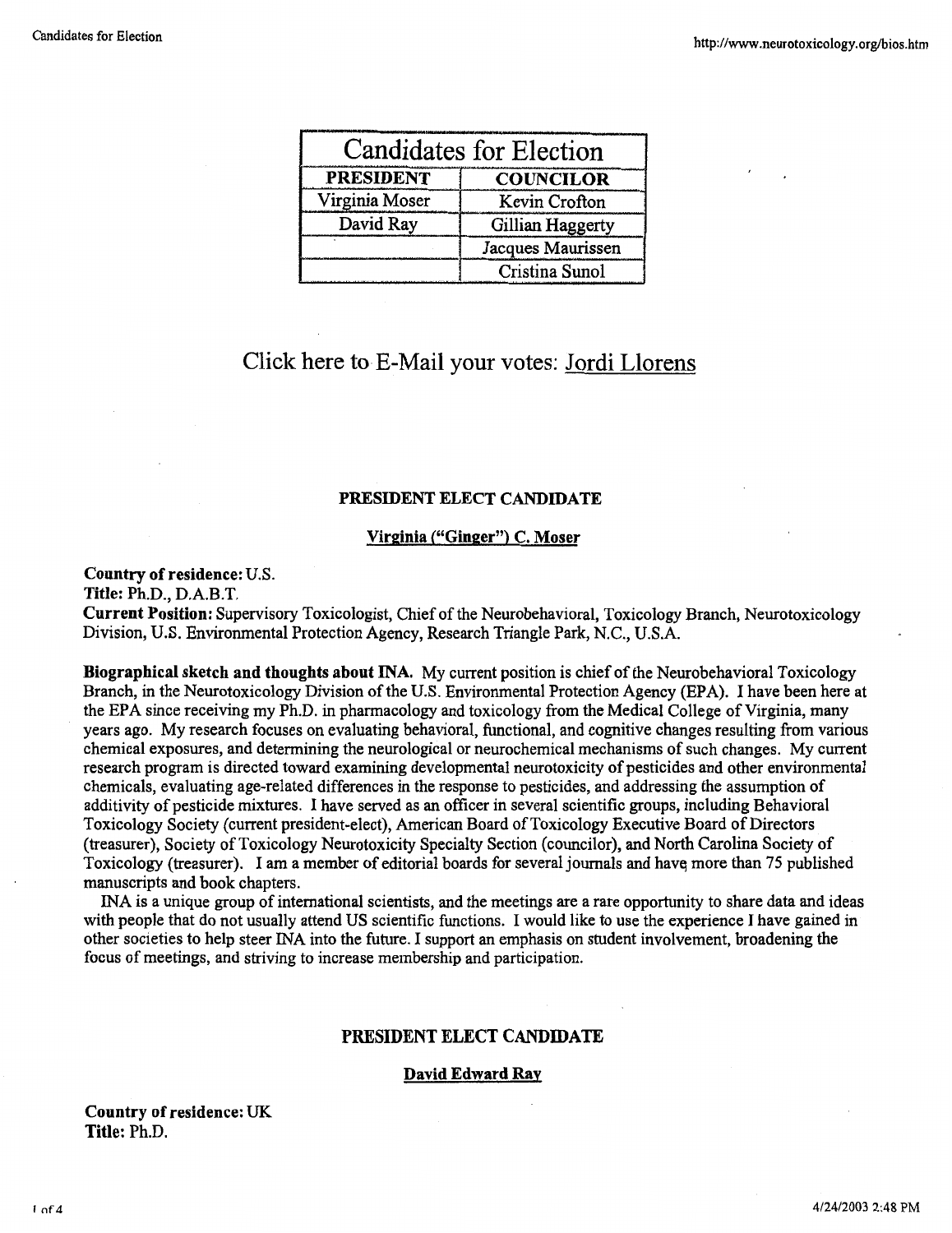United States Public Affairs (Mail Drop 5)<br>
Environmental Protection Research Triangle Park,<br>
Agency \_\_\_\_\_\_\_\_\_\_\_\_\_\_\_\_\_\_\_\_\_\_\_ North Carolina 27711



April 26, 1999

# EPA Scientists Receive Agency's Top Honors

Ann Brown, Public Affairs, (919) 541-7818

Research Triangle Park, NC........A team of scientists at the U.S. Environmental Protection Agency received the Silver Medal Award for superior service, one of the highest awards presented by the Agency to employees, at a ceremony on April 12 in Washington, D.C.

Daewon W. Byun, Ph.D., Joan H. Novak and Jeffrey 0. Young, Ph.D., received the prestigious award for their outstanding research achievement in the development of a computer-based modeling system -- the Models-3 Community Multi-Scale Air Quality modeling system -- that can track multiple pollutants simultaneously across states. The model, released last summer, is used by governments, industry and universities to address regional and multiple air pollution issues.

# Other employees in the Research Triangle Park who have received EPA Awards are:

- Virginia Moser, Ph.D., received the Science Achievement Award in Human Health for her contributions to the development of a battery of tests that has become the most commonly used screening technique for identifying and characterizing the toxicity of chemicals to the central nervous system.
- David Gemmill, Russell Wiener, Ph.D., Thomas Ward, Larry Cupitt, Ph.D., and John Cline as Team Members received the Contracts Management Award for excellence in supporting the procurement of monitoring instruments to measure fine particles in the air at 1,100 sites in the United States.
- Steven G. Perry, Ph.D., received the James Akerman Award for Ecological Effects Risk Assessment for his contributions to the development of cost-effective methods for evaluating risk to spray drift of pesticides.
- Robin Dennis, Ph.D., as a Team Member received the Science Achievement Award in Water for superior scientific accomplishment in modeling air and water nutrient loads to the Chesapeake Bay for the Chesapeake Bay Program Office 1997 Re-evaluation.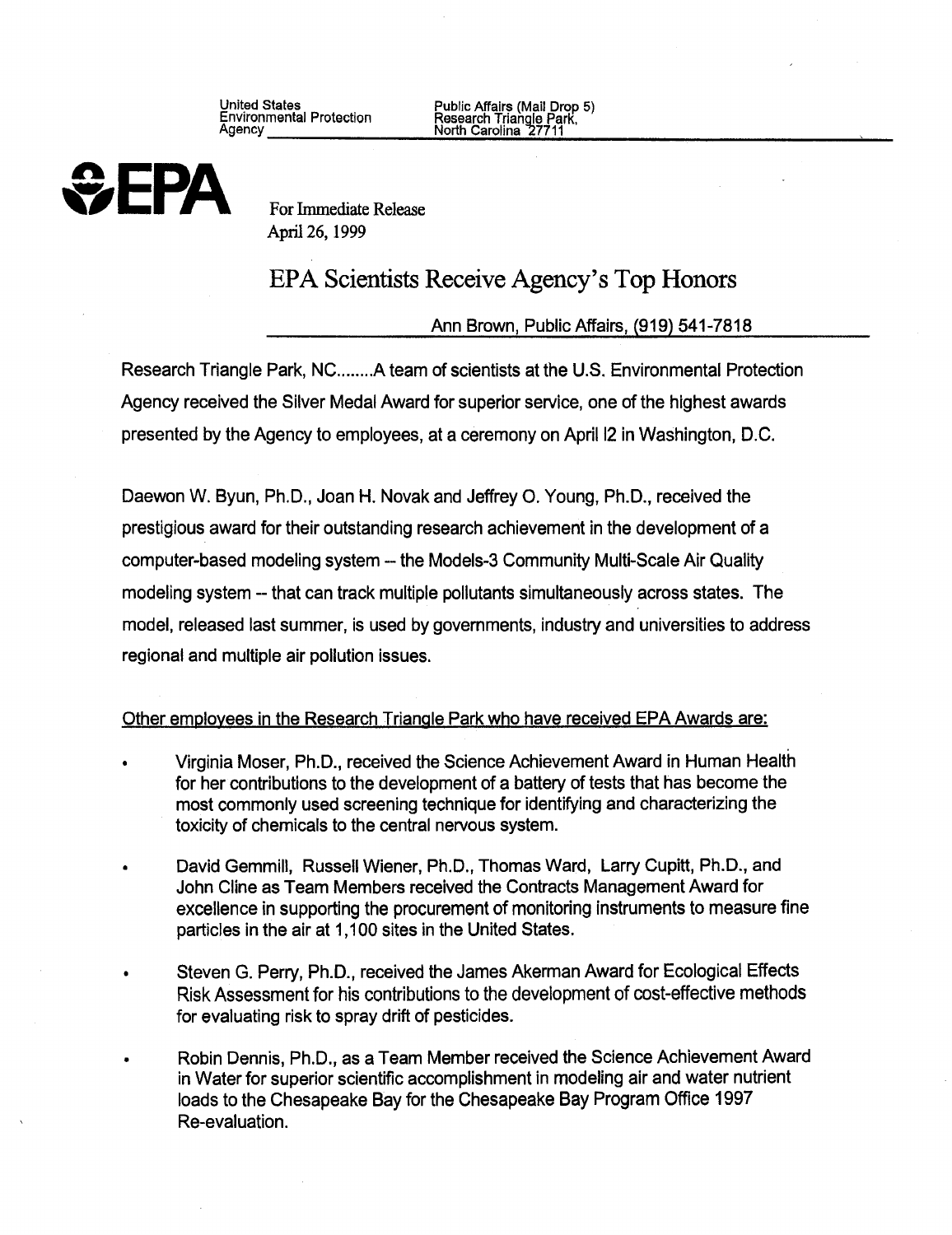# *Duke Integrated Toxicology Program*

**Virginia C. Moser, Ph.D., D.A.B.T. Toxicologist, Neurotoxicology Division National Health and Environmental Effects Laboratory U.S. Environmental Protection Agency** 

| <b>Research Areas:</b> Neurotoxicology |                                                                       |
|----------------------------------------|-----------------------------------------------------------------------|
|                                        | Neurobehavioral Teratology                                            |
| <b>Education:</b>                      | B.S., Pharmacy, University of North Carolina at Chapel Hill, 1977     |
|                                        | Ph.D., Pharmacology and Toxicology, Medical College of Virginia, 1983 |

## **Research Description:**

The focus of this research is to evaluate neurobehavioral consequences of exposure to environmental chemicals in laboratory rats and mice. Initially, efforts in this laboratory were directed toward developing and validating a series of behavioral tests for use in this endeavor; these tests were the basis for the current EPA Test Guidelines for use with pesticides and toxic chemicals. The endpoints include tests of innate behaviors, as well as measures of cognitive function (learning and memory). More recently, we have used these neurobehavioral assessments, along with biochemical measurements, to characterize the neurotoxicity of anticholinesterase pesticides. Current research addresses the issue of age-related differences in response to these pesticides, and using these neurobehavioral evaluations in young, preweanling rats. We have characterized the age-and gender-related differences in response to acute exposure of chlorpyrifos, aldicarb, and methamidophos. We find that age-related differences are compound-specific, and have used that information to develop hypotheses concerning mechanisms to explain these differences. While some sensitivity of the young may be due to underdeveloped detoxification pathways, other qualitative differences exist in comparing the effects in the young and adults, which cannot be explained using kinetic parameters. Research is ongoing to understand better the relationship of the biochemical effects produced by these pesticides and the resultant neurobehavioral alterations. Other research efforts include neurobehavioral evaluation of rats exposed perinatally to pesticides, and analysis of interactions resulting from exposure to pesticide mixtures.

# **Selected publications:**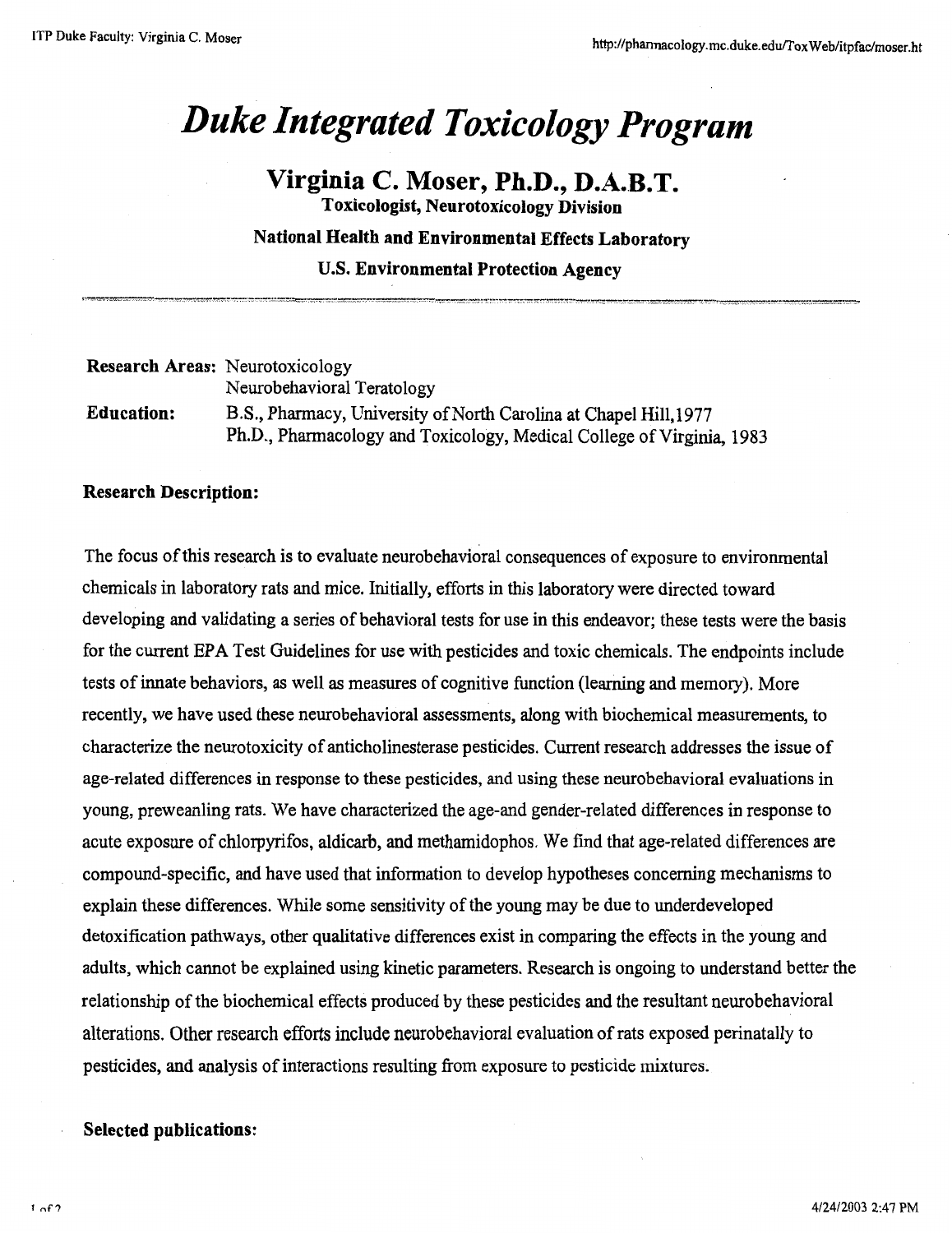Moser, VC and S Padilla (1998). Age-and gender-related differences in the time-course of behavioral . and biochemical effects produced by oral chlorpyrifos in rats. *Toxicology and Applied Pharmacology* **149:** 107-119.

Moser, VC, PM Phillips, DL Morgan, and RC Sills (1998). Carbon disulfide neurotoxicity in rats: VII. Behavioral evaluations using a functional observational *battery.Neurotoxicology* **19:** 147-158.

Nostrandt, AC, S Padilla, and VC Moser (1997). The relationship of oral chlorpyrifos effects on behavior, cholinesterase inhibition, and muscarinic receptor density in rat. *Pharmacology Biochemistry and Behavior* **58:** 15-23.

Moser, VC, GCBecking, V Cuomo, E Frant'k, BM Kulig, RC MacPhail, HA Tilson, G Winneke, WS Brightwell, MA De Salvia, MW Gill, GC Haggerty, M Hornychov‡, J Lammers, JJ Larsen, KL McDaniel, BK Nelson, and G Ostergaard (1997). The IPCS collaborative study on neurobehavioral screening methods: V. Results of chemical testing. *Neurotoxicology* **18:** 969-1056.

# **Contact information**

moser .ginger@epamail.epa.gov **tl5** (919) 541-5075



*Created Jan 31, 1999* by *Frederic Seidler and Everett McCook*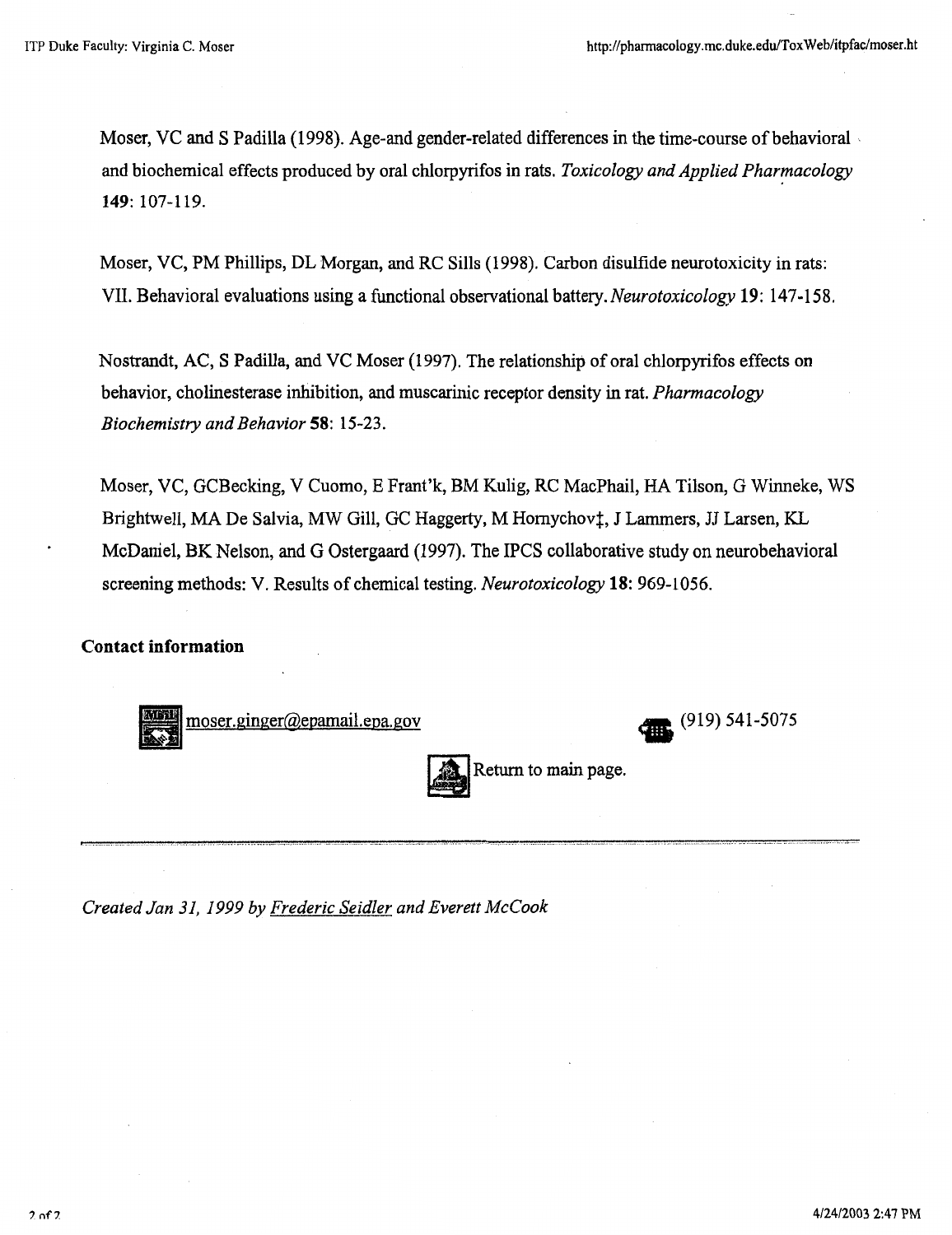# **Office of Environmental Health Hazard Assessment**

Joan E. Denton, Ph.D., Director · Headquarters • 1001 I Street • Sacramento, California 95814 Mailing Address: P.O. Box 4010 • Sacramento, California 95812-4010 Oakland Office • Mailing Address: 1515 Clay Street, 16<sup>th</sup> Floor • Oakland, California 94612

**MEMORANDUM** 

 $4|15|$  cyp.



OLumura

*bandurs* 

Sagara

TO: Paul Gosselin Chief Deputy Director Department/of Pesticide Regulation **FROM** Siebal . Chief Deputy Director Office of Environmental Health Hazard Assessment

**DATE:** April 9, 2003

**Winston H. Hickox Agency Secretary** 

> SUBJECT: DEVELOPMENT AND CONSULTATION ON METHYL BROMIDE REGULATIONS .

Thank you for your March 17, 2003, memorandum regarding the ongoing consultation that our office is providing to your department on the development of methyl bromide regulations based on a sub-chronic reference exposure level (REL). Specifically, you referred to the issue of consistency in health-based recommendations and regulatory approach. This issue was also raised in the April 2, 2003, letter from Paul Helliker to Senator Byron Sher and Assembly Member John Laird.

Specifically, in the current evaluation of methyl bromide by the pesticide program, staff have consulted and included input from the Office of Environmental Health Hazard Assessment's (OEHHA) Air Toxicology Section on the analysis and recommendations concerning the sub-chronic air target level. Note that the Air Toxics Hot Spots Risk Assessment Guidelines, which are undergoing revision pursuant to Senate Bill 25 to specifically account for infants and children, only address the development of acute and chronic RELs and do not have procedures for sub-chronic RELs.

OEHHA's position for both our air.toxics and pesticide programs remains as stated in our March 11, 2003, memorandum from Anna Fan to Chuck Andrews that supports a sub-chronic air target level for methyl bromide of no greater than 1 parts per billion (ppb) for children (which does not incorporate additional uncertainty factors). Note that the Department of Pesticide Regulation's (DPR) peer review by the National Academy of Sciences (NAS) was consistent with our recommendations of 1 ppb as a sub-chronic level. The NAS Executive Summary of that peer review states on page  $3$ : "The subcommittee also supports DPR's 6-week RfC's of

**California Environmental Protection Agency** 

The energy challenge facing California is real. Every Californian needs to take immediate action to reduce energy consumption.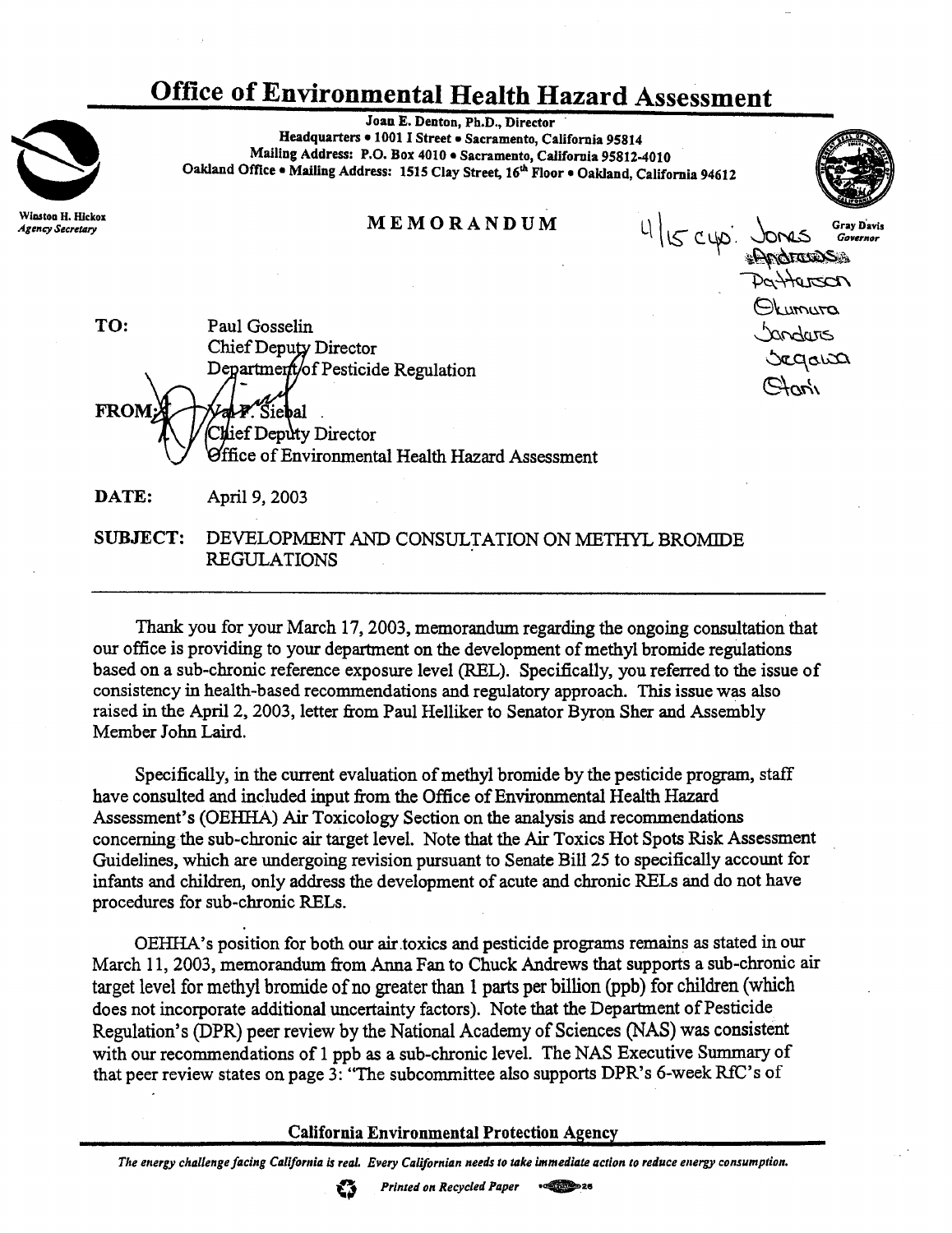Paul Gosselin April 9, 2003 Page 2

2 ppb and 1 ppb for adults and children, respectively, based on a LOAEL of *5* ppm for decreased responsiveness, and spleen weight in dogs."

We appreciate the value you put on our assessments and will continue in providing our consultation to your department on the important issues relating to methyl bromide regulations. If you have any questions, please contact me at (916) 324-2831.

cc: The Honorable Byron Sher California State Senate P.O. Box 422848 Sacramento, California 94249-0027

> The Honorable John Laird California State Assembly P.O. Box 942849 . Sacramento, California 94249-0027

Joan E. Denton, Ph. D. Director Office of Environmental Health Hazard Assessment

Paul E. Helliker Director Department of Pesticide Regulation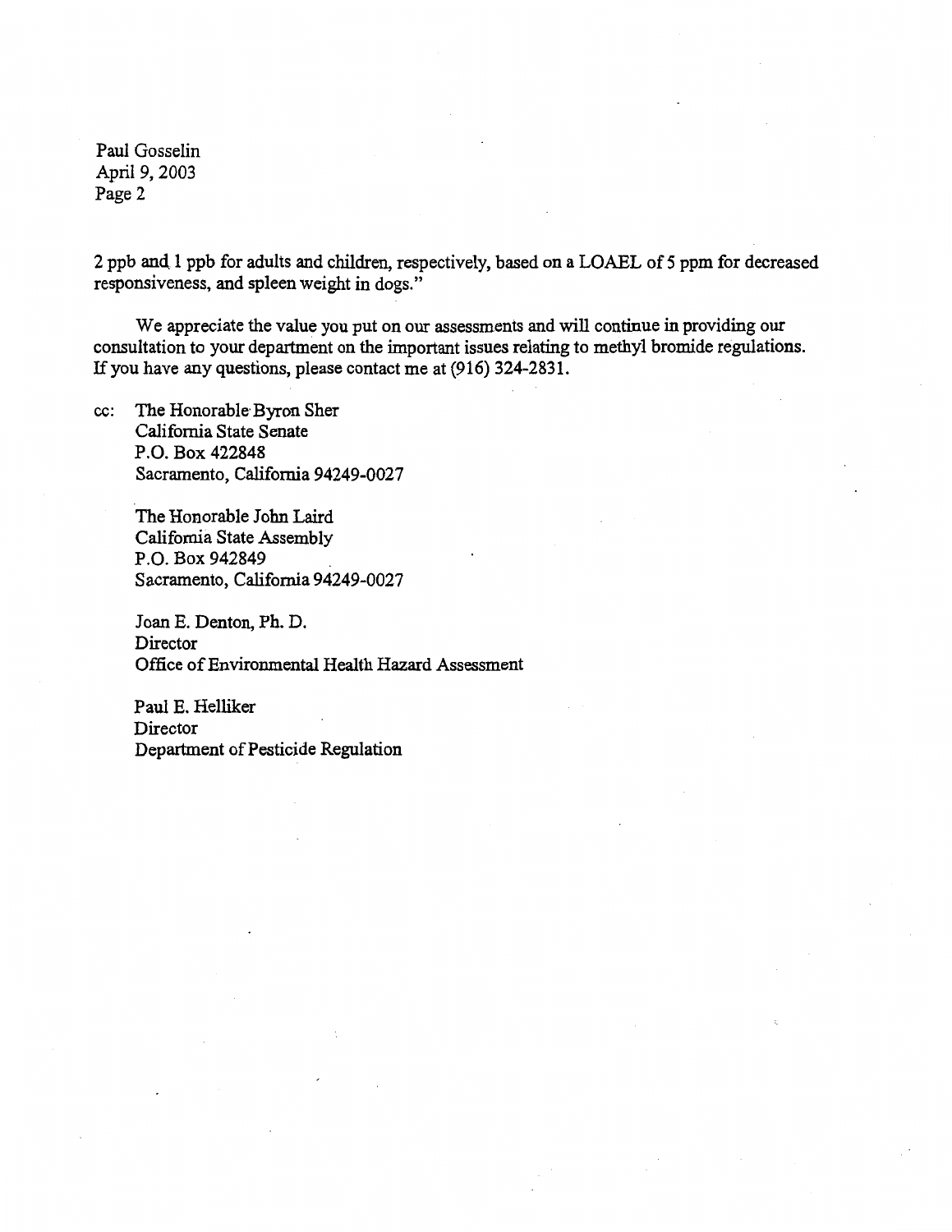**From: To: Date: Subject:**  "Linda McElver" <lmcelver@noacceptablerisk.com> <mmartinez@cdpr.ca.gov> 3/11/03 4:16PM Workshop: Risk Management Considerations for Methyl Bromide Sub chronic Toxicity

#### March 10, 2003

Workshop: Risk Management Considerations for Methyl Bromide Subchronic Toxicity.

#### Wednesday, February 26, 2003

What should be the subchronic regulatory goal for Methyl

#### Bromide?

It is unbelievable that our State still practices Junk Science in evaluating chemicals for human safety. Farmers and fumigators do not purchase just Methyl bromide for use. The additive Chloropicrin (tear gas) is used as a warning agent and a pesticide, however all the claims of safety and testing at the sites in our county focus on Methyl Bromide and say nothing about acceptable levels of Chloropicrin.

In the SLO County, Dept. of AG and Public Health Methyl bromide/ chloropicrin Fact sheet of 1998, safety claims are falsely made regarding the full product, but the testing leaves out the synergistic effect of the two: Methyl bromide and Chloropicrin being combined into one product. The toxicity of Chloropicrin is not discussed.

It is very dangerous to only study the foxicity of one pesticide ingredient when another pesticide ingredient is added and never studied as a new entity. Californians have a right to sound science.

A couple of years ago I met at a medical conference Dr. Mohamed B. Abou-Donia, Ph.D. D.A.B.t.,ATS Professor of Pharmacology, Cancer Biology & Neurobiology, Department of Pharmacology and Cancer Biology, Laboratory of Neurotoxicology, Duke University Medical Center, (DUMC 3813, Durham NC 27710, phone 919 684-2221, email donia @acpub.duke.edu). I was quite impressed with him it appears he has made major discoveries using the full products and synergism with other products regarding the gulf war illnesses and the potential mechanism for organophosphate poisoning. This is the caliber of scientist that I would like to see study the effect of the full Methyl Bromide/ Chloropicrin product combined with other medications and common products used by residents to insure the safety of the public. This is the caliber of scientist I would like to see determine a safe level of any pesticide for people with chemical sensitivities like all the people with asthma attacks to the Methyl bromide/chloropicrin. I believe he is aware of a Sensitive Rat model that could be used as a model for chemically intolerant individuals. I have enclosed Multiple Chemical Sensitivity - The End of Controversy an email I received today. I have talked at length with Dr. Martin Pall of Washington State University. He has made the discovery that will end the controversy of Multiple Chemical Sensitivities. While more research is needed, I implore the State of California to stop the residential exposure of Methyl Bromide/Chloropicrin, whether it be in household fumigations or as a neighbor of a farmer until the full impacts of these chemicals can be proven to be safe for people with MCS and other hyper-sensitive populations and vulnerable sub populations. As the paper below indicates we need to inject a safety factor of and additional 1000 to see if it's safe enough for people already getting sick from farm exposures.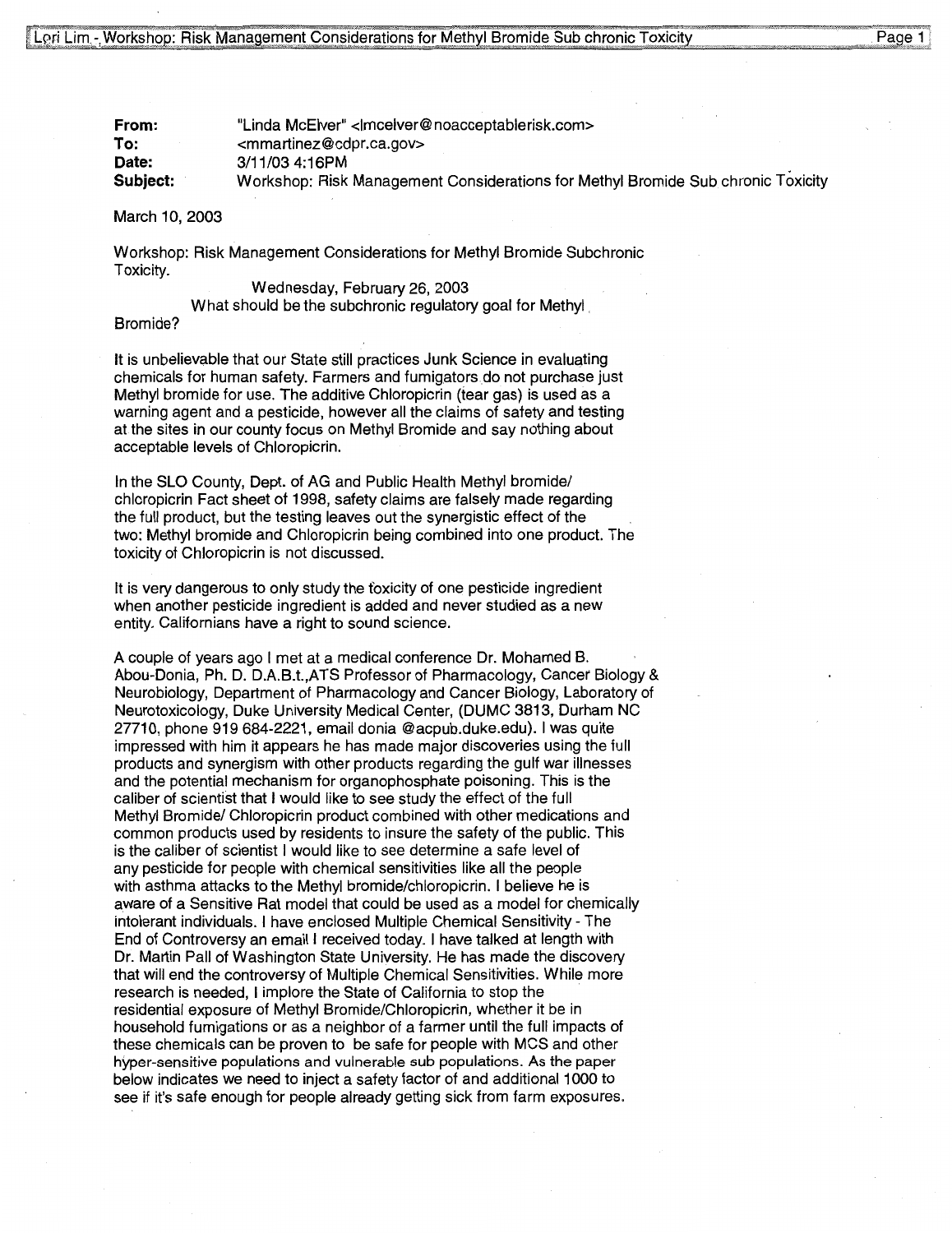Here is the unedited email I received today. I will also forward another version so you can pick up the links.

martin\_pall@wsu.edu phone: 509-335-1246 Go to: Fibromyalgia Go to: Chronic Fatigue Syndrome

Multiple chemical sensitivity (MCS), where people report being exquisitely sensitive to a wide range of organic chemicals, is almost always described as being "controversial." The main source of this supposed controversy is that there has been no plausible physiological mechanism for MCS and consequently, it was difficult to interpret the puzzling reported features of this condition. As discussed below, this is no longer true and consequently the main source of such controversy has been laid to rest. There still are important issues such as how it should be diagnosed and treated and these may also be allayed by further studies of the mechanism discussed below.

The descriptions of MCS made by a several different research groups are remarkably consistent. MCS sufferers report being hypersensitive to a wide variety of hydrophobic organic solvents, including gasoline vapor, perfume, diesel or jet engine exhaust, new or remodeled buildings where building materials or carpeting has outgassed various solvents, vapors associated with copy machines, many solvents used in industrial settings, cleaning materials and cigarette and other smoke. Each of these is known to have volatile hydrophobic organic compounds as a prominent part of its composition. The symptoms of MCS sufferers report having on such solvent exposure include multiorgan pain typically including headache, muscle pain and joint pain, dizziness, cognitive dysfunction including confusion, lack of memory, and lack of concentration. These symptoms are often accompanied by some of a wide range of more variable symptoms. The major symptoms reported on chemical exposure in MCS are strikingly similar to the chronic symptoms in chronic fatigue syndrome (CFS) and may be explained by mechanisms previously proposed for the CFS symptoms (1). Perhaps the best source of information on the properties and science of MCS is the Ashford and Miller book (2). Many individual accounts of MCS victims have been presented in an interesting book edited by Johnson (3). Most MCS sufferers trace their sensitivity to chemicals to a chemical exposure at a particular time in their life, often a single, high level exposure to organic solvents or to certain pesticides, notably organophosphates or carbamates. Some MCS cases are traced to a time period where the person lived or worked in a particular new or newly remodeled building ("sick building syndrome") where the outgassing of the organic solvents may have had a role in inducing MCS. One of the most interesting examples of MCS/sick building syndrome occured about 15 years ago when the U.S. Environmental Protection Agency remodeled its headquarters and some 200 of its employees became chemically sensitive. The obvious interpretation of this pattern of incidence of MCS is that pesticide or high level or repeated organic solvent exposure induces cases of MCS. This interpretation has been challenged by MCS skeptics but they have, in my judgement, no plausible alternative explanation.

MCS in the U. S. appears to be surprisingly common. Epidemiologists have studied how commonly MCS occurs in the U. S. and roughly 9 to 16 % having more modest sensitivity. Thus we are talking about perhaps 10 million severe MCS sufferers and perhaps 25 to 45 million people with more modest sensitivity. From these numbers, it appears that MCS is the most common of what are described as "unexplained illnesses" in the U.S. Those suffering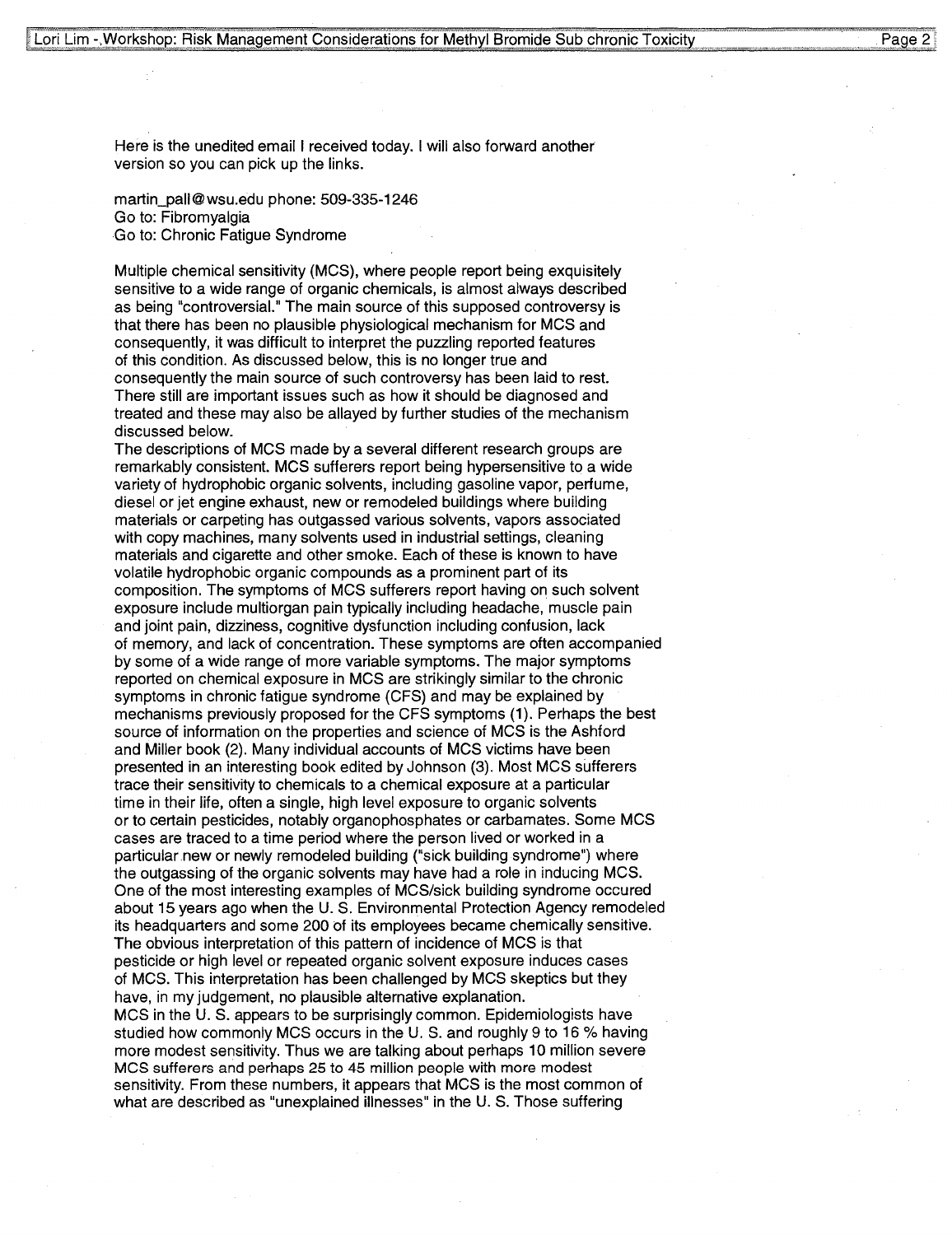from severe MCS often have their lives disrupted by their illness. They often have to move to a different location, often undergoing several moves before finding an tolerable environment. They may have to leave their place of employment, so many are unemployed. Going out in public may expose them to perfumes that make them ill. They often report sensitivity to cleaning agents used in motels or other commercial locations. Flying is difficult due to jet fumes, cleaning materials, pesticide use and perfumes.

The exquisite sensitivity of many MCS people is most clearly seen through their reported sensitivity to perfumes. MCS people report becoming ill when a person wearing perfumes walks by or when they are seated several seats away from someone wearing perfume. Clearly the perfume wearer is exposed to a much higher dose than is the MCS person and yet the perfume wearer reports no obvious illness. This strongly suggests that MCS people must be at least 100 times more sensitive than are normal individuals and perhaps a 1000 or more times more sensitive.

Thus a plausible physiological model of MCS must be able to explain each of the following: How can MCS people be 100 to 1000 times more sensitive to hydrophobic organic solvents than normal people? How can such sensitivity be induced by previous exposure to pesticides or organic solvents? Why is MCS chronic, with sensitivity typically lasting for life? How can the diverse symptoms of MCS be explained? Each of these questions is answered by the model discussed below.

#### Elevated Nitric Oxide/Peroxynitrite/NMDA Model of MCS:

My own interest in MCS stems from the reported overlaps among MCS and chronic fatigue syndrome (CFS), fibromyalgia (FM) and posttraumatic stress disorder (PTSD). These have overlapping symptoms, many people are diagnosed as having more than one of these and cases of each of these are reported to be preceded by and presumably induced by a short term stressor such as infection in CFS and chemical exposure in MCS. The overlaps among these have led others to suggest that they may share a common causal (etiologic) mechanism. Having proposed that elevated levels of nitric oxide and its oxidant product, peroxynitrite are central to the cause of CFS, it was obvious to raise the question of whether these might be involved in MCS. We proposed such a role in a paper published in the Annals of the New York Academy of Sciences (4) and in a subsequent paper, I list 10 different types of experimental observations that provide support for the view that elevated levels of these two compounds have an important role in MCS (5). These 10 observations are listed in the table below (from ref. 5).

#### Table 1

Types of Evidence Implicating Nitric Oxide/Peroxynitrite in MCS

1. Several organic solvents thought to be able to induce MCS, formaldehyde, benzene, carbon tetrachloride and certain organochlorine pesticides all induce increases in nitric oxide levels.

2. A sequence of action of organophosphate and carbamate insecticides is suggested, whereby they may induce MCS by inactivating acetylcholinesterase and thus produce increased stimulation of muscarinic receptors which are known to produce increases in nitric oxide.

3. Evidence for induction of inflammatory cytokines by organic solvents, which induce the inducible nitric oxide synthase (iNOS). Elevated cytokines are an integral part of a proposed feedback mechanism of the elevated nitric oxide/peroxynitrite theory.

4. Neopterin, a marker of the induction of the iNOS, is reported to be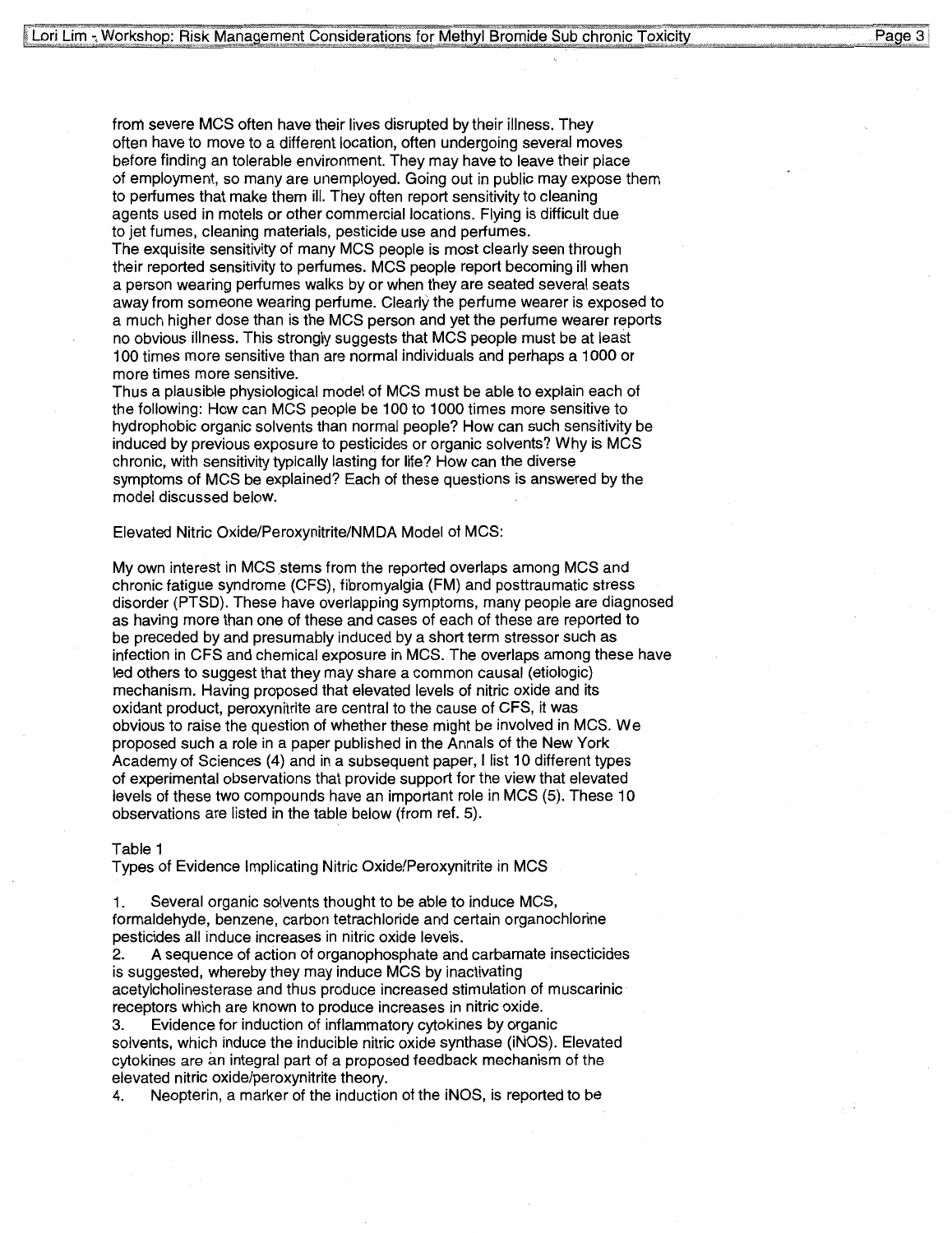elevated in MCS.

5. Increased oxidative stress has been reported in MCS and also antioxidant therapy may produce improvements in symptoms, as expected if the levels of the oxidant peroxynitrite are elevated.

6. In a series of studies of a mouse model of MCS, involving partial kindling and kindling, both excessive NMDA activity and excessive nitric oxide synthesis were convincingly shown to be required to produce the characteristic biological response.

7. The symptoms exacerbated on chemical exposure are very similar to the chronic symptoms of CFS (1) and these may be explained by several known properties of nitric oxide, peroxynitrite and inflammatory cytokines, each of which have a role in the proposed mechanism.

8. These conditions (CFS, MCS, FM and PTSD) are often treated through intramuscular injections of vitamin B-12 and B-12 in the form of hydroxocobalamin is a potent nitric oxide scavenger, both in vitro and in vivo.

9. Peroxynitrite is known to induce increased permeabilization of the blood brain barrier and such increased permeabilization is reported in a rat model of MCS.

1 5 types of evidence implicate excessive NMDA activity in MCS, an activity known to increase nitric oxide and peroxynitrite levels.  $10.$ 

However, although one can make a substantial case for this theory for an elevated nitric oxide/peroxynitrite etiology (cause) in MCS, this does not explain how the exquisite chemical sensitivity may be produced - which has to be viewed as the most central puzzle of MCS. By what mechanism or set of mechanisms can such exquisite sensitivity to organic chemicals be generated?

Another theory of MCS was proposed earlier by Iris Bell (6,7) and coworkers and adopted with modifications by numerous other research groups. This was the neural sensitization theory of MCS. What this theory says is that the synapses in the brain, the connections between nerve cells by which one nerve cell stimulates (or in some cases inhibits) another become hypersensitive in MCS. This neural sensitization theory is supported by observations that many of the symptoms of MCS relate directly to brain function and that a number of studies have shown that scans of the brains of MCS people, performed by techniques known as PET scanning or SPECT scanning are abnormal. There is also evidence that electrical activity in the brains of MCS people, measured by EEG's, is also abnormal. Neural sensitization is produced by a mechanism known as long term potentiation, a mechanism that has a role in learning and memory. Long term potentiation produces neural sensitization but in the normal nervous system, it does so very selectively - increasing the sensitivity of certain selected synapses. In MCS, it may be suggested, that a widespread sensitization may be involved that is somehow triggered by chemical or pesticide exposure. This leaves open the question as to why specifically hydrophobic organic solvents or certain pesticides are involved and, most importantly, how these can lead to such exquisite chemical sensitivity as is seen in MCS. So the neural sensitization theory is a promising one but it leaves unanswered the central puzzles of MCS.

The question that I raised in my key paper (5), published in the prestigious publication of the Federation of American Societies for Experimental Biology, The FASEB Journal, is what happens if both of these theories are correct? The answer is that you get a fusion theory that, for the first time, answers all of the most puzzling questions about MCS. The fusion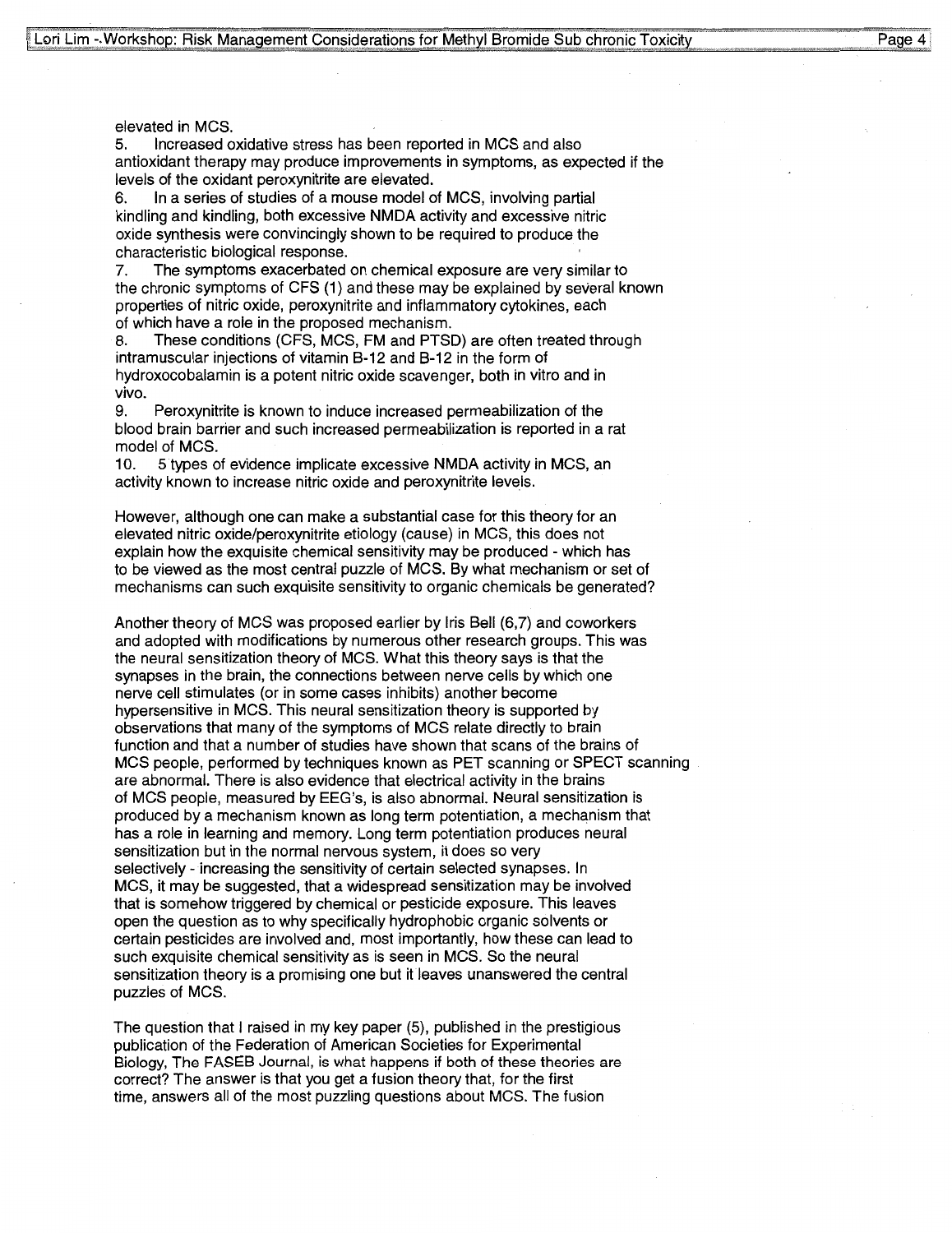theory is supported by all of the observations supporting the nitric oxide/peroxynitrite theory, all of the observations supporting the neural sensitization theory plus several additional observations that relate specifically to the fusion.

How can we understand this fusion theory? When you look at the two precurs or theories together, you immediately see ways in which they interact with each other. Long term potentiation, the mechanism behind neural sensitization, involves certain receptors at the synapses of nerve cells called **NMDA**  receptors. These are receptors that are stimulated by glutamate and aspartate and when these receptors are stimulated to be active, they produce in turn, increases in nitric oxide and its oxidant product, peroxynitrite. So immediately you can see a possible interaction between the two theories. Furthermore, nitric oxide can act in long term potentiation, serving as what is known as a retrograde messenger, diffusing from the cell containing the **NMDA** receptors (the post-synaptic cell) to the cell that can stimulate it (the pre-synaptic cell), making the pre-synaptic cell more active in releasing neurotransmitter (glutamate and aspartate). In this way, NMDA stimulation increases the activity to the pre-synaptic cell to stimulate more NMDA activity. Thus we have the potential for a vicious cycle in the brain, with too much NMDA activity leading to too much nitric oxide leading to too much NMDA activity etc (see Figure 1, below). There is also a mechanism by which peroxynitrite may act to exacerbate this potential vicious cycle. Peroxynitrite is known to act to deplete energy (ATP) pools in cells by two different mechanisms and it is known that when cells containing NMDA receptors are energy depleted, the receptors become hypersensitive to stimulation. Consequently nitric oxide may act to increase **NMDA** stimulation and peroxnitrite may act to increase the sensitivity to such stimulation. With both nitric oxide and peroxynitrite levels increased by **NMDA** receptor activity, an overall increase in these activities may lead to a major, sustained increase in neural sensitivity and activity. The only thing left is to explain how hydrophobic organic chemicals or pesticides can stimulate this whole response. I'll discuss that below.

I have also proposed two additional, accessory mechanisms in MCS. One is that peroxynitrite is known to act to break down the blood brain barrier the barrier that minimizes the access of chemicals to the brain. By breaking down this barrier, more chemicals may accumulate in the brain, thus producing more chemical sensitivity. It has been reported that an animal model of MCS shows substantial breakdown of the blood brain barrier. Nitric oxide is also known to inhibit the activity of certain enzymes that degrade hydrophobic organic solvents, known as cytochrome P-450's. By inhibiting these enzymes, nitric oxide will cause more accumulation of these compounds because they are broken down much more slowly. Consequently there are four distinct mechanisms proposed to directly lead to chemical sensitivity:

Nitric oxide acting as a retrograde messenger, increasing release of neurotransmitters (glutamate and aspartate) that stimulate the **NMDA**  receptors.

Peroxynitrite depleted energy (ATP) pools, thus making the **NMDA** receptors more sensitive to stimulation.

Peroxynitrite acts to break down the blood brain barrier, thus allowing greater chemical access to the brain.

Nitric oxide inhibits cytochrome P-450 activity, thus slowing degradation of hydrophobic organic chemicals.

It is proposed to be the combination of all four of these mechanisms, each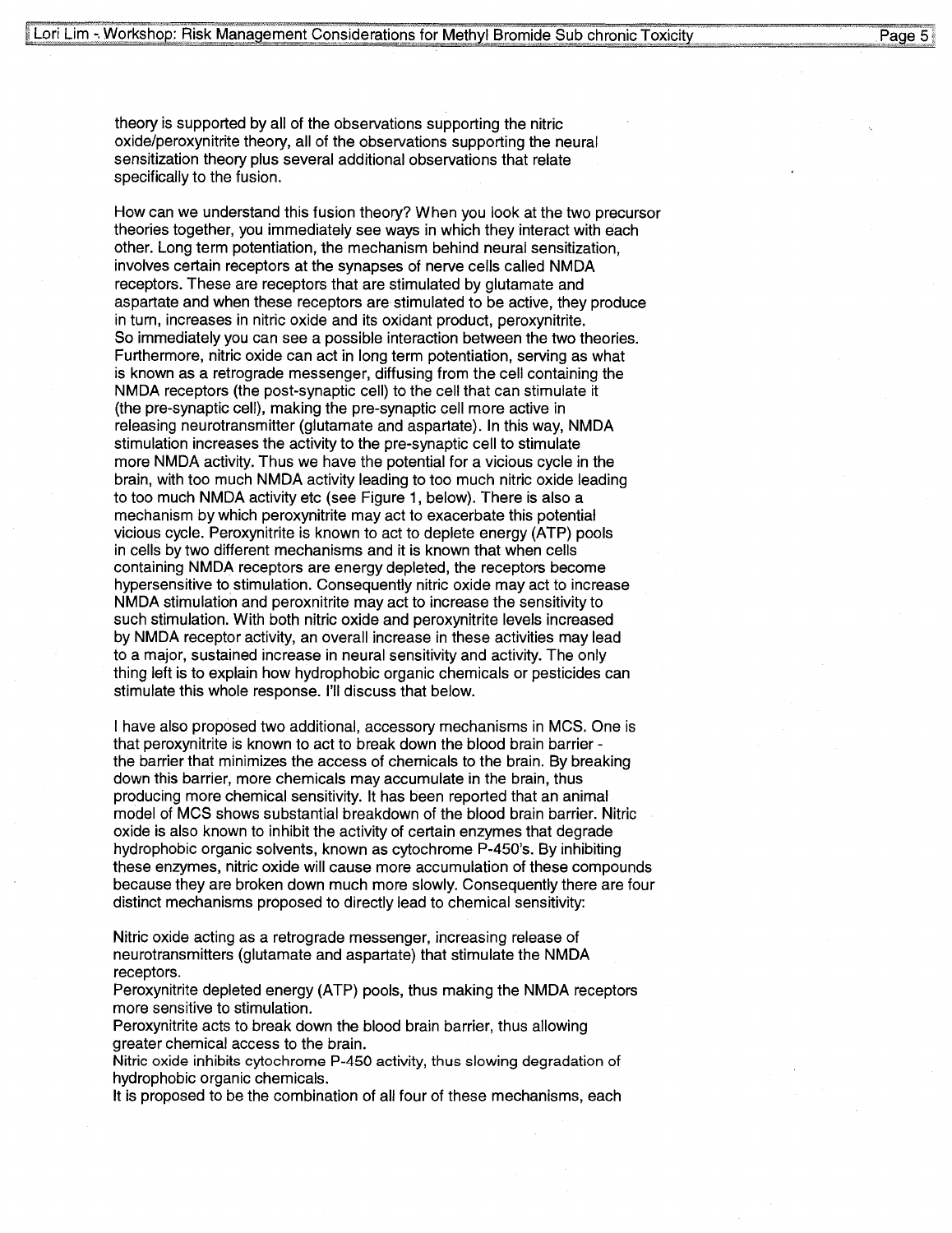acting at a different level and therefore expected to act synergistically with each other, that produces the exquisite chemical sensitivity reported **inMCS.** 

So how do organophosphate pesticides or hydrophobic organic chemicals initiate this sensitivity and trigger symptoms of MCS? Both are proposed to stimulate the potential vicious cycle involving too much nitric oxide/peroxynitrite and too much NMDA activity (figure 1). Organophosphates and carbamate pesticides, often reported to be involved in inducing cases of MCS, are both acetylcholinesterase inhibitors, acting to increase acetylcholine levels which stimulate muscarinic receptors in the brain. It is known that stimulating of certain muscarinic receptors produces increases in nitric oxide! Thus these two pesticides should be able to act to stimulate the proposed nitric oxide/peroxynitrite/NMDA vicious cycle mechanism. Hydrophobic organic solvents are proposed to act by three possible mechanisms, two producing increases in nitric oxide and one producing energy depletion and therefore **NMDA** stimulation. These three mechanisms are documented in the scientific literature but none have been tested yet for involvement in **MCS.** So both the pesticides, organophosphates and carbamates, and the hydrophobic organic solvents have known mechanisms which should be able to initiate the proposed vicious cycle centered on excessive NMDA/nitric oxide/peroxynitrite and thus initiate MCS. Once MCS has been initiated, by simulating this same cycle, they are predicted to produce the symptoms of chemical sensitivity.

Explanations for the most puzzling features reported for MCS:

If this theory is correct, it provides answers to all of the most difficult questions about MCS.

1. How do pesticides (organophosphates and carbamates) and hydrophobic organic solvents act to induce cases of MCS? Each acts to initiate a vicious cycle mechanism involving NMDA receptors, nitric oxide and peroxynitrite in the brain, with organophosphates/carbamates acting via one known mechanism and hydrophobic organic solvents acting by another mechanism.

2. How do hydrophobic organic solvents act to trigger the symptoms of MCS? They act by the same mechanism proposed for such solvents in #1 above.

3. Why is MCS chronic? Presumably for two reasons: Because of the several positive feedback loops that maintain the elevated nitric oxide/peroxynitrite/NMDA activity and also because changes in the synapses of the brain may be long term.

4. How can MCS victims be so exquisitely sensitive to organic solvents? Because there are four different mechanisms by which nitric oxide or peroxynitrite act to produce the response, with the combination of all four acting synergistically to produce such exquisite sensitivity. The mechanisms of all four are well documented although their relevance to MCS can be questioned.

5. How are the symptoms of MCS generated? Possibly by the same mechanisms proposed earlier for the symptoms of chronic fatigue syndrome. 6. How can we explain the overlaps of MCS with chronic fatigue syndrome, fibromyalgia, posttraumatic stress disorder and Gulf War syndrome? All of these are proposed to involve excessive nitric oxide and peroxynitrite and all may also involved excessive NMDA activity.

#### References:

1 .. Pall M. L. (2000) Elevated peroxynitrite as the cause of chronic fatigue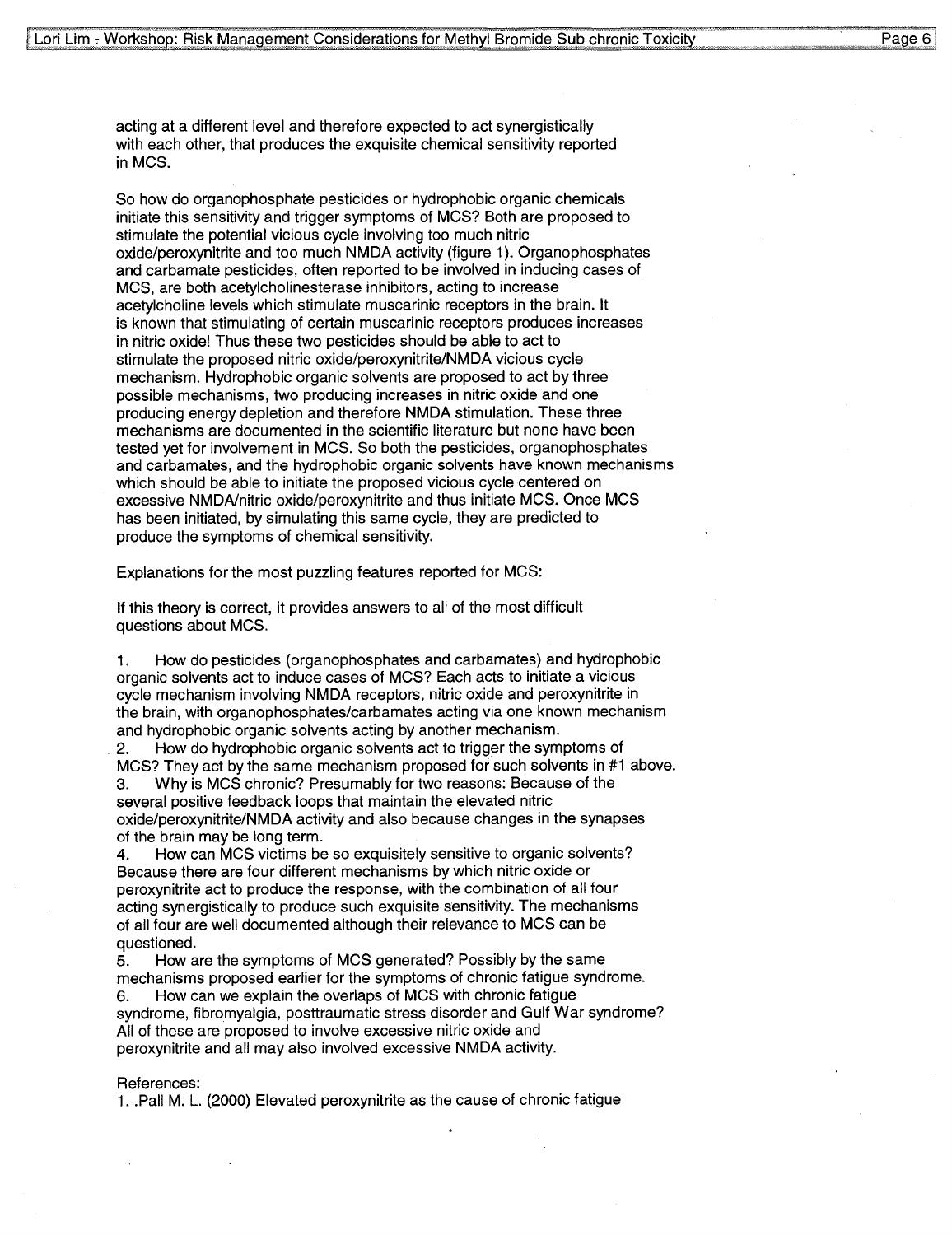syndrome: other inducers and mechanisms of symptom generation. J Chronic Fatigue Syndr 7(4),45-58.

2. Ashford N.A., Miller C. (1998) Chemical Exposures: Low Levels and High Stakes, John Wiley and Sons, Inc., New York.

3. Johnson A., ed. (2000) Casualties of Progress. MCS Information Exchange, Brunswick ME.

4. Pall M. L., Satterlee J. D. (2001) Elevated nitric oxide/peroxynitrite mechanism for the common etiology of multiple chemical sensitivity, chronic fatigue syndrome and posttraumatic stress disorder. Ann NY Acad Sci 933,323-329.

5. Pall M. L. (2002) NMDA sensitization and stimulation by peroxynitrite, nitric oxide and organic solvents as the mechanism of chemical sensitivity in multiple chemical sensitivity. FASEB J 16,1407-1417.

6 .. Bell I. R., Miller C. S., Schwartz G. E. (1992) An olfactory-limbic · model of multiple chemical sensitivity syndrome: possible relationships to kindling and affective spectrum disorders. Biol Psychiatry 32,218-242. 7. Bell I. R., Baldwin C. **M.,** Fernandez **M.,** Schwartz G. E. (1999) Neural sensitization model for multiple chemical sensitivity: overview of theory and empirical evidence. Toxicol Ind Health 15,295-304.

Contact Us: Debbie Waite 509-335-1276 Accessibility Copyright Policies School of Molecular Biosciences, Washington State University, Pullman, WA 99164-4660 USA

Would you trust your doctor if he told you a prescription was safe and they only tested one ingredient, and you got very sick? The pharmaceutical companies advertise on TV all the combinations that they know are dangerous. They say things like this medication is not appropriate for people with liver disease, heart disease, high blood pressure.etc., etc. They don't say they only test one ingredient, but we believe it is safe for everyone.

The public is duped into believing every chemical regulated by the government is as carefully evaluated as medications. Stop lying to the people of this state.

Goal Number 1: Make no safety claims until the full product is tested using both ingredients Methyl Bromide and Cloropicrin.

\*Questions and Answers about Methyl Bromide/Chloropicrin\* September 10, 1998

This fact sheet was given to residents in SLO County by the Department of Agriculture and the Department of Public Health, who were getting sick near a strawberry field in San Luis Obispo County. It is unbelievable. It makes false safety claims first by implying that the full product has been tested using Methyl Bromide and Chloropicrin. It was testified at the Sub Chronic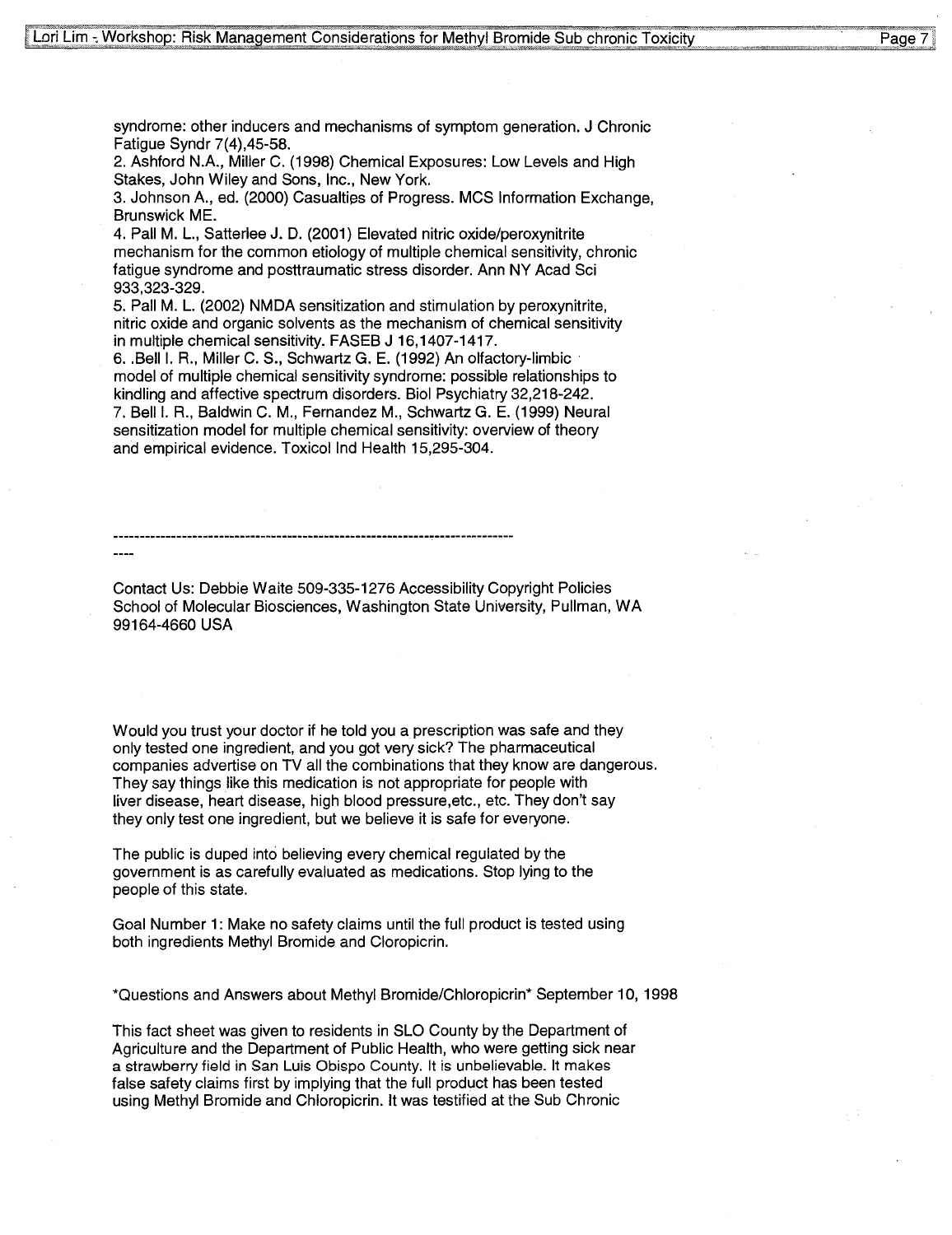Toxicity hearing that the combination product of Methyl Bromide and Chloropicrin has never been tested and that Chloropicrin was just now being investigated.

It implies that all children are protected. There are no studies on sick animals to approximate what happens to a less than perfect person. It implies that 100 times the limited animal studies will protect every child and every body function. EPA scientists have told me that they believe life threatening asthmatic responses to another pesticide are occurring at the parts per trillion level.

Chloropicrin was added to serve as a warning to people that they were being exposed to Methyl Bromide.

From my Ag office, I was told today that it was discovered that Cloropicrin has pesticidal characteristics. I was also told today that if you experience Cloropicrin symptoms that you are not being exposed to Methyl Bromide because Methyl Bromide separates from the Chloropicrin and Chloropicrin stays lower to the ground. However the fact sheet states that \*It is unlikely you have received exposure to methyl bromide unless you experience the symptoms listed above (those of chloropicrin).\* This sounds like junk science to me, or that the government is playing Russian Roulette with neighborhoods surrounding the Strawberry Fields.

I have never heard any medical official recommend to continue to expose an asthmatic to a substance shown to be a serious trigger.

The fact sheet also deliberately misleads the public to assuming that all areas of illness have been tested. It clearly states that it takes 21000 parts per billion to show an observable effect in animals. At the hearing the levels were much lower, is the science constantly changing? The Fact sheet says: \*Are there minimum human exposure limits for methyl bromide? Yes. The California Department of Pesticide Regulation (DPR) has established a target exposure level to ensure human safety at 210 parts per billion (ppb). This has a built in safety factor. It is 100 times below the highest exposure level that has shown no observable effects to test animals in scientific studies.\*

Then it goes on to say that you will feel the effects of Chloropicrin as a warning to exposure to methyl bromide. It also states that Chloropicrin will cause an asthma attack \*shortness of breath\* burning irritation to the eyes producing tearing, coughing, burning throat\* and that Methyl Bromide causes dizziness, headache, nausea, vomiting, weakness. What I want to know is how can the state justify allowing these products continued use when clearly year after year people are getting sick with symptoms of either chloropicrin or Methyl Bromide poisoning. In a report CASE Number A-8 437 Complainant Lynn McDonald, respondent: Morales Ag Services 6 October 1998 8:30 pm. In this case the inspector John Schmitz also experienced symptoms of Chloropicrin poisoning "my eyes began to water", a resident complained that she experienced coughing, burning of the eyes and dizziness last night. While the coughing and burning eyes are chloropicrin the dizziness is from Methyl Bromide. Clearly we need to place the use of this product a mile from any residence. I have just started to go through my counties file on Methyl Bromide cases and it is obvious that a pattern exists and is being ignored by the government. In this particular case the target levels off the site ad extended the buffer zone. But the Methyl Bromide is not stopped. In fact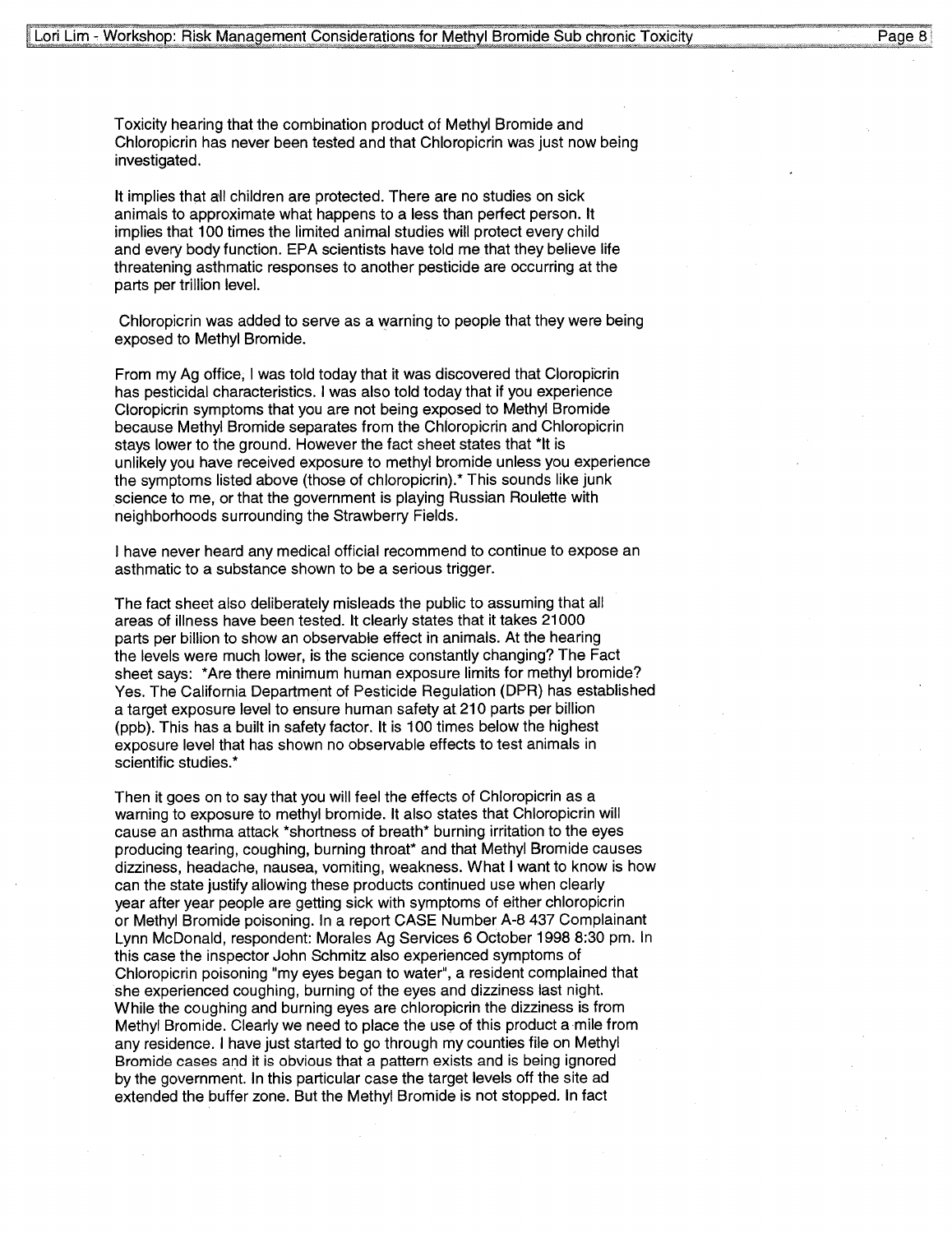within 28 ft a .4 parts per million was observed 11 hours later and is well within a toxic exposure level. 5 parts per million has been shown at the hearing to be an exposure to be toxic to a beagle, multiplying it 10 times results in .5 ppm as the so called acceptable level. Obviously with so many complaints this number is not effective. DPR needs to throw out the studies and restrict the use of this product, until it can be determined that full pesticide product won't trigger an asthma attack in a sick child, or a seizure or neurological impairment in a chemically injured person. The study of placing the feet of the beagle on the table as proof of no neurotoxic effect seems bogus. Why not do a brain Spect scan before and after exposure to very sick animals and see if any effect is observed. Why not measure the pulmonary function of mice with asthma or dogs with asthma who have been poisoned by organophosphates like so many Americans have.

DPR needs to look at every sampling and determine from the sampling levels that are affecting the residents. They need to put permanent monitors at all residents reporting health problems. They need to prosecute any farmer that allows drift. They need to ban a product in residential areas if it can not be contained as seen with Methyl Bromide/ Chloropicrin. They need to stop any farmer from ever using this product again if symptoms and exposures to MeBr and Cloropicrin are documented. Since the level of MeBr/ Cloropicrin is still detectable days later, farmers in residential areas should be required to fence their properties to prevent children and others from entering, much the way a home owner is required to fence a yard with a swimming pool, regardless of what chemical is used. I read one report about children playing on the tarps and making holes in them. This is a potential hazardous situation that can not be ignored. A few years back a person in my city crawled under the fumigation tent and died at his residence. I know that when numerous people complained about respiratory distress and other sensitivity reactions to AllerCare a Johnson & Johnson product to kill dust mites, that the EPA did a full investigation and the product was taken off the market.

I am bewildered after reading so many complaints filed and sent to DPR and no investigation has ever been done on the full product or it's suitability in the air when disabled people are present, like people with Multiple chemical Sensitivities, Chronic Fatigue, Fibromyalgia, Asthma and other lung disease, cardio pulmonary depression and other cardiac conditions, seizures and other neurological conditions. My contact within the EPA are suggesting that less than one part per billion is causing life threatening asthma attacks. It is time for DPR to work with Environmental Health agencies instead of just AG agencies, while the Department of Agriculture could monitor exposures in and outside residential homes, environmental health could monitor health before and after fumigation. Suggested tests besides those of Dr.Pall are oximeter monitoring, EEG's, Brain Spect Scans, pulmonary function. I'm sure any of the people who are affected by these so called legal levels would love to prove that this level is not safe. It is so simple and not too expensive to do this, you could make the industry pay since they are so convinced of the safety why would they object. Generally speaking, it is almost impossible to find a doctor that will do any sensitivity testing for toxic chemicals. Sensitive persons are not significant enough to matter to be analyzed or protected. Hospitals in CA don't know how to diagnose pesticide poisoning, there's no test for sensitivity. Buffer zones don't stop the pesticides. Enclosed below is just one of numerous illness complaints. Why is it with these pesticide poisoning complaints does the state fall back on the junk science rather than an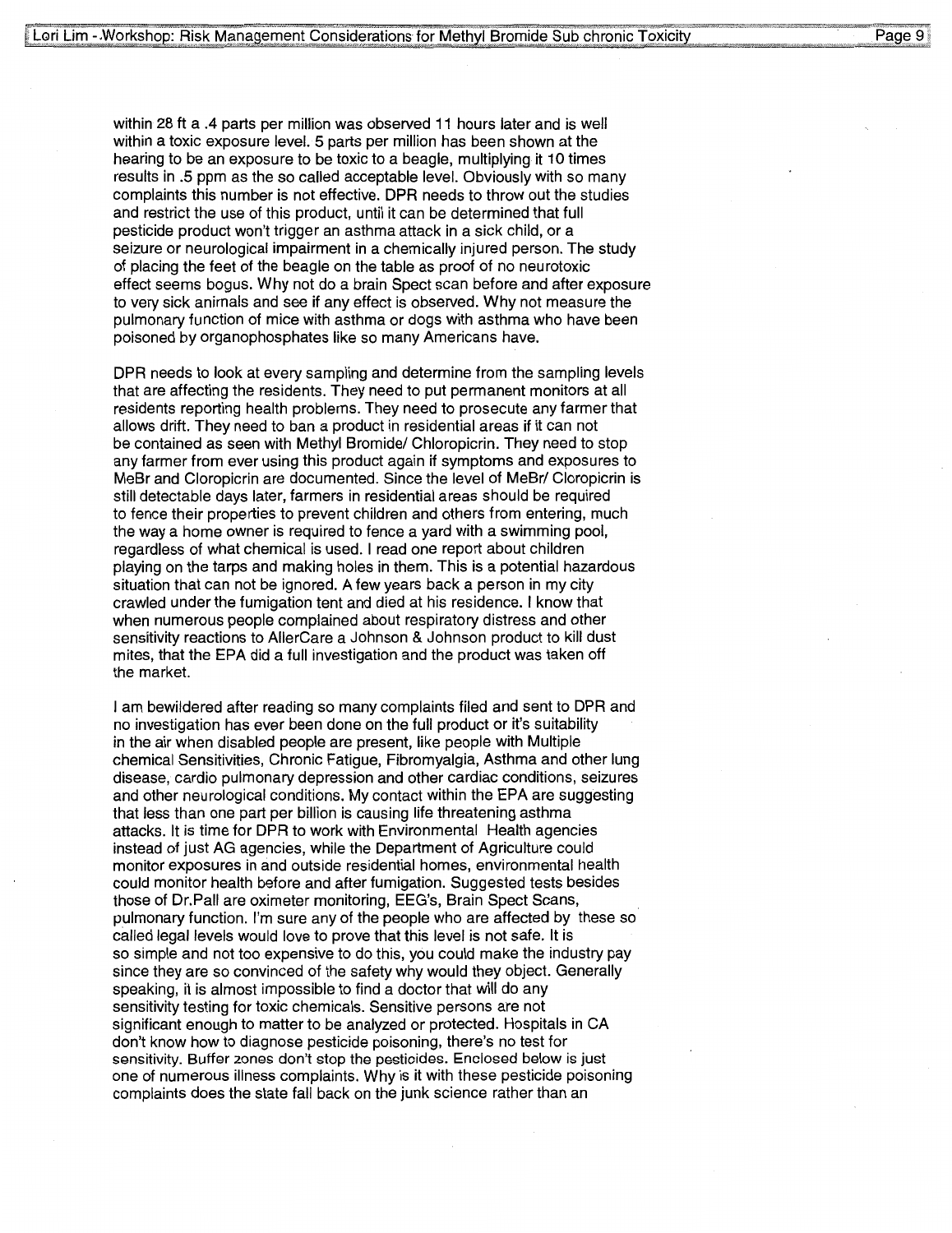obvious pattern? DPR allows the farmer to continue, even when the air concentrations exceed so called acceptable levels.

In another case A2-209 it was reported that residents) were experiencing lungs shutting down. Why was this not determined to be severe? Shouldn't every asthma attack that has a correlation with a pesticide exposure be treated as an priority one investigation and warrant the continual testing in and outside the home of chloropicrin and Methyl bromide exposures? This site should be banned from any more applications of any pesticide that is synthetic chemical in origin. The EPA should be called in to investigates there are just too many asthma attacks to ignore.

karl kempton, 2740 grell lane, oceano, ca 93445 nrview@thegrid.net

Agricultural Commissioner 2156 Sierra Way San Luis Obispo, Ca 93401 October 21 2001

RE: Once again neighborhood exposed to methyl bromide

Dear Mr. Richard Greek.

Over the last 16 years you have come to know very well the problems associated with pesticide drift and exposure to the neighbors bordering the strawberry field leased on property owned by The Tempie Of The People at the corner of The Pike and South Elm. And please remember, this field was already surrounded by housing before it was changed from a Christmas tree farm to a strawberry field over 20 years ago. The only change is greater housing densities on the south and north sides of this field.

Over these years protection of the neighborhood from drift has been spotty. When the protest levels became intense and covered by the media, only then did your office address the need for better protection. But at least the problems, once accepted, were more or less attempted to be solved within the limits of your abilities and willingness.

One of these problems that was solved in the early 1990\* s and reappeared in the mid 1990\* s is the size of the nozzle used for applications. The problem reappeared due to the lack of poor record keeping, which you admitted to me, and also due to the lack of institutional memory when the inspector covering this area moved on. If the size of the nozzle is too small, pesticides clouds easily drifted onto adjacent properties.

In the late 1990\* s, a solution was found to limit the exposure to leakage of methyl bromide during its application and covered stages with the help of the new inspector, State officials overseeing, ECOSLO and consultation with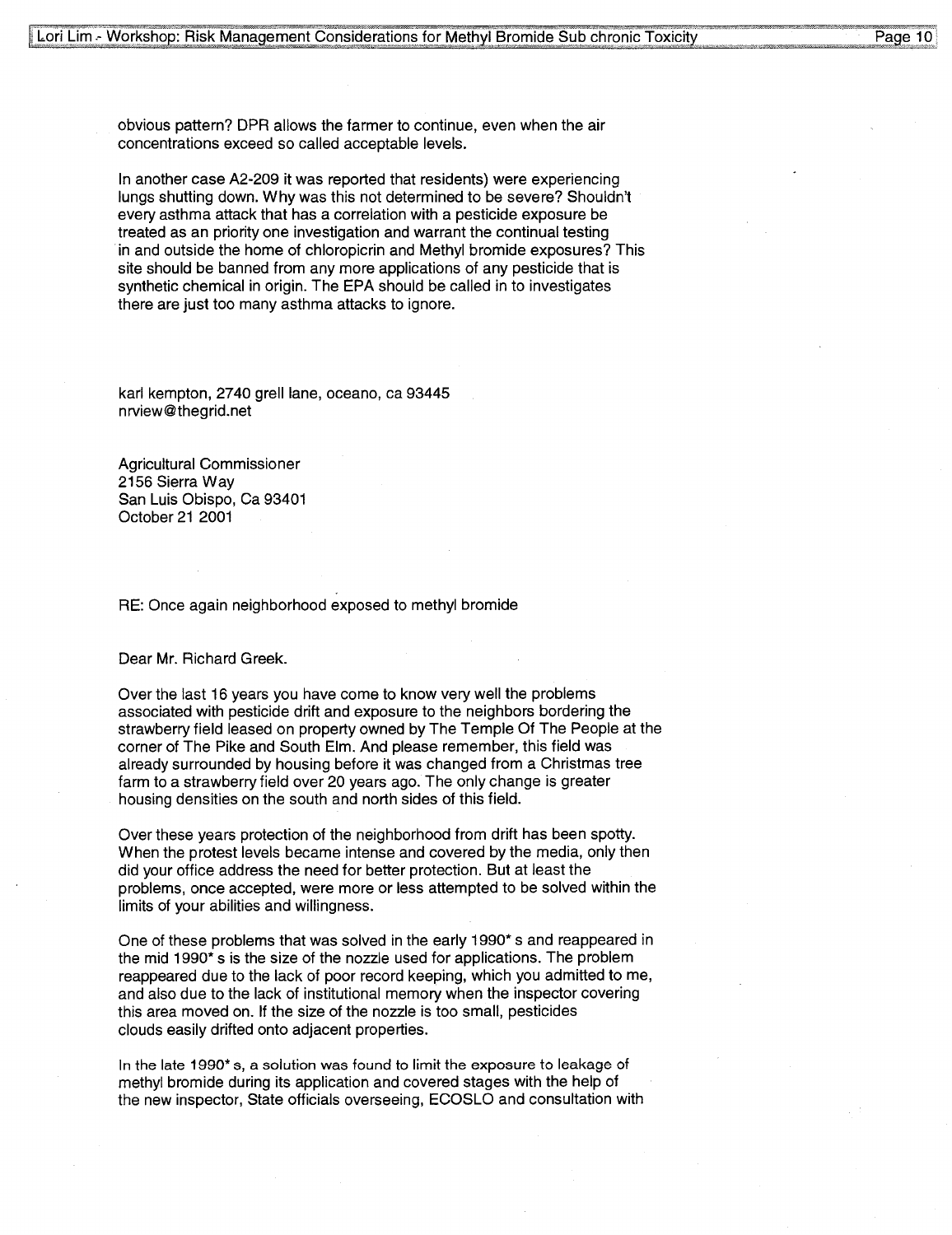me and some neighbors. Instead of fumigating the entire field in one day, the process was spread over a longer time period by fumigating smaller sections of the field in a staggered series. From that change until now everything seemed to be going more or less according to the established protocol. In the prefumigation phase, the field was soaked before plowing to limit chemical dust drift. This had greatly helped us by significantly limiting our exposure to the chemically laced dust. But, your office has yet to study the breakdown components in the dirt nor have you found it necessary to study the process of fog moving chemicals off fields into neighborhoods close or far away or onto other fields and crops.

In late September of 2001, the field was soaked before plowing to limit chemical dust drift as had been done in the previous few years. As a result there were no experiences of dust drift at that time. Then on September 30, Sunday morning at 8:30 AM, I stepped out the front door to feed our cat, who had been waiting there a while because my wife and I slept in. It was a beautiful sunny and warm morning with no apparent movement of air. I was assaulted by a chemical aroma that had the intensity of a recently enraged skunk. I quickly went back in the house. My wife also experienced the same thing. I called the local office to notify an inspector, but being a Sunday, the recording said to call the San Luis Obispo office number, which I did. I again went out at 9:00. There was now a breeze moving directly west from the ocean into Halcyon and the stench was gone.

On Monday or Tuesday the inspector called; he has yet to visit us as he usually has done in the past when a complaint has been registered. He had been present on the field at the Sunday application but because he, to use his exact words, 3Didn\* t see anything wrong,\* did not come to our property which has been the focal point of 16 years of expressed concern and known exposure to further <sup>3</sup>see\* if anything was wrong. His nose would have told him something was definitely wrong. Please note his comment, <sup>3</sup>He didn<sup>\*</sup> t see anything wrong.\* I asked him, 3How you can see the invisible?\* He did not answer that question.

I find this comment of his striking. Over these last few years I have described the unusual air current moments channeled by the area\* s local rolling topography and porous tree walls on the east and north sides of the field. I also showed him the inversion layer that sets itself in place over the field on calm days. Its ceiling generally is on level with our kitchen window that is about 4 feet higher than the top of the southern hill overlooking the field. This was adequately illustrated by a fire workers were burning one calm morning at the northern side of the field. The smoke went up in a vertical column and spread southward out over the field. On Friday, October 12, before the breeze picked up, another fire once again illustrated this low layering effect that had a height about equal to our kitchen window, but this time rather than a flat ceiling it displayed a sine wave characteristic slowly moving towards southeast towards us and Halcyon.

By its magnitude, this one exposure on September 30, 2001 exceeds anything we have been directly exposed to at this point in time. I could venture to guess that all the exposures over the last 18 years added together would not meet this particular assault. Our cat was sick by Thursday. She refused to eat or even move. She would not even flick her head after being petted, a usual response not liking her fur to be out of place. By Saturday, October 6, I was experiencing occasional sharp shooting pains in my ears. On Sunday,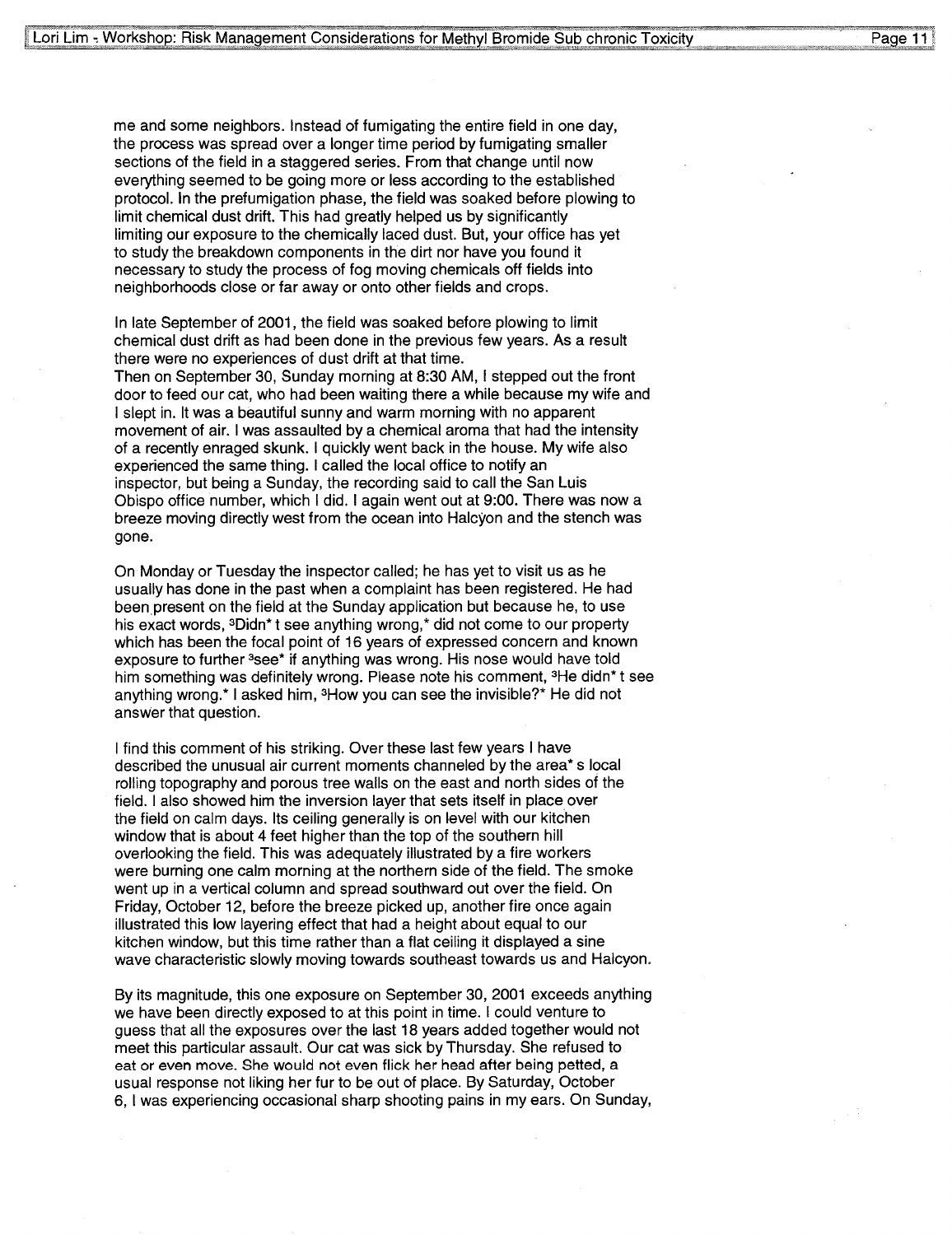the 7th, I woke up with a dry cough and pressure on my lungs. All day long I was only at fifty per cent energy and had a slight fever; it was as if I had a case of the flu, but I knew it was the result of last week\* s event. My wife also woke up with pressure on her lungs while out of town visiting a friend. Within two days of her return she was feeling disoriented. We both suffered from headaches during these 2 weeks.

I again called your office on Saturday, October 6, around 7:45 **AM** to report another event of aroma coming from the last application on the field. The manner in which the field was serviced this year maximized the possibility of leakage around the edges to move into the neighboring properties. The final application was  $3U^*$  shaped, going around the eastern, northern and western border. The area that was covered on September 30 was slit open on Sunday, October 7, thereby giving the newly applied area on the eastern side and a portion on the western side additional potential for leakage into the surrounding neighborhood.

I again called your office on the late Friday afternoon of October 12, to report that plowing was taking place without first watering the field. The visible portion of the cloud of dust kicked up by the plow and tractor was at least 20 to 30 feet high and who knows how high the invisible portion reached. The air was calm and so my guess is that the invisible portion of this cloud was spreading out under the inversion ceiling. It is now a week after this last event and so far during this weekend of October 20th and 21st, I have been experiencing an annoying dry cough again. My wife left the area again.

I have had some discussion with neighbors about this series of events and have also heard some second hand accounts. It seems on the west, east and north sides of the field there has been serious exposures with a total of 8 reported cases of illness excluding our cat. On the west side of the field a child had to be taken to a doctor. A neighbor down the street from us had a severe week long asthma attack. Harsh headaches and illness were reported on the northern side of the field over this two week period. Others in the co-housing area, also on the south side of of the field, reported experiencing the assaulting aroma but did not know its source until the field was pointed to.

These first, second and third hand accounts are limited to a very small section of the population around this field. The inspector seems to have made some prejudgments in believing that the gas can not drift until 12 hours after application nor move beyond certain limits without dissipating into 3benign\* parts per million features. Though I gave a specific description of intensity, no one from your office came to check for possible sample areas for chemical contamination analysis.

What would your response have been if each of these same eight people claimed to have seen a glassy winged sharper shooter on their property? I would guess that your glassy winged sharp shooter posse would have immediately visited each siting source with the necessary equipment for a thorough examination of the areas and interview each witness. None of this has occurred because it is only people reporting that they have gotten ill from another exposure. And most probably the media would have been called to show what a thorough job your agency did.

The inspector asked if we had seen a doctor. I said no because a blood test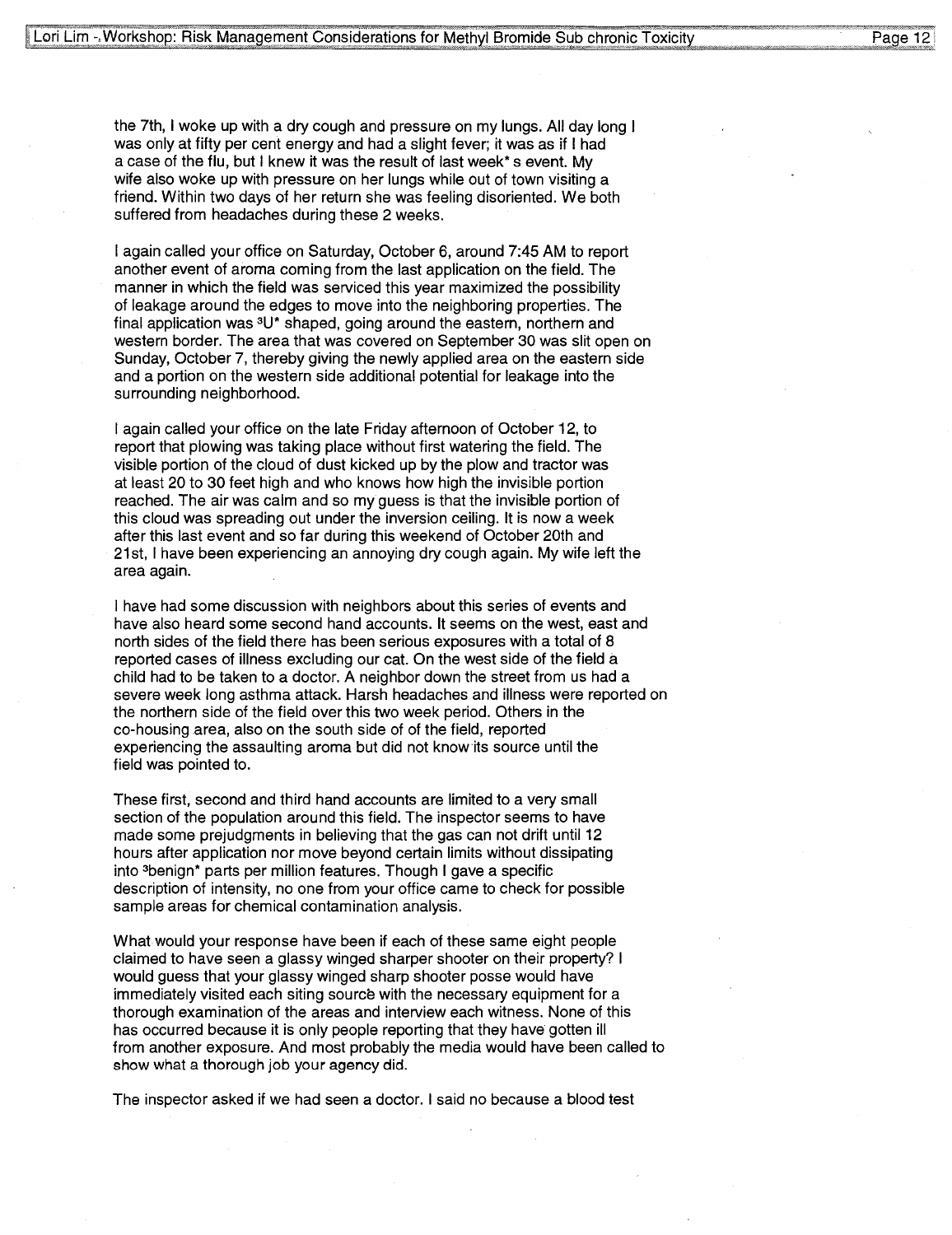would cost \$200.00 or so each of us for a total of at least \$400.00. If our blood tests showed contamination, we would be asked where else we might have been exposed (This has happened on more than one occasion, by the way, this asking if it was from elsewhere.). Should the evidence of contamination be accepted, your office maybe would fine the applicator one or two thousand dollars; we would not be reimmersed for our doctor bills. And in the following years once again something would happen because no real significant change would have taken place, just like your lack of serious action over these last 18 years. Action speaks louder than words; we are still being exposed in spite of your limp attempts to solve the problem.

Let me also remind you of some of the past health events on Grell Lane which is on the south side of this field. This history moves from South Elm eastward.

\* One house in and on the south side of Grell from South Elm, a couple had to sell their house and move away because the woman kept getting sick whenever there was spraying or plowing.

\* This same house was later sold to a third couple. The man in this family gets asthma attacks only during the fumigation cycle.

\* One house further in and across the street in the mid 80\* s, a woman in her mid 30\* s died of cancer.

\* In this same house a few years later, a baby was born with a hole in its heart and died.

\* In the next house in and on the same side of the street, there was a miscarriage a year later.

\* In the house just to our east, a female teenager would always get sick whenever there was spraying of any kind on the field. Her health has been fine now that she no longer lives in this state.

\* We experience flu like symptoms and headaches whenever there is spraying. This year was by far the worst. We are getting older, in our late 50\* s, and our immune systems, though strong, may be reaching a breaking point. Will be also be forced to sell and move away because your office does not care protect us? This has been going on for the 18 years I have lived here, 16 of which have included signed complaints.

There is also the case of the household on the west side of the field where there is now a serious form of cancer and a child who always has serious asthma attacks during fumigation of the field.

What else is going on in the homes around this field? For years I have asked for your office to do a health survey around this field. You have refused. You have not even educated the neighborhood about what to look for and how to respond to possible exposure. Your failure to do so, I believe, is that you want to keep the area ignorant and limit complaints.

With the advances in technology, there should be some inexpensive black boxes available for placement around fields to detect drift. I have been asking you about this for years as well. At least there should be some low tech monitoring solutions to catch air samples in some kind of container or on some kind of cloth for testing. These could be placed around a field and tested when you receive a complaint.

Please look into this with all seriousness at your command and protect us against any further exposure. I hope that you will address this with all the seriousness that you focus on the current threat to the wine industry. One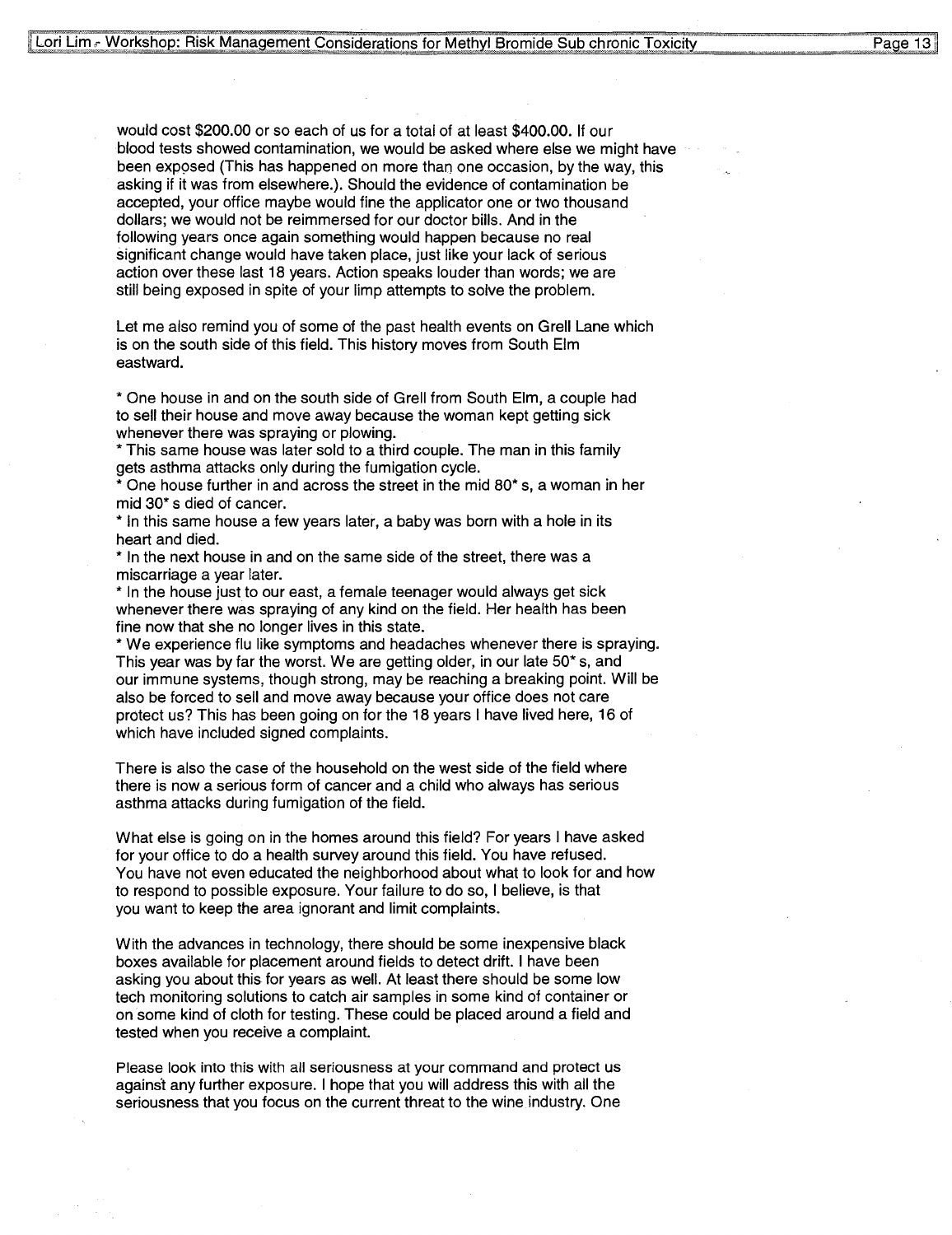$P$ ane 14

would think that people\* s health deserve the same scrutiny as the whereabouts of an insect.

Sincerely,

Karl Kempton

cc: County Board of Supervisors **ECOSLO**  Environmental Defense Center

Here's a letter from Micheal Kaplan, attachment below.

January 14, 2002

My name is Michael Kaplan. I live at 1728 Tierra Nueva Lane, in the cohousing community adjacent to the strawberry fields in question. Our house is beside the upper parking lot that looks out on the fields; we have a view of them from our second-story bedroom window.

My daughter Leah is 6 years-old. She is a vigorous, robust child who has always demonstrated a hearty constitution. In the past, every illness she experienced lasted briefly and never lingered. During the first week of October, 2001, Leah began to have a loud, persistent dry cough. My wife and I had the same parental instinct: this was a seasonal virus or cold and, with Leah, you wait a day or so until she works through it. This time, she never managed to shake it. Her cough grew worse, severe congestion set in, and then her breathing became labored. In her own words, it felt like there was a ball in her throat. When she tried to take a good, deep breath she started coughing.

When we took Leah to her pediatrician, Dale Rowland, he immediately diagnosed that she was experiencing an asthma attack. During the first of four visits that we made to his office, Dr. Rowland asked us if anything in the environment might have triggered the attack. While we never filed a complaint about the methyl bromide at the time\*in fact, we never made any connection to it when Leah first began coughing\*we have come to wonder if there is a direct connection between the pesticide application that took place on the 30th, 2nd, 4th and 6th and the sudden deterioration in our little girl\*s health.

I come to this hearing understanding the nature of coincidence and circumstantial evidence. On September 30 I walked out of my house around 8 in the morning and experienced a powerful odor all around my residence, which smelled like skunk. Later that day I had a chance to speak with my neighbor Hari Nam Elliot, who said she had smelled the same thing and had lodged a formal complaint. A few days later she told me she had been advised by the Agricultural Department field agent monitoring our local field that the odor had nothing to do with the pesticide application. In fact, it must have been an actual, distressed skunk.

In the three years my family has lived in the cohousing community, we have never had a skunk wander through the premises. Nor have we had one since. No one ever saw a skunk on that particular morning. No one heard the many dogs who live in our backyards barking. Nevertheless, we have been informed that the one time in three years an alleged skunk entered our property just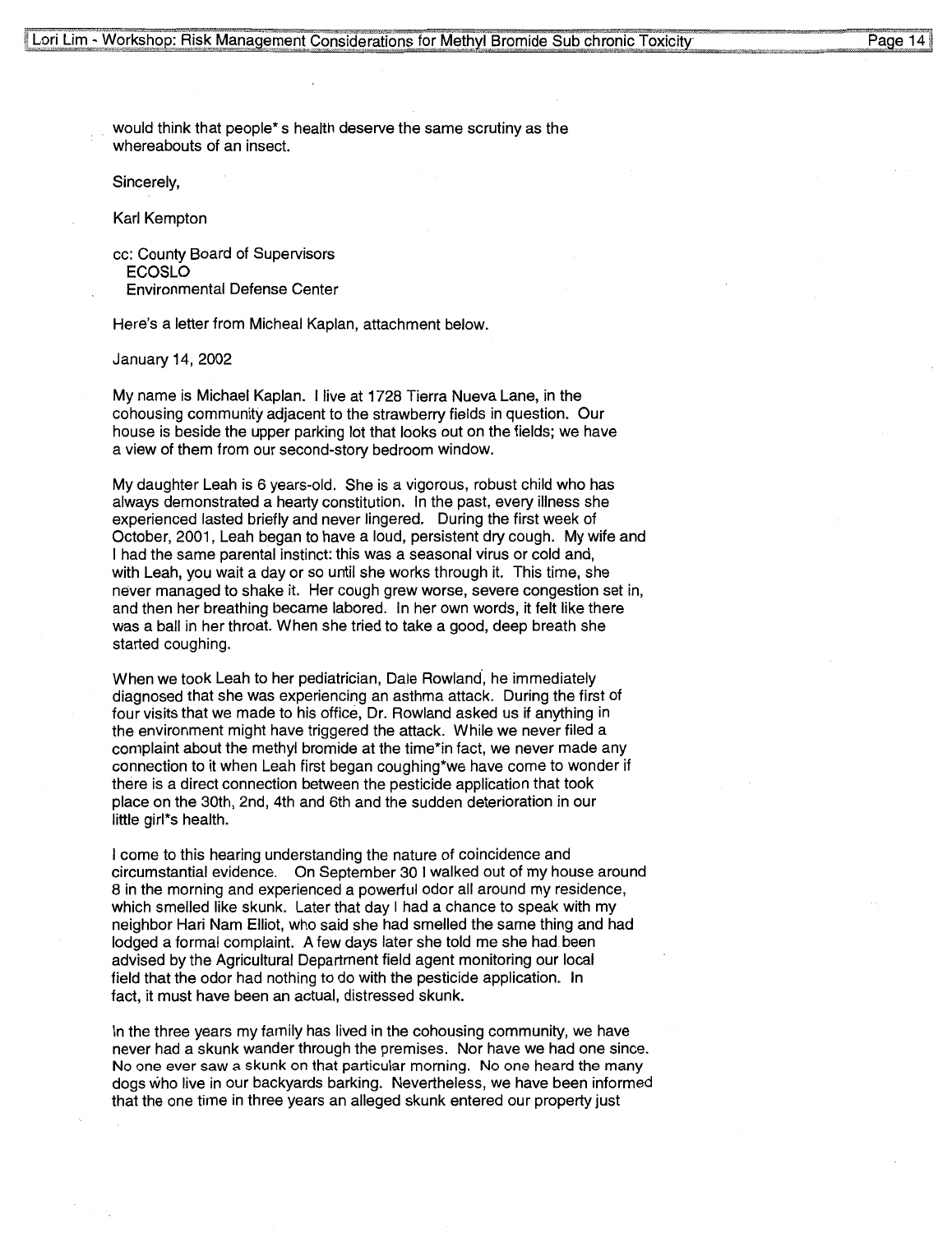Page 15

happened to be the very same day they were applying methyl bromide and chloropricin to the fields below.

That\*s a coincidence I can smile at. One of those government-issued ironies that make liberals like myself snicker. But l\*m not smiling when I lie awake at night, hearing Leah take short, labored breaths in her sleep. Or when she complains about the ball in her throat that she got during school. Methyl bromide was applied from September 30 to October 6. Leah got sick at the very same time. That\*s a dark and difficult coincidence my family is still grappling with.

Has DPR considered that now the EPA is discovering that it's former cancer protection didn't really protect children. I wonder when the government will care about disabled children who are sick, asthmatic or other frail condition and protect them? You can't allow this product to be used in communities with so much evidence of The following is a copy an email I just received.

EPA Seeks to Update Guidelines For Cancer Risk Assessment Agency Bases Draft Guideline Revisions On Both Public Health Protectiveness and Scientific Soundness;

Draft Supplemental Guidance on Risks from Early-life Exposure Also Issued March 3, 2003

In an effort to update key scientific risk assessment methodologies, EPA has released for public review and comment draft final guidelines for cancer risk assessment, as well as a supplemental guidance for assessing early-life exposure to carcinogens. The release of these draft documents, announced by Dr. Paul Gilman, the Science Advisor to the EPA Administrator and the Assistant Administrator for the Agency\*s Office of Research and Development, is an important step in EPA\*s revision of cancer risk assessment guidelines first published in 1986. These guidelines provide a framework for EPA scientists to assess possible cancer risks from exposures to environmental pollutants.

EPA has been working to revise the 1986 guidelines in light of significant advances in scientific understanding of how cancer may be caused. EPA\*s guiding principle for revisions to the cancer guidelines is that Agency cancer risk assessments be both public health protective and scientifically sound. The draft guidelines have also previously been the subject of public review and independent scientific peer review. Today\*s draft document reflects many of the comments and suggestions provided to EPA by various reviewers.

Because the draft final \*Guidelines for Carcinogen Risk Assessment\* recommend consideration of possible sensitive subpopulations and lifestages (such as childhood), EPA is also releasing for public comment a draft \*Supplemental Guidance for Assessing Cancer Susceptibility from Early-Life Exposure to Carcinogens.\* The draft supplemental guidance is part of EPA\*s response to a 1994 recommendation by the National Research Council that \*EPA should assess risks to infants and children whenever it appears that their risks might be greater than those of adults.\* Following public review and comment, this draft supplemental guidance will be'peer reviewed by EPA\*s Science Advisory Board which is comprised of a distinguished body of non-governmental experts drawn from academia,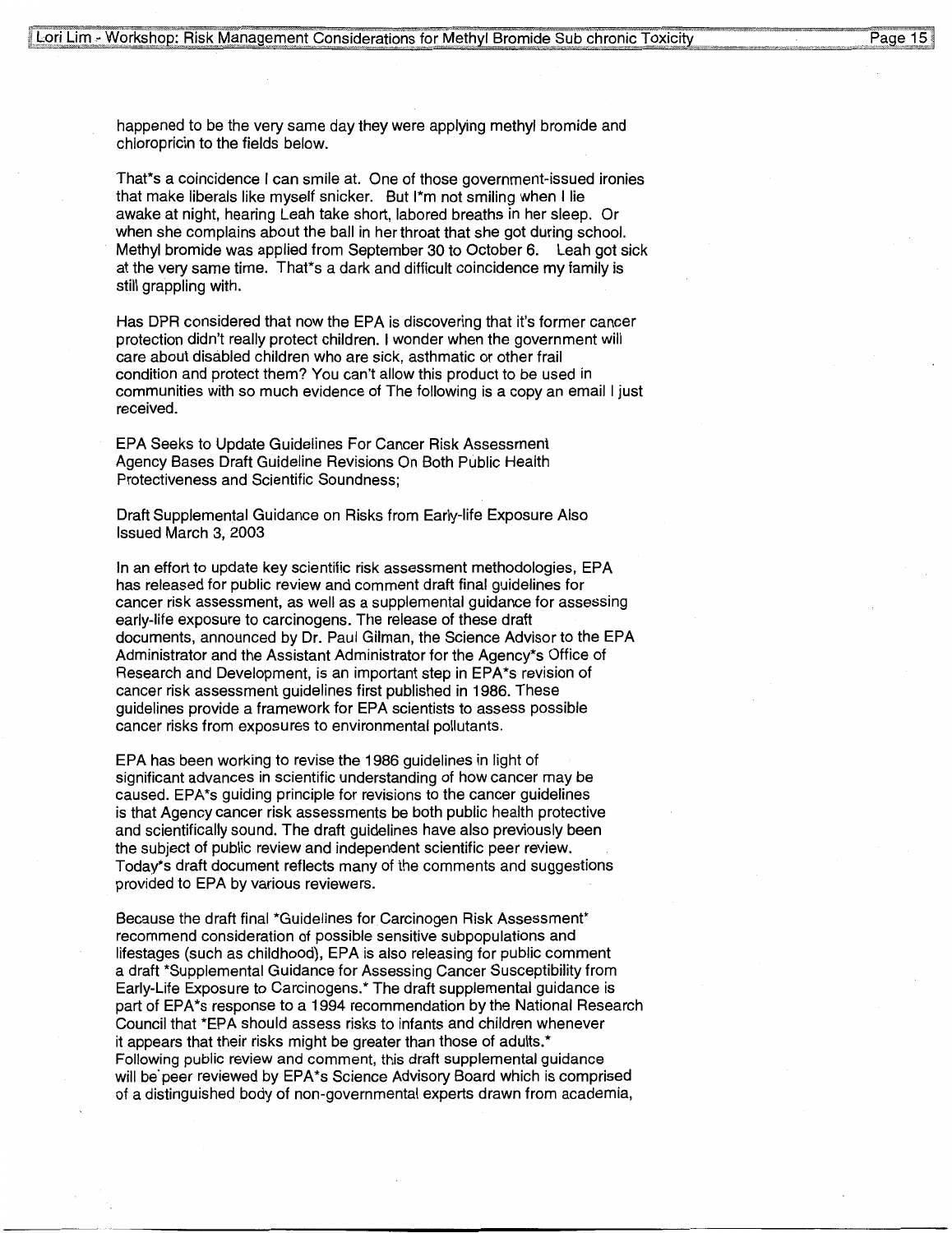Page 16

industry, and environmental communities.

The draft final cancer guidelines reflect EPA\*s evolving approach to cancer risk assessment, resulting from both significant strides in scientific knowledge and in EPA\*s experience in applying risk assessment principals and practices. Both the draft final guidelines and the draft supplemental guidance reflect the considerable increase in our fundamental knowledge of the biological processes of cancer, and are expected to enhance EPA\*s ability to more accurately assess the carcinogenic potential of environmental contaminants.

Both the draft final guidelines and the draft supplemental guidance are available at: http://epa.gov/ncea/raf/cancer2003.htm.

=-=-=-=-=-=-=-=-=-=-=-=-

DRAFT FINAL GUIDELINES FOR CARCINOGEN RISK ASSESSMENT (EXTERNAL REVIEW **DRAFT, FEBRUARY 2003)** 

Notice:

The related draft document entitled Supplemental Guidance for Assessing Cancer Susceptibility Resulting from Early-Life Exposure to Carcinogens is also available for public comment.

Background: In 1986, EPA published a set of risk assessment guidelines, including Guidelines for Carcinogen Risk Assessment. http://www.epa.gov/ncea/raf/car2sab/guidelines\_ 1986.pdf

These Guidelines set forth principles and procedures to guide **EPA**  scientists in assessing the cancer risks from chemicals or other agents in the environment and to inform the public about these procedures. EPA continues to revise its risk assessment guidelines and to develop new guidelines as experience and scientific understanding evolve. EPA has designed its risk assessment guidelines to be flexible enough to accommodate future scientific advances in science and risk assessment practices. Because this current draft has already benefitted from extensive public comment and multiple rounds of expert scientific review by EPA's Science Advisory Board, the Agency is requesting that public comments focus on discussions of specific science issues that are substantively revised or newly addressed since the publication of the 1999 revised draft cancer guidelines.

Prior Revisions: As part of the revisions process, the Agency published Proposed Guidelines for Carcinogen Risk Assessment in 1996 (61 FR 17960, Apr. 23, 1996). http://cfpub.epa.gov/ncea/raf/cra\_prop.cfm

The draft revisions have been subject to extensive public comment and scientific peer review, including three reviews by EPA's Science Advisory Board. In 2001, EPA published a notice (66 FR 59593, Nov. 29, 2001) providing an additional opportunity for public comment on a 1999 draft of the Guidelines. http://cfpub.epa.gov/ncea/raf/cancer.cfm Comments were invited on experience gained in applying previous draft revised Guidelines and on specific issues raised in previous comments by the SAB and the public.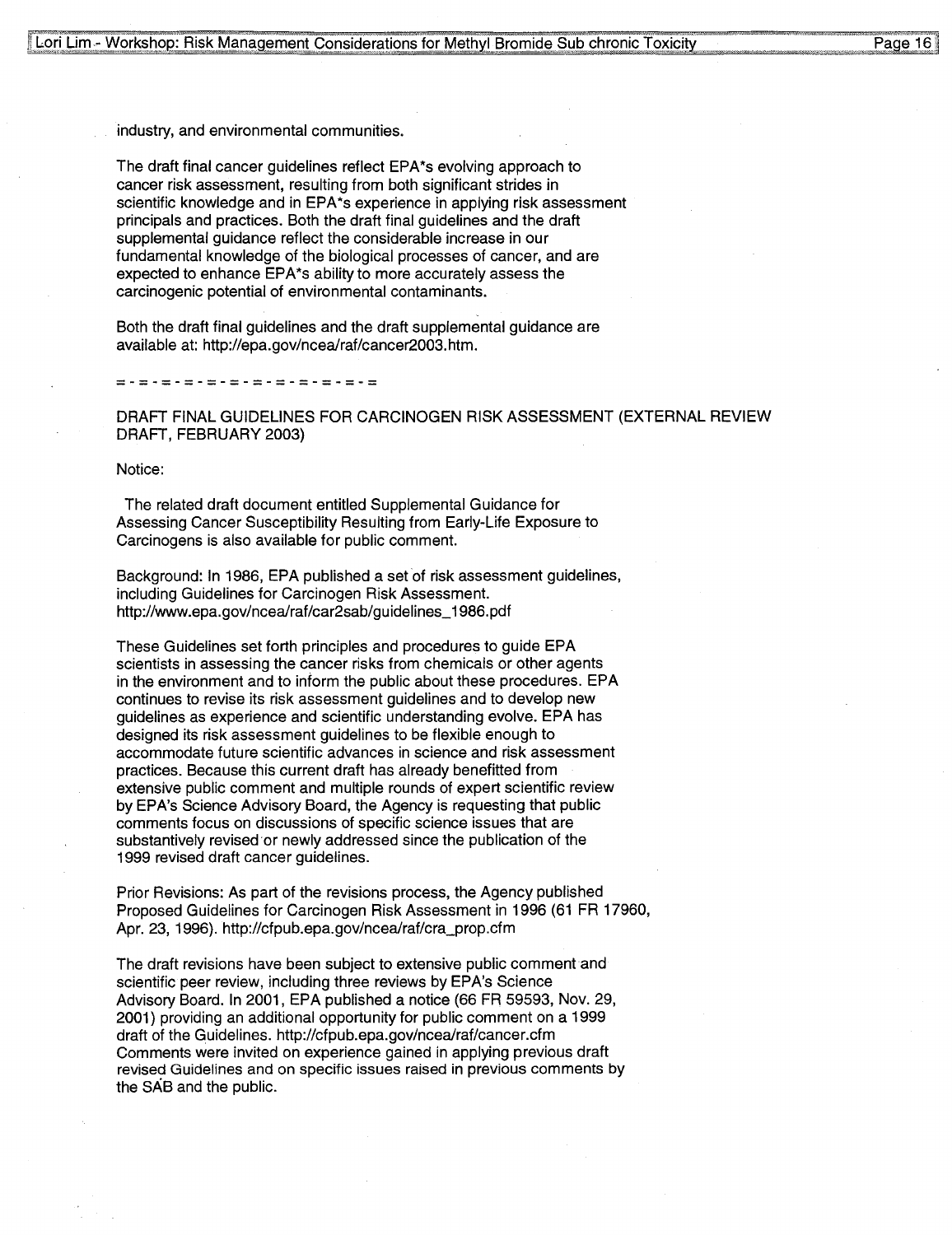2003 Draft Final Guidelines: As announced in the Federal Register on March 3, 2003, the Draft Final Guidelines for Carcinogen Risk Assessment are being made available for public comment until May 1, 2003. EPA's guiding principle for revisions is that Agency cancer risk assessments be both public health protective and scientifically sound. In particular, the revisions to the Guidelines are intended to make greater use of the increasing scientific understanding of the mechanisms that underlie the carcinogenic process. EPA is especially interested in public comments on the following areas: 1) use of default options; 2) hazard descriptors; 3) mode of action; 4) extrapolation to lower doses; and 5) susceptible populations and lifestages. At the same time, EPA is making available for public comment draft Supplemental Guidance http://cfpub.epa.gov/ncea/cfm/recordisplay.cfm?deid=55446 describing possible approaches that could be used to assess risks resulting from early life exposure to potential carcinogens.

#### Citation:

2003. DRAFT FINAL GUIDELINES FOR CARCINOGEN RISK ASSESSMENT (EXTERNAL REVIEW DRAFT, FEBRUARY 2003). OTHER NCEA-F-0644A. 03 Mar 2003. U.S. Environmental Protection Agency, Risk Assessment Forum, Washington, DC, 125 pp.

#### Additional Information:

Comments on this document may be submitted, and viewed, by selecting "search" and then keying in the docket identification number OAR-2003-0008 at EPA Dockets at http://www.epa.gov/edocket/. Alternate means to submit comments are described in the March 3, 2003 Federal Register Notice. All comments must be received by May 1, 2003.

Contact Information:

WILLIAM P. WOOD by phone at: 202-564-3361 by fax at: 202-565-0062 or by email at: risk.forum@epa.gov

Downloads:

Draft Final Guidelines for Carcinogen Risk Assessment http://oaspub.epa.gov/eims/eimscomm.getfile?p\_download\_id=36765

Federal Register Notice of Availability and Opportunity To Provide Comment http://www.epa.gov/fedrgstr/EPA-MEETI NGS/2003/March/Day-03/m4912. htm

Questions and Answers about the 2003 Draft Final Guidelines for Carcinogen Risk Assessment http://oaspub.epa.gov/eims/eimscomm.getfile?p\_download\_id=36769

Fact sheet about the 2003 Draft Final Guidelines for Carcinogen Risk Assessment and the related Draft Supplemental Guidance http://oaspub.epa.gov/eims/eimscomm.getfile?p\_download\_id=36770

Summary of the 2003 Draft Final Guidelines for Carcinogen Risk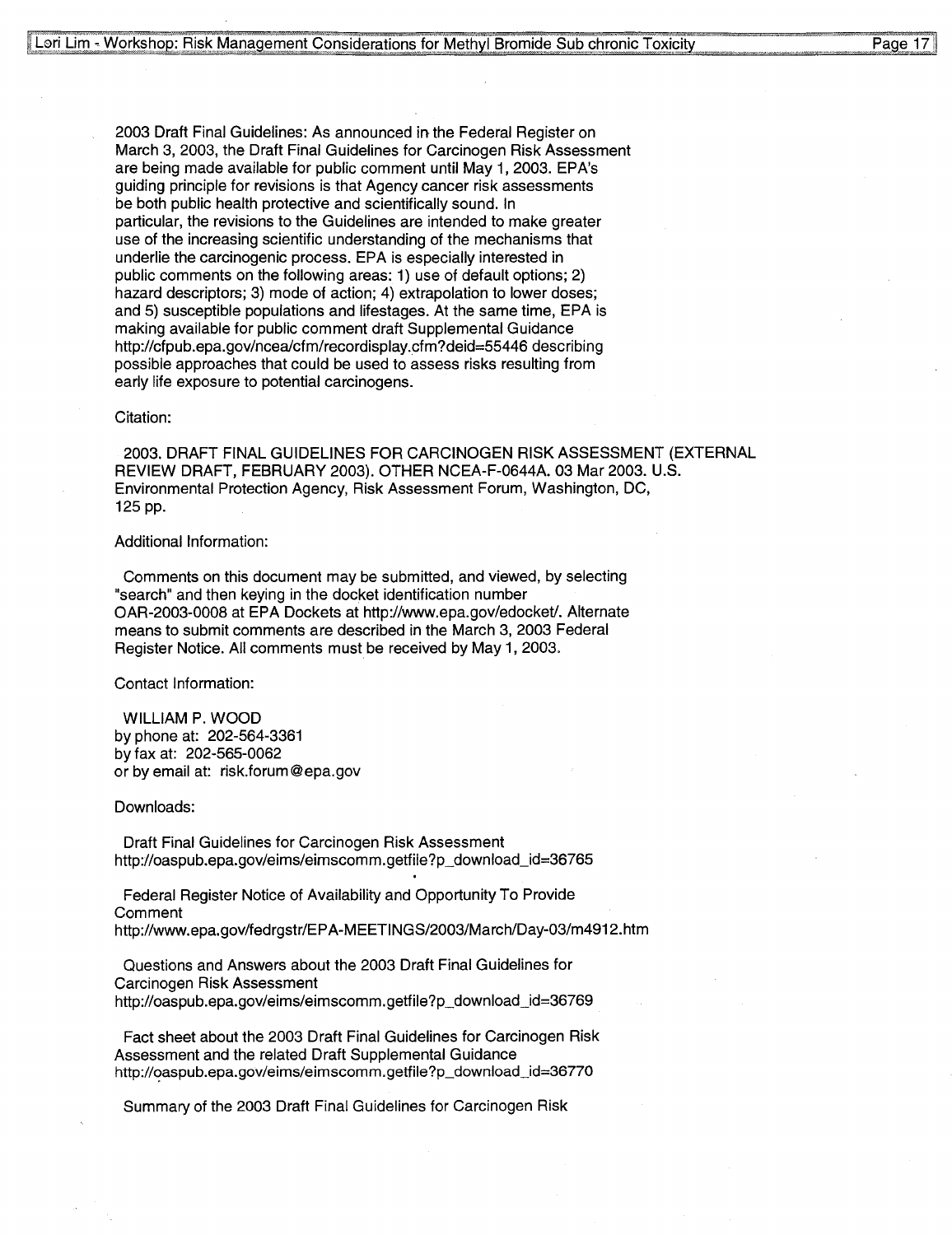Assessment http://oaspub.epa.gov/eims/eimscomm.getfile?p\_download\_id=36771

#### Related Entries:

SUPPLEMENTAL GUIDANCE FOR ASSESSING CANCER SUSCEPTIBILITY FROM EARLY-LIFE EXPOSURE TO CARCINOGENS (EXTERNAL REVIEW DRAFT) Relationship Reason: THIS DOCUMENT AUGMENTS THE DRAFT FINAL GUIDELINES DISCUSSION OF CONSIDERATION OF CHILDHOOD RISKS. THE DOCUMENT DESCRIBES METHODS FOR EPA TO USE IN ASSESSING CANCER RISKS FOLLOWING EXPOSURES THAT OCCUR EARLY IN LIFE. http://cfpub.epa.gov/ncea/cfm/recordisplay.cfm?deid=55446

My final comments are concerned for my own health and those with chronic fatigue, and cardiac pulmonary failure when exposed to minute amounts of chemicals. I don't want to die on Route 5 or when exposed in a neighborhood and no investigation is done to determine who murdered me. As I said to Paul Helliker in the video that I am mailing that when the ambulance got to my home after a whiff in the air of a weed and feed product, they couldn't find a pulse. Now I travel with an oximeter and typically since I was poisoned by Dursban it makes perfect sense that I react in a similar manner when driving in agricultural areas. Watching your heart rate decline and then increase when you put on oxygen is a simple test to do for anyone who reports fatigue and asthma. I am outraged that the department of Environmental Health isn't given more authority to diagnose incidents of pesticide poisoning where entire neighborhoods are sickened year after year. Obviously, President Bush's statement that in America everyone counts is false, both the president and our governor could care less if people died from a whiff of a chemical in the air. I am demanding protection for all the disabled sick people currently protected under the California building standards commission new cleaner air disability sign. Sensitive Disabled people should be able to access their homes without being exposed to pesticides. Clearly the use of Methyl Bromide/Chloropicrin is hazardous to Californians, especially those disposable chemically sensitive persons and the full product needs to be tested not separately if people are being exposed to legal levels and exhibiting so many symptoms. Under separate cover I will fax some of the cases regarding Methyl Bromide/Chloropicrin

Sincerely,

Linda J. McElver

President Canaries Foundation, Inc. PO Box 3253 San Luis Obispo, CA 93403-3253

805 547 1568 email lmcelver@noacceptablerisk.com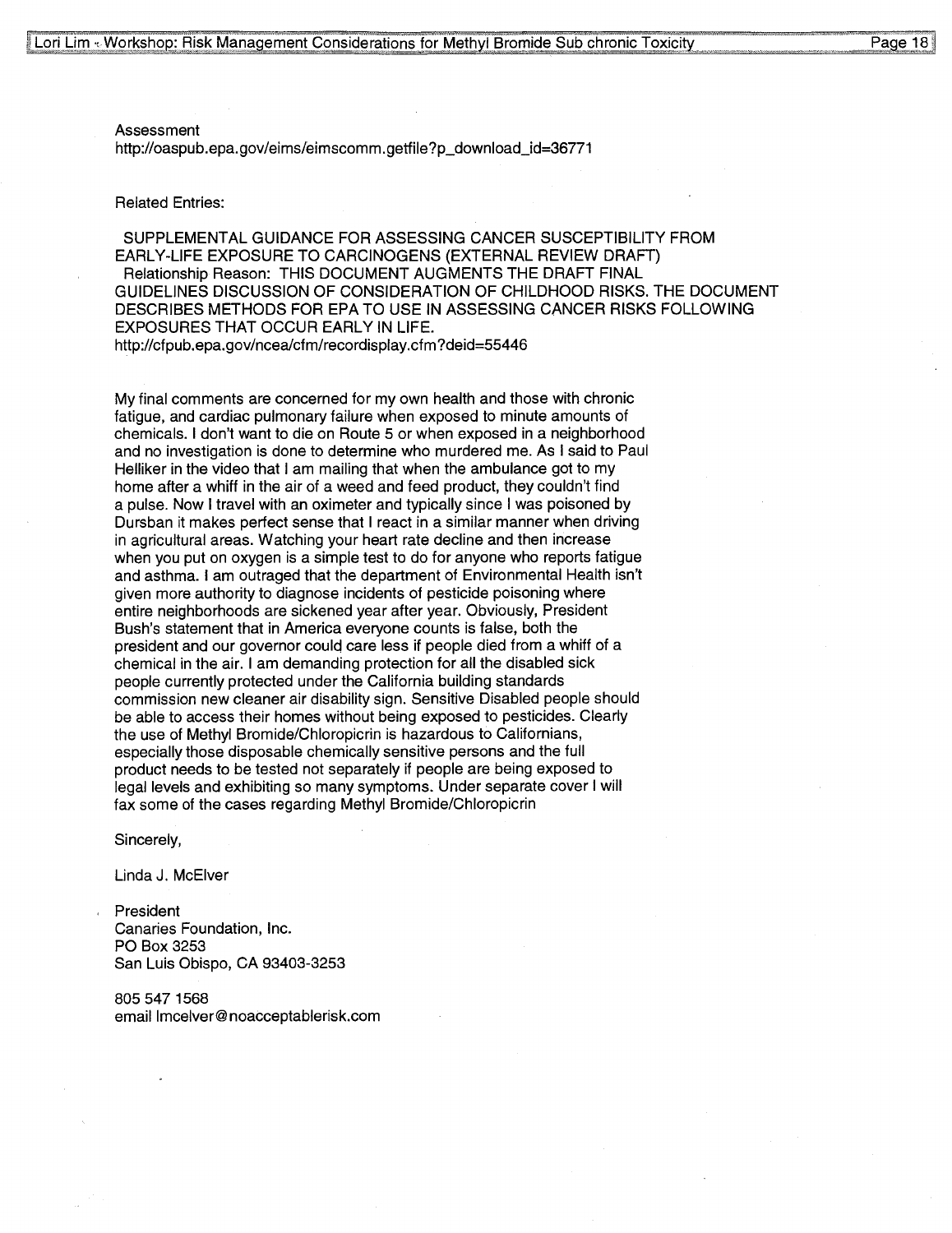**From: To: Date: Subject:**  "Steve Tvedten" <stvedten@earthlink.net> "Paul Helliker" <phelliker@cdpr.ca.gov> 3/11/03 6:43AM Multiple Chemical Sensitivity

Multiple Chemical Sensitivity - The End of Controversy

martin\_pall@wsu.edu phone: 509-335-1246 Go to: Fibromyalgia Go to: Chronic Fatigue Syndrome

Multiple chemical sensitivity (MCS), where people report being exquisitely sensitive to a wide range of organic chemicals, is almost always described as being "controversial." The main source of this supposed controversy is that there has been no plausible physiological mechanism for MCS and consequently, it was difficult to interpret the puzzling reported features of this condition. As discussed below, this is no longer true and consequently the main source of such controversy has been laid to rest. There still are important issues such as how it should be diagnosed and treated and these may also be allayed by further studies of the mechanism discussed below.

The descriptions of MCS made by a several different research groups are remarkably consistent. MCS sufferers report being hypersensitive to a wide variety of hydrophobic organic solvents, including gasoline vapor, perfume, diesel or jet engine exhaust, new or remodeled buildings where building materials or carpeting has outgassed various solvents, vapors associated with copy machines, many solvents used in industrial settings, cleaning materials and cigarette and other smoke. Each of these is known to have volatile hydrophobic organic compounds as a prominent part of its composition. The symptoms of **MCS** sufferers report having on such solvent exposure include multiorgan pain typically including headache, muscle pain and joint pain, dizziness, cognitive dysfunction including confusion, lack of memory, and lack of concentration. These symptoms are often accompanied by some of a wide range of more variable symptoms. The major symptoms reported on chemical exposure in MCS are strikingly similar to the chronic symptoms in chronic fatigue syndrome (CFS) and may be explained by mechanisms previously proposed for the CFS symptoms (1 ). Perhaps the best source of information on the properties and science of MCS is the Ashford and Miller book (2). Many individual accounts of MCS victims have been presented in an interesting book edited by Johnson (3). Most MCS sufferers trace their sensitivity to chemicals to a chemical exposure at a particular time in their life, often a single, high level exposure to organic solvents or to certain pesticides, notably organophosphates or carbamates. Some MCS cases are traced to a time period where the person lived or worked in a particular new or newly remodeled building ("sick building syndrome") where the outgassing of the organic solvents may have had a role in inducing MCS. One of the most interesting examples of MCS/sick building syndrome occured about 15 years ago when the U. S. Environmental Protection Agency remodeled its headquarters and some 200 of its employees became chemically sensitive. The obvious interpretation of this pattern of incidence of MCS is that pesticide or high level or repeated organic solvent exposure induces cases of MCS. This interpretation has been challenged by MCS skeptics but they have, in my judgement, no plausible alternative explanation.

MCS.in the U.S. appears to be surprisingly common. Epidemiologists have studied how commonly MCS occurs in the U. S. and roughly 9 to 16 % having more modest sensitivity. Thus we are talking about perhaps 10 million severe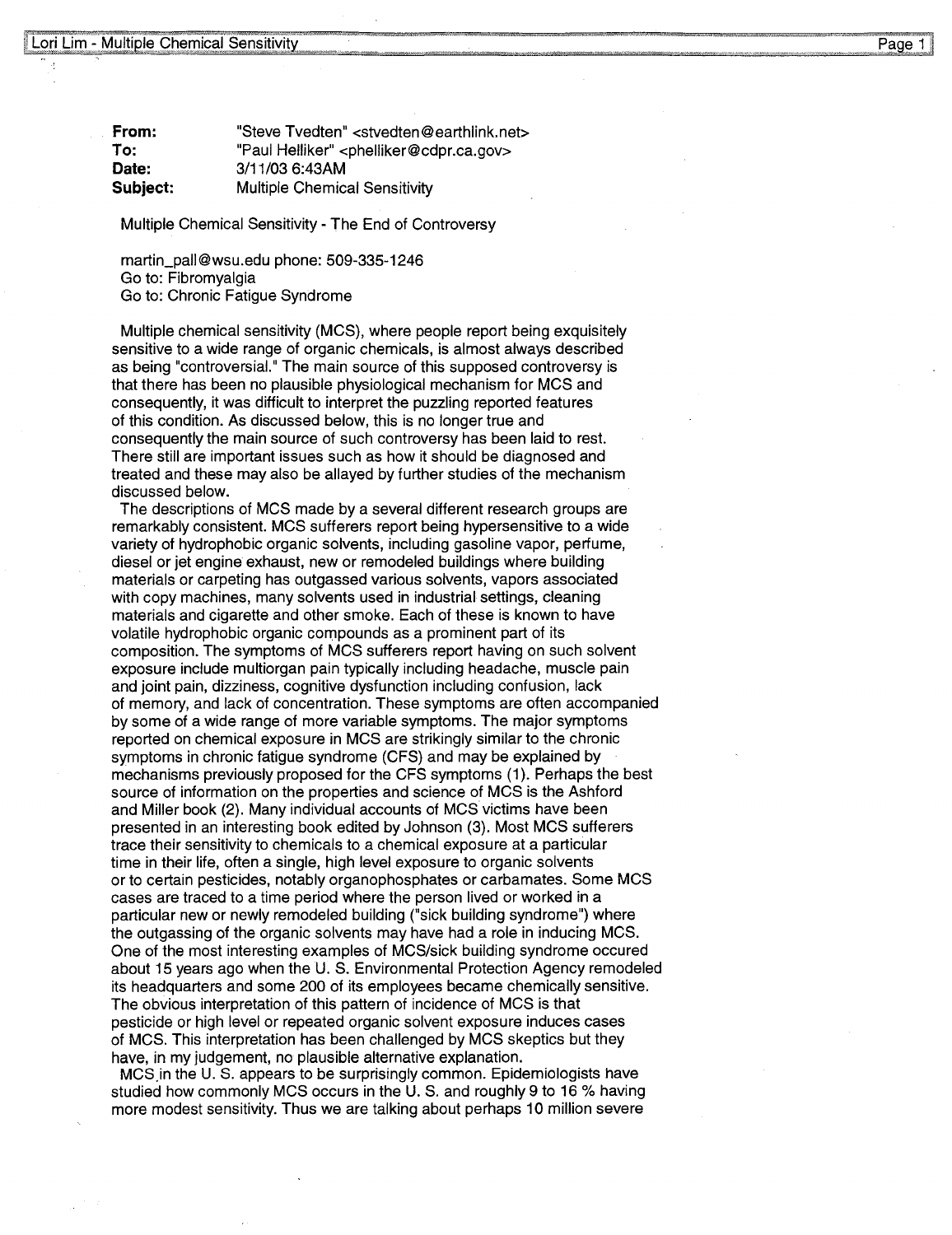MCS sufferers and perhaps 25 to 45 million people with more modest sensitivity. From these numbers, it appears that MCS is the most common of what are described as "unexplained illnesses" in the U.S. Those suffering from severe MCS often have their lives disrupted by their illness. They often have to move to a different location, often undergoing several moves before finding an tolerable environment. They may have to leave their place of employment, so many are unemployed. Going out in public may expose them\_ to perfumes that make them ill. They often report sensitivity to cleaning agents used in motels or other commercial locations. Flying is difficult due to jet fumes, cleaning materials, pesticide use and perfumes.

The exquisite sensitivity of many MCS people is most clearly seen through their reported sensitivity to perfumes. MCS people report becoming ill when a person wearing perfumes walks by or when they are seated several seats away from someone wearing perfume. Clearly the perfume wearer is exposed to a much higher dose than is the MCS person and yet the perfume wearer reports no obvious illness. This strongly suggests that MCS people must be at least 100 times more sensitive than are normal individuals and perhaps a 1000 or more times more sensitive.

Thus a plausible physiological model of MCS must be able to explain each of the following: How can MCS people be 100 to 1000 times more sensitive to hydrophobic organic solvents than normal people? How can such sensitivity be induced by previous exposure to pesticides or organic solvents? Why is MCS chronic, with sensitivity typically lasting for life? How can the diverse symptoms of MCS be explained? Each of these questions is answered by the model discussed below.

#### Elevated Nitric Oxide/Peroxynitrite/NMDA Model of MCS:

My own interest in MCS stems from the reported overlaps among MCS and chronic fatigue syndrome (CFS), fibromyalgia (FM) and posttraumatic stress disorder (PTSD). These have overlapping symptoms, many people are diagnosed as having more than one of these and cases of each of these are reported to be preceded by and presumably induced by a short term stressor such as infection in CFS and chemical exposure in MCS. The overlaps among these have led others to suggest that they may share a common causal (etiologic) mechanism. Having proposed that elevated levels of nitric oxide and its oxidant product, peroxynitrite are central to the cause of CFS, it was obvious to raise the question of whether these might be involved in MCS. We proposed such a role in a paper published in the Annals of the New York Academy of Sciences (4) and in a subsequent paper, I list 10 different types of experimental observations that provide support for the view that elevated levels of these two compounds have an important role in MCS (5). These 10 observations are listed in the table below (from ref. 5).

#### Table 1

Types of Evidence Implicating Nitric Oxide/Peroxynitrite in MCS

1. Several organic solvents thought to be able to induce MCS, formaldehyde, benzene, carbon tetrachloride and certain organochlorine pesticides all induce increases in nitric oxide levels.

2. A sequence of action of organophosphate and carbamate insecticides is suggested, whereby they may induce MCS by inactivating acetylcholinesterase and thus produce increased stimulation of muscarinic receptors which are known to produce increases in nitric oxide.

Evidence for induction of inflammatory cytokines by organic solvents, which induce the inducible nitric oxide synthase (iNOS). Elevated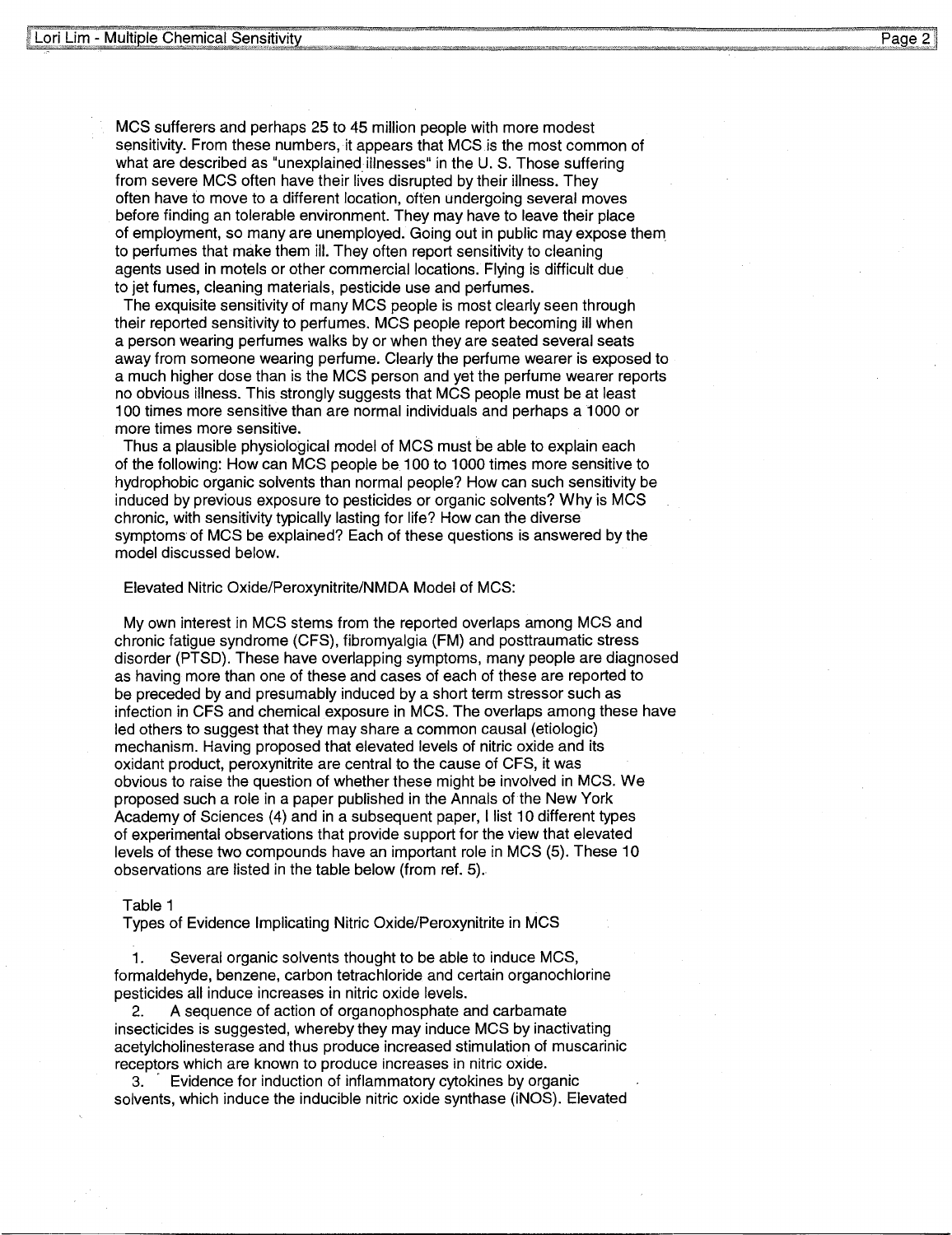cytokines are an integral part of a proposed feedback mechanism of th e elevated nitric oxide/peroxynitrite theory.

4. Neopterin, a marker of the induction of the iNOS, is reported to be elevated in MCS.

5. Increased oxidative stress has been reported in MCS and also antioxidant therapy may produce improvements in symptoms, as expected if the levels of the oxidant peroxynitrite are elevated.

6. In a series of studies of a mouse model of MCS, involving partial kindling and kindling, both excessive NMDA activity and excessive nitric oxide synthesis were convincingly shown to be required to produce the characteristic biological response.

7. The symptoms exacerbated on chemical exposure are very similar to the chronic symptoms of CFS (1) and these may be explained by several known properties of nitric oxide, peroxynitrite and inflammatory cytokines, each of which have a role in the proposed mechanism.

8. These conditions (CFS, MCS, FM and PTSD) are often treated through intramuscular injections of vitamin B-12 and 8-12 in the form of hydroxocobalamin is a potent nitric oxide scavenger, both in vitro and in **vivo.** 

9. Peroxynitrite is known to induce increased permeabilization of the blood brain barrier and such increased permeabilization is reported in a rat model of MCS.

10. 5 types of evidence implicate excessive NMDA activity in MCS, an activity known to increase nitric oxide and peroxynitrite levels.

However, although one can make a substantial case for this theory for an elevated nitric oxide/peroxynitrite etiology (cause) in MCS, this does not explain how the exquisite chemical sensitivity may be produced - which has to be viewed as the most central puzzle of MCS. By what mechanism or set of mechanisms can such exquisite sensitivity to organic chemicals be generated?

Another theory of MCS was proposed earlier by Iris Bell (6,7) and coworkers and adopted with modifications by numerous other research groups. This was the neural sensitization theory of MCS. What this theory says is that the synapses in the brain, the connections between nerve cells by which one nerve cell stimulates (or in some cases inhibits) another become hypersensitive in MCS. This neural sensitization theory is supported by observations that many of the symptoms of MCS relate directly to brain function and that a number of studies have shown that scans of the brains of MCS people, performed by techniques known as PET scanning or SPECT scanning are abnormal. There is also evidence that electrical activity in the brains of MCS people, measured by EEG''s, is also abnormal. Neural sensitization is produced by a mechanism known as long term potentiation, a mechanism that has a role in learning and memory. Long term potentiation produces neural sensitization but in the normal nervous system, it does so very selectively - increasing the sensitivity of certain selected synapses. In **MCS,** it may be suggested, that a widespread sensitization may be involved that is somehow triggered by chemical or pesticide exposure. This leaves open the question as to why specifically hydrophobic organic solvents or certain pesticides are involved ahd, most importantly, how these can lead to such exquisite chemical sensitivity as is seen in MCS. So the neural sensitization theory is a promising one but it leaves unanswered the central puzzles of MCS.

The question that I raised in my key paper (5), published in the prestigious publication of the Federation of American Societies for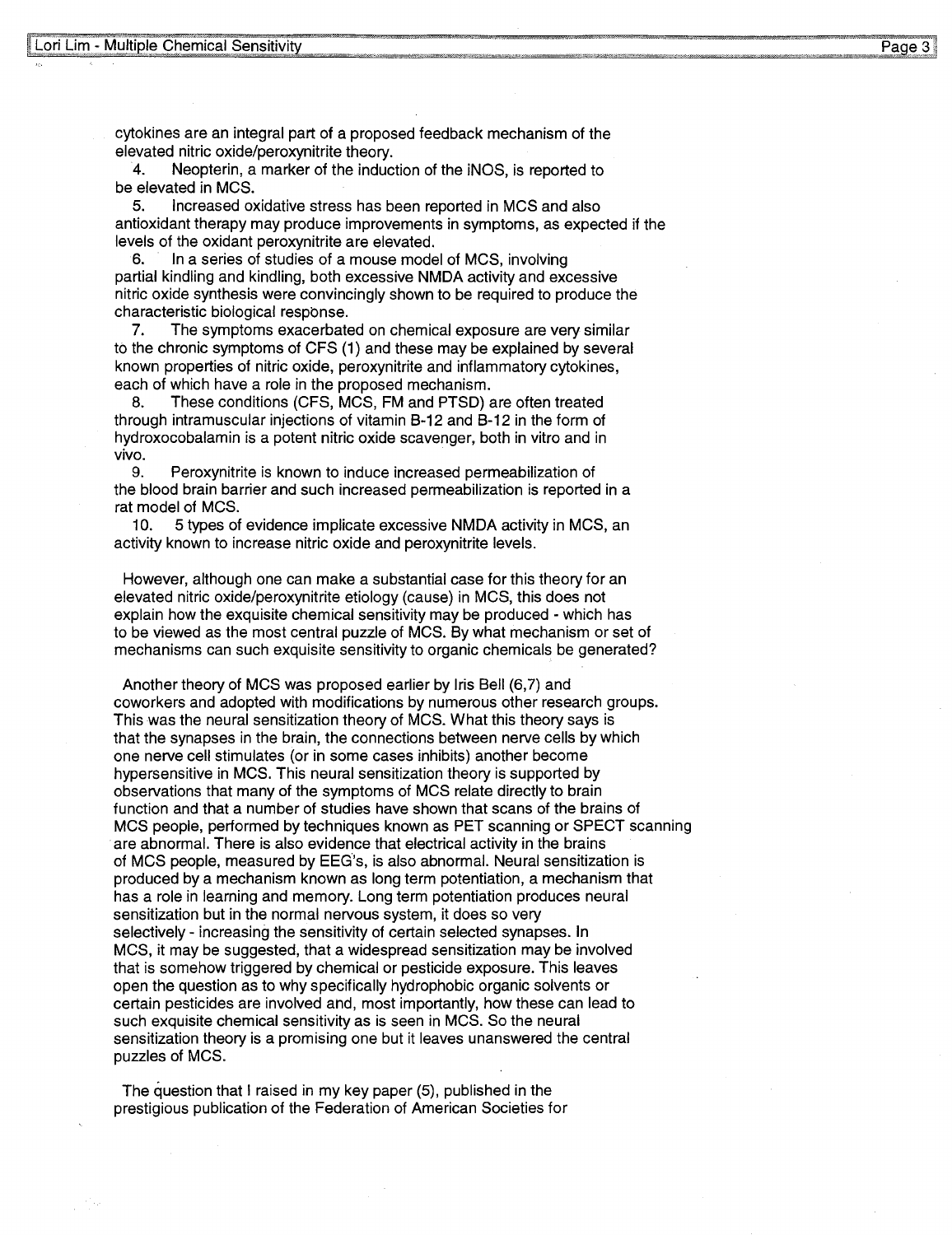Experimental Biology, The FASEB Journal, is what happens if both of these theories are correct? The answer is that you get a fusion theory that, for the first time, answers all of the most puzzling questions about **MCS.** The fusion theory is supported by all of the observations supporting the nitric oxide/peroxynitrite theory, all of the observations supporting the neural sensitization theory plus several additional observations that relate specifically to the fusion.

How can we understand this fusion theory? When you look at the two precursor theories together, you immediately see ways in which they interact with each other. Long term potentiation, the mechanism behind neural sensitization, involves certain receptors at the synapses of nerve cells called **NMDA** receptors. These are receptors that are stimulated by glutamate and aspartate and when these receptors are stimulated to be active, they produce in turn, increases in nitric oxide and its oxidant product, peroxynitrite. So immediately you can see a possible interaction between the two theories. Furthermore, nitric oxide can act in long term potentiation, serving as what is known as a retrograde messenger, diffusing from the cell containing the **NMDA** receptors (the post-synaptic cell) to the cell that can stimulate it (the pre-synaptic cell), making the pre-synaptic cell more active in releasing neurotransmitter (glutamate and aspartate). In this way, NMDA stimulation increases the activity to the pre-synaptic cell to stimulate more NMDA activity. Thus we have the potential for a vicious cycle in the brain, with too much **NMDA** activity leading to too much nitric oxide leading to too much **NMDA** activity etc (see Figure 1, below). There is also a mechanism by which peroxynitrite may act to exacerbate this potential vicious cycle. Peroxynitrite is known to act to deplete energy (ATP) pools in cells by two different mechanisms and it is known that when cells containing NMDA receptors are energy depleted, the receptors become hypersensitive to stimulation. Consequently nitric oxide may act to increase NMDA stimulation and peroxnitrite may act to increase the sensitivity to such stimulation. With both nitric oxide and peroxynitrite levels increased by NMDA receptor activity, an overall increase in these activities may lead to a major, sustained increase in neural sensitivity and activity. The only thing left is to explain how hydrophobic organic chemicals or pesticides can stimulate this whole response. I'll discuss that below.

I have also proposed two additional, accessory mechanisms in MCS. One is that peroxynitrite is known to act to break down the blood brain barrier the barrier that minimizes the access of chemicals to the brain. By breaking down this barrier, more chemicals may accumulate in the brain, thus producing more chemical sensitivity. It has been reported that an animal model of MCS shows substantial breakdown of the blood brain barrier. Nitric oxide is also known to inhibit the activity of certain enzymes that degrade hydrophobic organic solvents, known as cytochrome P-450's. By inhibiting these enzymes, nitric oxide will cause more accumulation of these compounds because they are broken down much more slowly. Consequently there are four distinct mechanisms proposed to directly lead to chemical sensitivity:

a.. Nitric oxide acting as a retrograde messenger, increasing release of neurotransmitters (glutamate and aspartate) that stimulate the **NMDA**  receptors.

b .. Peroxynitrite depleted energy (ATP) pools, thus making the **NMDA**  receptors more sensitive to stimulation.

c.. Peroxynitrite acts to break down the blood brain barrier, thus allowing greater chemical access to the brain.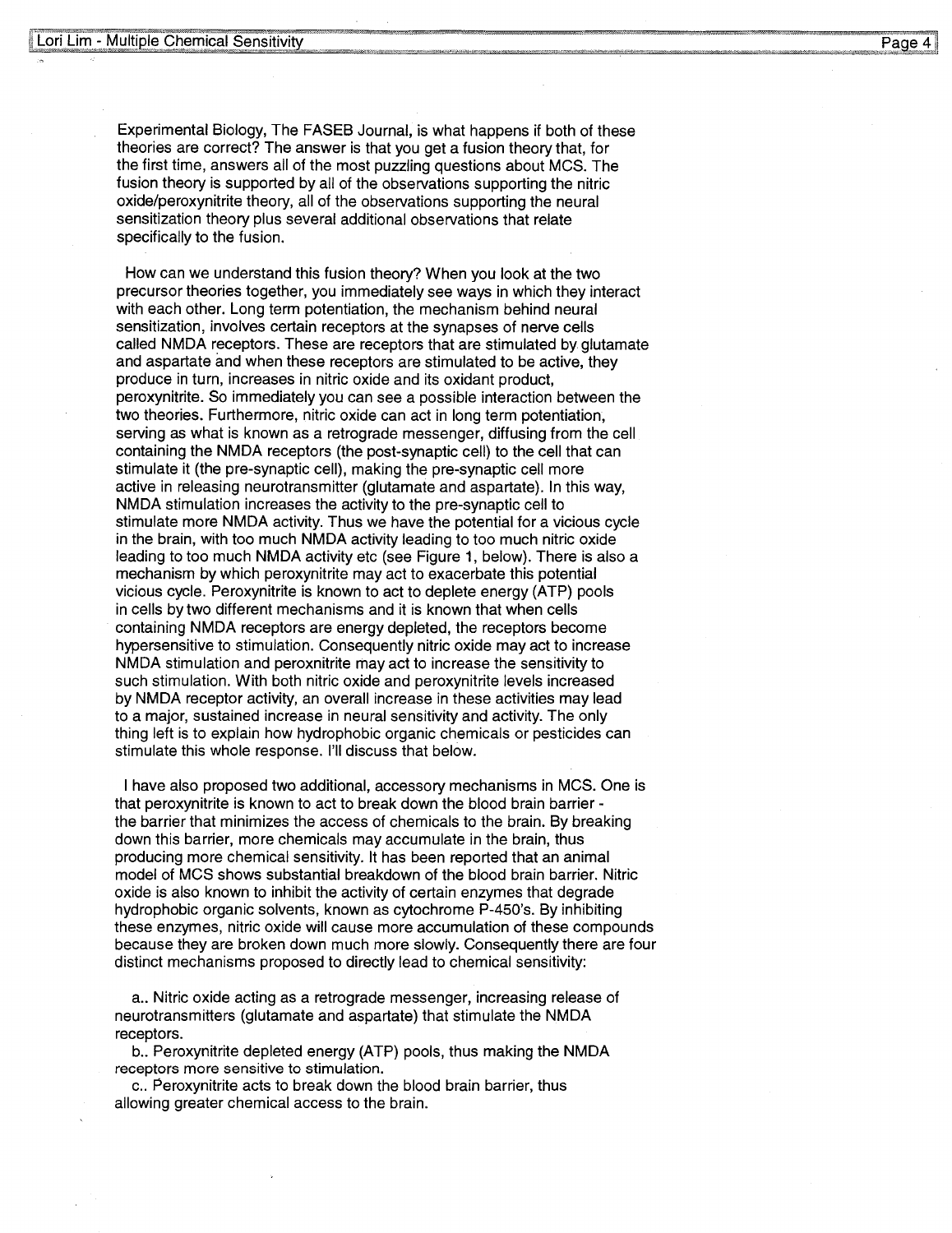d.. Nitric oxide inhibits cytochrome P-450 activity, thus slowing degradation of hydrophobic organic chemicals.

It is proposed to be the combination of all four of these mechanisms, each acting at a different level and therefore expected to act synergistically with each other, that produces the exquisite chemical sensitivity reported **inMCS.** 

So how do organophosphate pesticides or hydrophobic organic chemicals initiate this sensitivity and trigger symptoms of MCS? Both are proposed to stimulate the potential vicious cycle involving too much nitric oxide/peroxynitrite and too much **NMDA** activity (figure 1 ). Organophosphates and carbamate pesticides, often reported to be involved in inducing cases of **MCS,** are both acetylcholinesterase inhibitors, acting to increase acetylcholine levels which stimulate muscarinic receptors in the brain. It is known that stimulating of certain muscarinic receptors produces increases in nitric oxide! Thus these two pesticides should be able to act to stimulate the proposed nitric oxide/peroxynitrite/NMDA vicious cycle mechanism. Hydrophobic organic solvents are proposed to act by three possible mechanisms, two producing increases in nitric oxide and one producing energy depletion and therefore NMDA stimulation. These three mechanisms are documented in the scientific literature but none have been tested yet for involvement in MCS. So both the pesticides, organophosphates and carbamates, and the hydrophobic organic solvents have known mechanisms which should be able to initiate the proposed vicious cycle centered on excessive NMDA/nitric oxide/peroxynitrite and thus initiate MCS. Once MCS has been initiated, by simulating this same cycle, they are predicted to produce the symptoms of chemical sensitivity.

Explanations for the most puzzling features reported for MCS:

If this theory is correct, it provides answers to all of the most difficult questions about MCS.

1. How do pesticides (organophosphates and carbamates) and hydrophobic organic solvents act to induce cases of MCS? Each acts to initiate a vicious cycle mechanism involving **NMDA** receptors, nitric oxide and peroxynitrite in the brain, with organophosphates/carbamates acting via one known mechanism and hydrophobic organic solvents acting by another mechanism.

2. How do hydrophobic organic solvents act to trigger the symptoms of MCS? They act by the same mechanism proposed for such solvents in #1 above.

3. Why is **MCS** chronic? Presumably for two reasons: Because of the several positive feedback loops that maintain the elevated nitric oxide/peroxynitrite/NMDA activity and also because changes in the synapses of the brain may be long term.

4. How can MCS victims be so exquisitely sensitive to organic solvents? Because there are four different mechanisms by which nitric oxide or peroxynitrite act to produce the response, with the combination of all four acting synergistically to produce such exquisite sensitivity. The mechanisms of all four are well documented although their relevance to MCS can be questioned.

5. How are the symptoms of MCS generated? Possibly by the same mechanisms proposed earlier for the symptoms of chronic fatigue syndrome.

How can we explain the overlaps of MCS with chronic fatigue syndrome, fibromyalgia, posttraumatic stress disorder and Gulf War syndrome?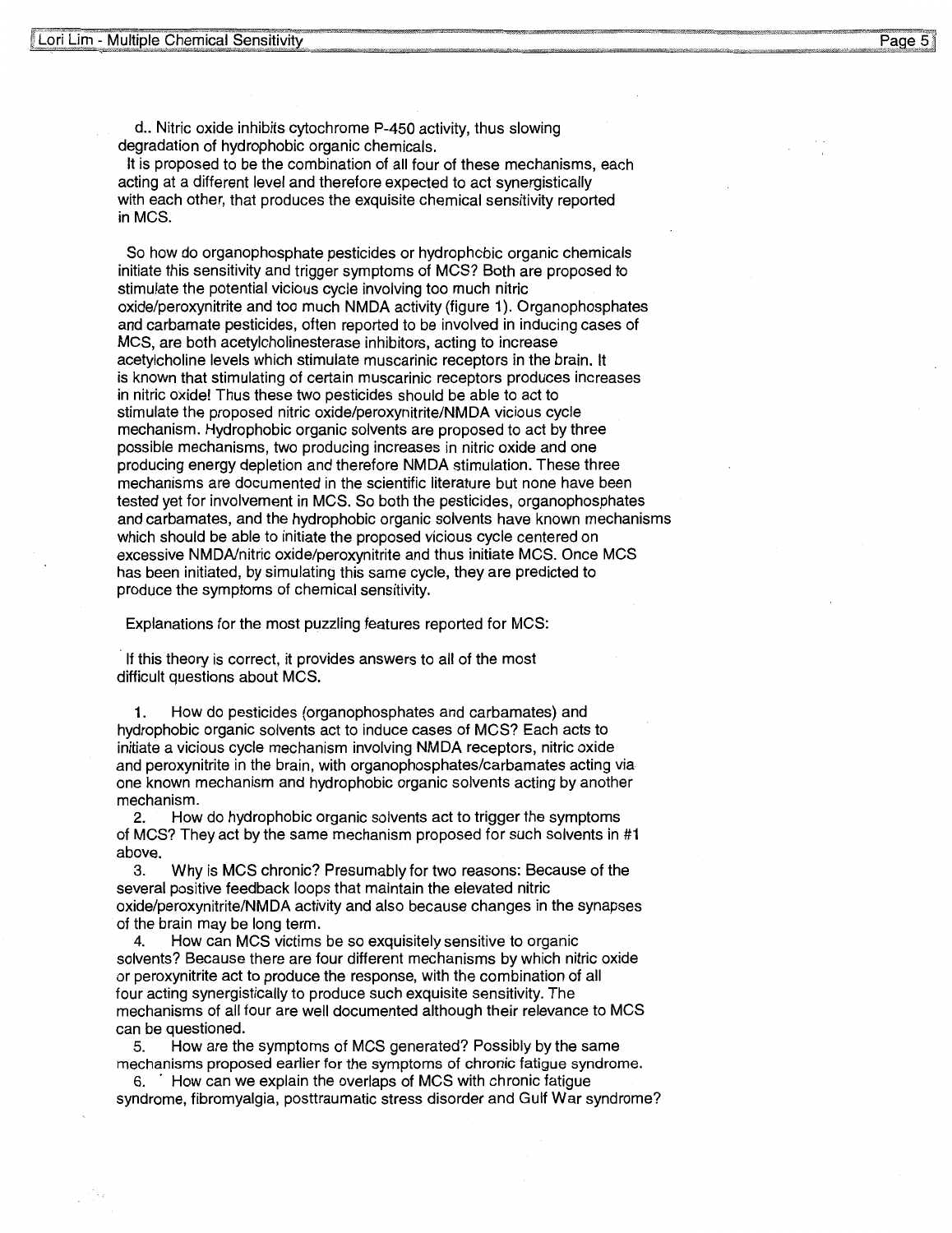All of these are proposed to involve excessive nitric oxide and peroxynitrite and all may also involved excessive **NMDA** activity.

#### References:

1 .. Pall M. L. (2000) Elevated peroxynitrite as the cause of chronic fatigue syndrome: other inducers and mechanisms of symptom generation. J Chronic Fatigue Syndr 7(4),45-58.

2. Ashford N.A., Miller C. (1998) Chemical Exposures: Low Levels and High Stakes, John Wiley and Sons, Inc., New York.

3. Johnson A., ed. (2000) Casualties of Progress. MCS Information Exchange, Brunswick ME.

4. Pall M. L., Satterlee J. D. (2001) Elevated nitric oxide/peroxynitrite mechanism for the common etiology of multiple chemical sensitivity, chronic fatigue syndrome and posttraumatic stress disorder. Ann NY Acad Sci **933,323-329.** 

5. Pall M. L. (2002) NMDA sensitization and stimulation by peroxynitrite, nitric oxide and organic solvents as the mechanism of chemical sensitivity in multiple chemical sensitivity. FASEB J 16,1407-1417.

6 .. Bell I. R., Miller C. S., Schwartz G. E. (1992} An olfactory-limbic model of multiple chemical sensitivity syndrome: possible relationships to kindling and affective spectrum disorders. Biol Psychiatry 32,218-242.

7. Bell I. R., Baldwin C. M., Fernandez M., Schwartz G. E. (1999) Neural sensitization model for multiple chemical sensitivity: overview of theory and empirical evidence. Toxicol Ind Health 15,295-304.

Contact Us: Debbie Waite 509-335-1276 Accessibility Copyright Policies School of Molecular Biosciences, Washington State University, Pullman, WA 99164-4660 USA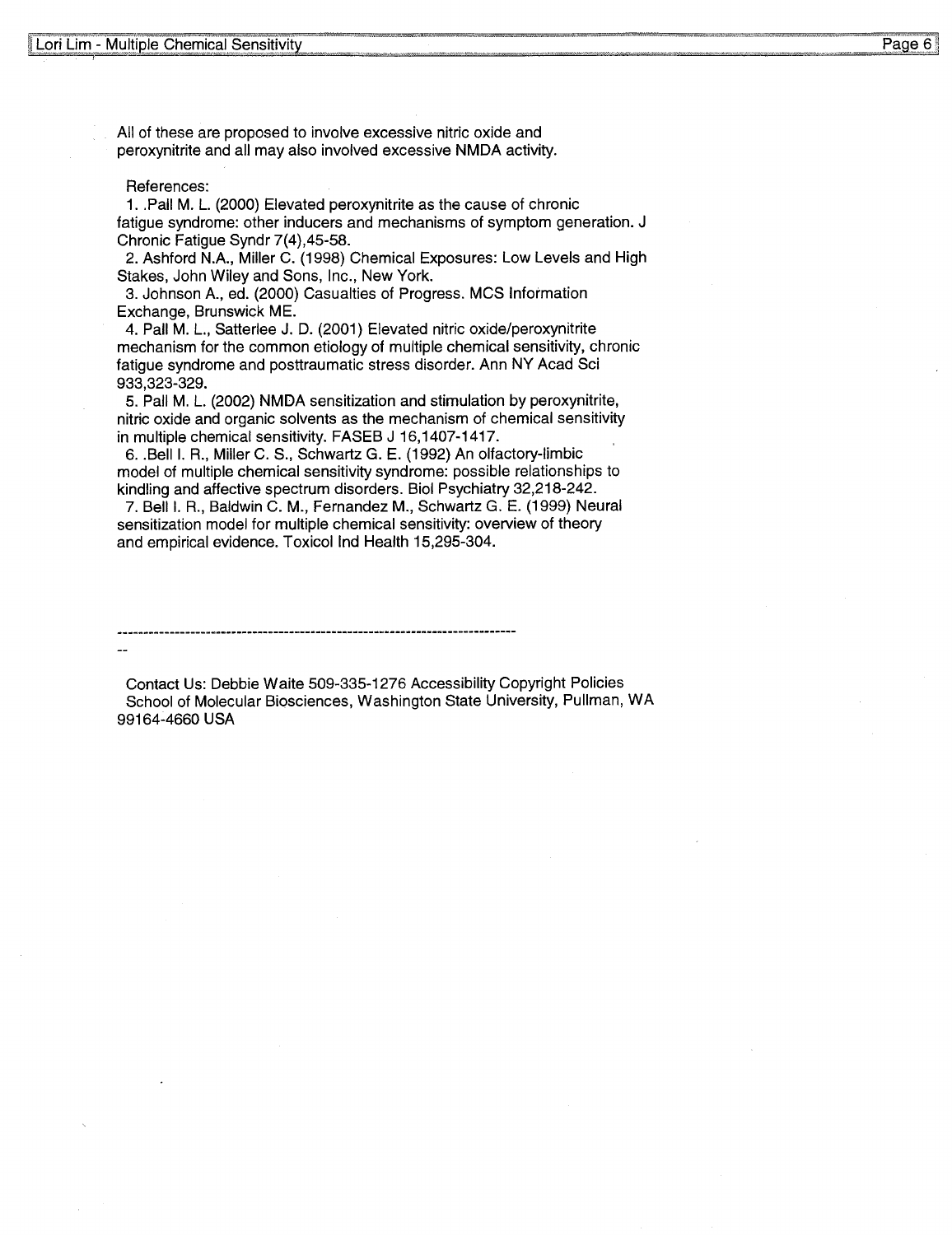From: To: ·Date: Subiect: <MKap926@aol.com> <llnda@noacceptablerisk.com> **3/10/03 9:11PM**  mv daughter's asthma

linda, here's the testimonv I gave at the Health commission hearing in Januarv of 2002. Please write back if vou have anv questions.

**Best**  Michael Kaplan

Emeilto<br>Lindo<br>Sent from Lexto<br>Sent from Lindot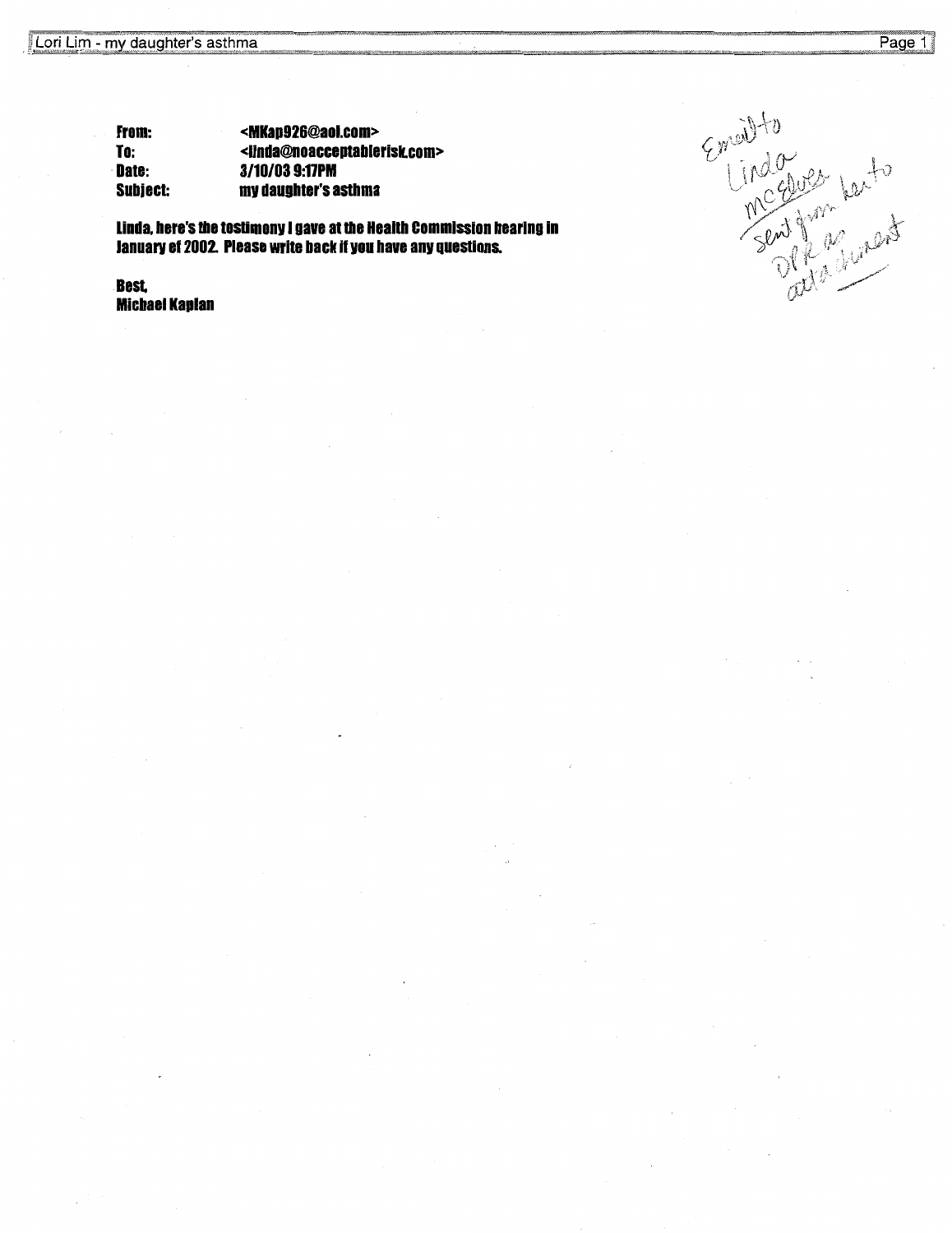January 14, 2002

My name is Michael Kaplan. I live at 1728 Tierra Nueva Lane, in the cohousing community adjacent to the strawberry fields in question. Our house is beside the upper parking lot that looks out on the fields; we have a view of them from our second-story bedroom window.

My daughter Leah is 6 years-old. She is a vigorous, robust child who has always demonstrated a hearty constitution. In the past, every illness she experienced lasted briefly and never lingered. During the first week of October, 2001, Leah began to have a loud, persistent dry cough. My wife and I had the same parental instinct: this was a seasonal virus or cold and, with Leah, you wait a day or so until she works through it. This time, she never managed to shake it. Her cough grew worse, severe congestion set in, and then her breathing became labored. In her own words, it felt like there was a ball in her throat. When she tried to take a good, deep breath she started coughing.

When we took Leah to her pediatrician, Dale Rowland, he immediately diagnosed that she was experiencing an asthma attack. During the first of four visits that we made to his office, Dr. Rowland asked us if anything in the environment might have triggered the attack. While we never filed a complaint about the methyl bromide at the time--in fact, we never made any connection to it when Leah first began coughing--we have come to . wonder if there is a direct connection between the pesticide application that took place on the 30th, 2nd, 4th and 6th and the sudden deterioration in our little girl's health.

I come to this hearing understanding the nature of coincidence and circumstantial evidence. On September 30 I walked out of my house around 8 in the morning and experienced a powerful odor all around my residence, which smelled like skunk. Later that day I had a chance to speak with my neighbor Hari Nam Elliot, who said she had smelled the same thing and had lodged a formal complaint. A few days later she told me she had been advised by the Agricultural Department field agent monitoring our local field that the odor had nothing to do with the pesticide application. In fact, it must have been an actual, distressed skunk.

In the three years my family has lived in the cohousing community, we have never had a skunk wander through the premises. Nor have we had one since. No one ever saw a skunk on that particular morning. No one heard the many dogs who live in our backyards barking. Nevertheless, we have been informed that the one time in three years an alleged skunk entered our property just happened to be the very same day they were applying methyl bromide and chloropricin to the fields below.

That's a coincidence I can smile at. One of those government-issued ironies that make liberals like myself snicker. But I'm not smiling when I lie awake at night, hearing Leah take short, labored breaths in her sleep. Or when she complains about the ball in her throat that she got during school. Methyl bromide was applied from September 30 to October 6. Leah got sick at the very same time. That's a dark and difficult coincidence